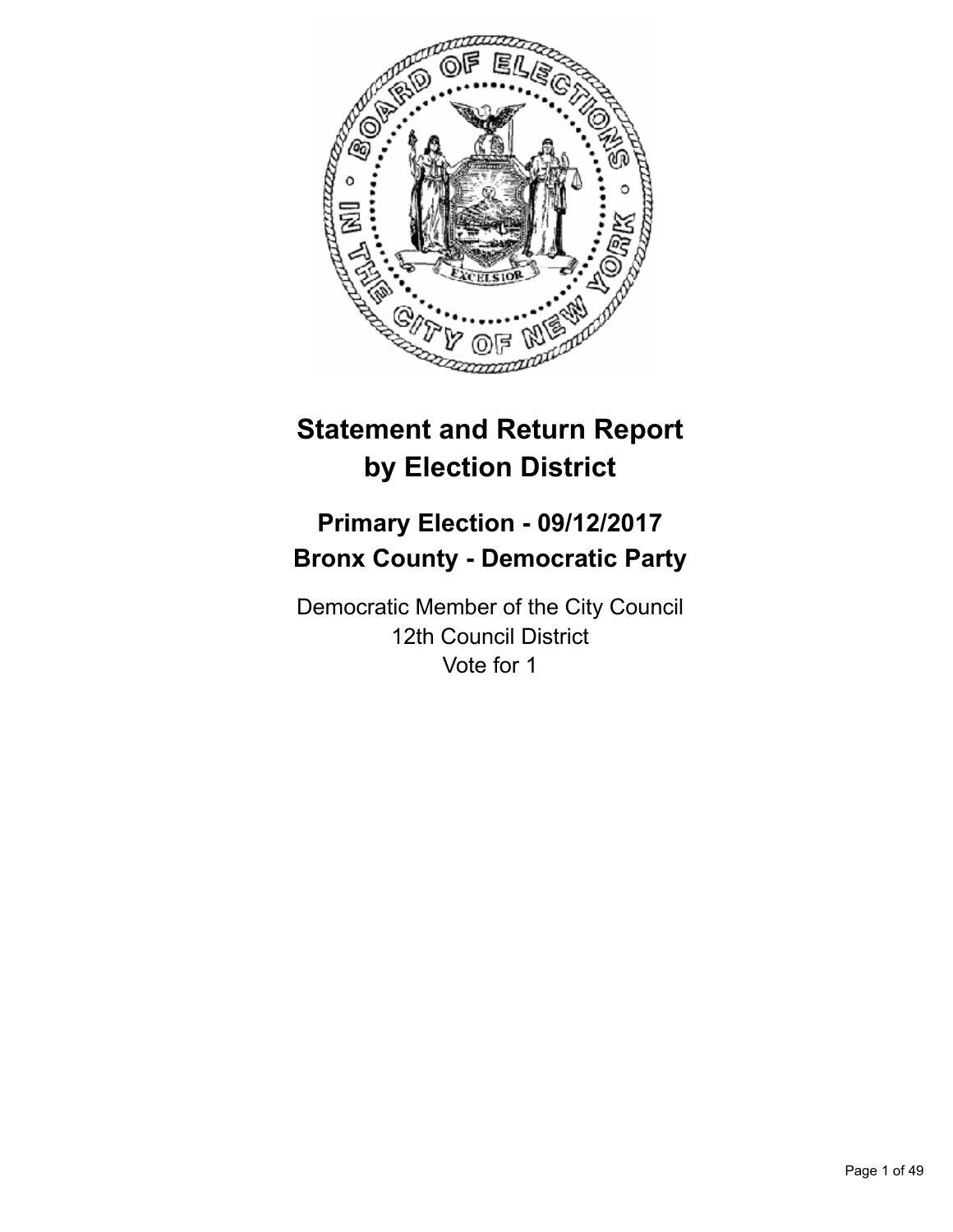

| <b>PUBLIC COUNTER</b>                                    | 26 |
|----------------------------------------------------------|----|
| <b>MANUALLY COUNTED EMERGENCY</b>                        | 0  |
| ABSENTEE / MILITARY                                      |    |
| <b>AFFIDAVIT</b>                                         |    |
| <b>Total Ballots</b>                                     | 28 |
| Less - Inapplicable Federal/Special Presidential Ballots | 0  |
| <b>Total Applicable Ballots</b>                          | 28 |
| ANDY L. KING                                             | 14 |
| KARREE-LYN R. GORDON                                     | 3  |
| PAMELA A. HAMILTON-JOHNSON                               | 6  |
| MARK GJONAJ (WRITE-IN)                                   | 1  |
| <b>Total Votes</b>                                       | 24 |
| Unrecorded                                               | 4  |

## **059/80**

| <b>PUBLIC COUNTER</b>                                    | 17 |
|----------------------------------------------------------|----|
| <b>MANUALLY COUNTED EMERGENCY</b>                        | 0  |
| ABSENTEE / MILITARY                                      | 0  |
| AFFIDAVIT                                                | 0  |
| <b>Total Ballots</b>                                     | 17 |
| Less - Inapplicable Federal/Special Presidential Ballots | 0  |
| <b>Total Applicable Ballots</b>                          | 17 |
| ANDY L. KING                                             | 10 |
| KARREE-LYN R. GORDON                                     | 0  |
| PAMELA A. HAMILTON-JOHNSON                               | 4  |
| <b>Total Votes</b>                                       | 14 |
| Unrecorded                                               | 3  |

| <b>PUBLIC COUNTER</b>                                    | 15 |
|----------------------------------------------------------|----|
| <b>MANUALLY COUNTED EMERGENCY</b>                        | 0  |
| ABSENTEE / MILITARY                                      |    |
| AFFIDAVIT                                                | 0  |
| <b>Total Ballots</b>                                     | 16 |
| Less - Inapplicable Federal/Special Presidential Ballots | 0  |
|                                                          |    |
| <b>Total Applicable Ballots</b>                          | 16 |
| ANDY L. KING                                             |    |
| KARREE-LYN R. GORDON                                     |    |
| PAMELA A. HAMILTON-JOHNSON                               | 6  |
| <b>Total Votes</b>                                       | 14 |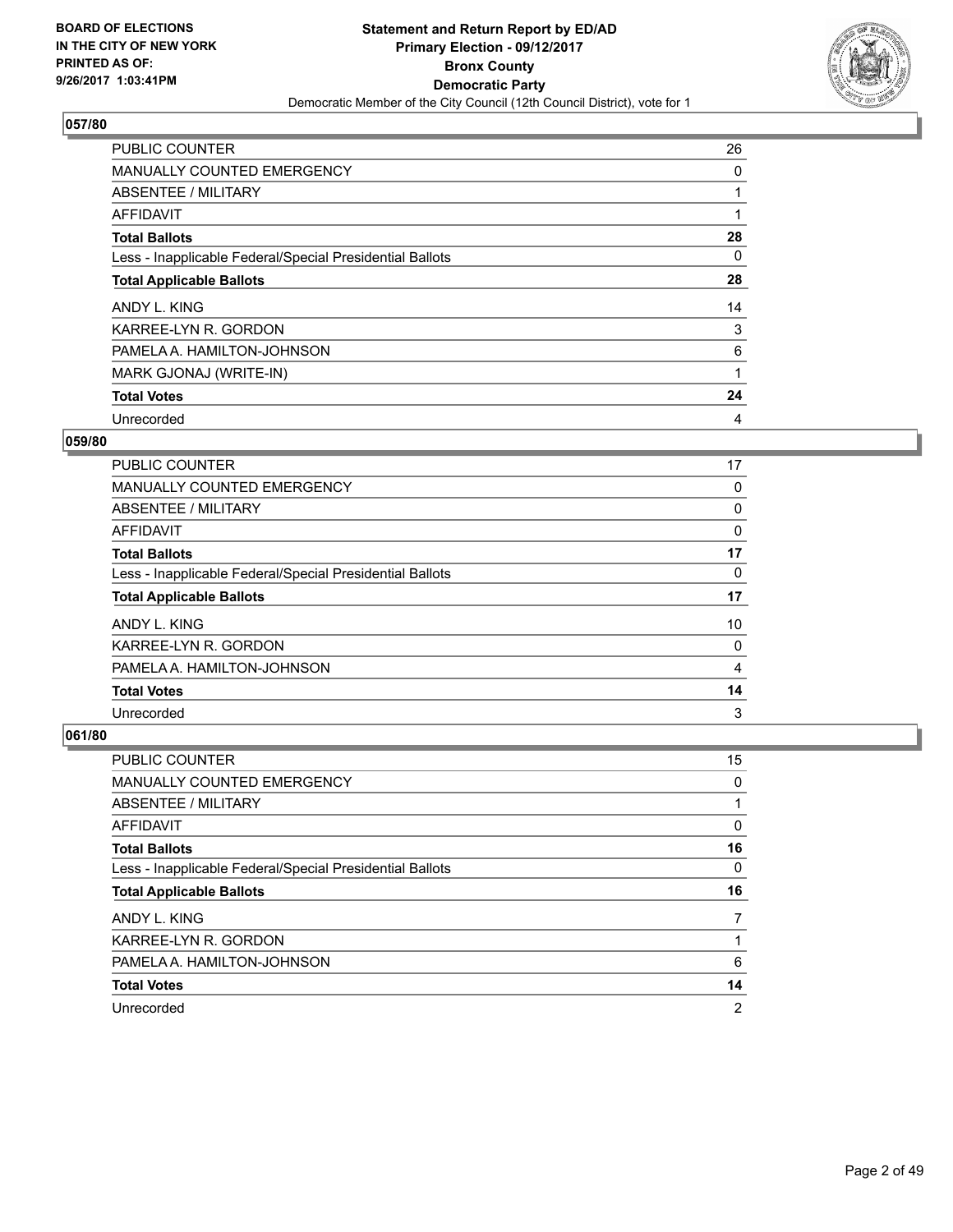

| <b>PUBLIC COUNTER</b>                                    | 97 |
|----------------------------------------------------------|----|
| <b>MANUALLY COUNTED EMERGENCY</b>                        | 0  |
| ABSENTEE / MILITARY                                      |    |
| AFFIDAVIT                                                |    |
| <b>Total Ballots</b>                                     | 99 |
| Less - Inapplicable Federal/Special Presidential Ballots | 0  |
| <b>Total Applicable Ballots</b>                          | 99 |
| ANDY L. KING                                             | 77 |
| KARREE-LYN R. GORDON                                     | 4  |
| PAMELA A. HAMILTON-JOHNSON                               | 11 |
| <b>Total Votes</b>                                       | 92 |
| Unrecorded                                               | 7  |

#### **073/80**

| PUBLIC COUNTER                                           | 35 |
|----------------------------------------------------------|----|
| <b>MANUALLY COUNTED EMERGENCY</b>                        | 0  |
| ABSENTEE / MILITARY                                      | 3  |
| AFFIDAVIT                                                | 0  |
| <b>Total Ballots</b>                                     | 38 |
| Less - Inapplicable Federal/Special Presidential Ballots | 0  |
| <b>Total Applicable Ballots</b>                          | 38 |
| ANDY L. KING                                             | 29 |
| KARREE-LYN R. GORDON                                     | 4  |
| PAMELA A. HAMILTON-JOHNSON                               | 4  |
| <b>Total Votes</b>                                       | 37 |
| Unrecorded                                               |    |
|                                                          |    |

| PUBLIC COUNTER                                           | 0 |
|----------------------------------------------------------|---|
| <b>MANUALLY COUNTED EMERGENCY</b>                        | 0 |
| ABSENTEE / MILITARY                                      | 0 |
| AFFIDAVIT                                                | 0 |
| <b>Total Ballots</b>                                     | 0 |
| Less - Inapplicable Federal/Special Presidential Ballots | 0 |
| <b>Total Applicable Ballots</b>                          | 0 |
| ANDY L. KING                                             | 0 |
| KARREE-LYN R. GORDON                                     | 0 |
| PAMELA A. HAMILTON-JOHNSON                               | 0 |
| <b>Total Votes</b>                                       | 0 |
|                                                          |   |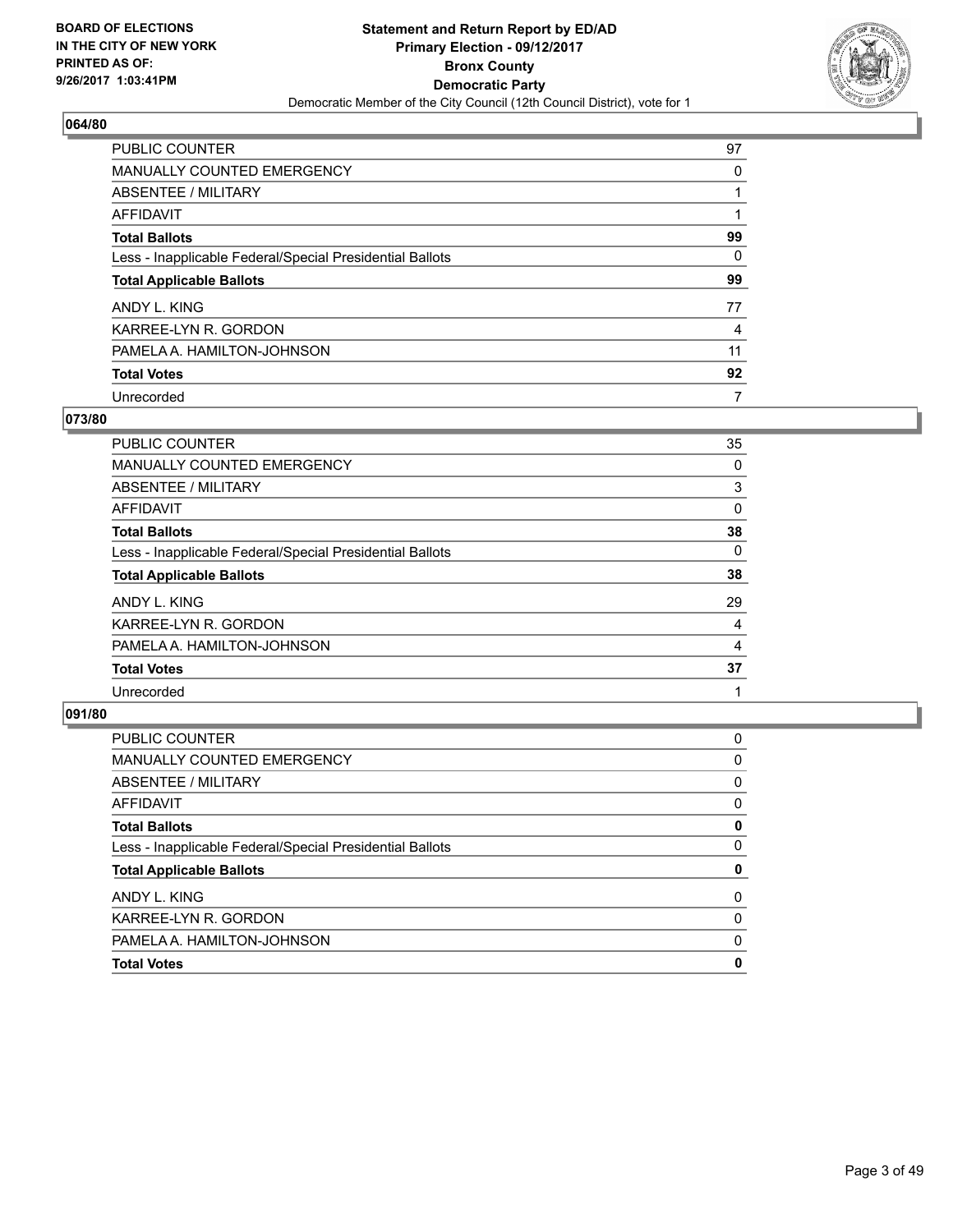

| <b>PUBLIC COUNTER</b>                                    | 91 |
|----------------------------------------------------------|----|
| <b>MANUALLY COUNTED EMERGENCY</b>                        | 0  |
| <b>ABSENTEE / MILITARY</b>                               | 3  |
| AFFIDAVIT                                                |    |
| <b>Total Ballots</b>                                     | 95 |
| Less - Inapplicable Federal/Special Presidential Ballots | 0  |
| <b>Total Applicable Ballots</b>                          | 95 |
| ANDY L. KING                                             | 54 |
| KARREE-LYN R. GORDON                                     | 4  |
| PAMELA A. HAMILTON-JOHNSON                               | 31 |
| <b>Total Votes</b>                                       | 89 |
| Unrecorded                                               | 6  |

#### **101/81**

| <b>PUBLIC COUNTER</b>                                    | 0        |
|----------------------------------------------------------|----------|
| <b>MANUALLY COUNTED EMERGENCY</b>                        | 0        |
| ABSENTEE / MILITARY                                      | 0        |
| AFFIDAVIT                                                | 0        |
| <b>Total Ballots</b>                                     | 0        |
| Less - Inapplicable Federal/Special Presidential Ballots | $\Omega$ |
| <b>Total Applicable Ballots</b>                          | 0        |
| ANDY L. KING                                             | 0        |
| KARREE-LYN R. GORDON                                     | 0        |
| PAMELA A. HAMILTON-JOHNSON                               | 0        |
| <b>Total Votes</b>                                       | 0        |
|                                                          |          |

| <b>Total Votes</b>                                       | 0 |
|----------------------------------------------------------|---|
| PAMELA A. HAMILTON-JOHNSON                               | 0 |
| KARREE-LYN R. GORDON                                     | 0 |
| ANDY L. KING                                             | 0 |
| <b>Total Applicable Ballots</b>                          | 0 |
| Less - Inapplicable Federal/Special Presidential Ballots | 0 |
| <b>Total Ballots</b>                                     | 0 |
| AFFIDAVIT                                                | 0 |
| ABSENTEE / MILITARY                                      | 0 |
| MANUALLY COUNTED EMERGENCY                               | 0 |
| <b>PUBLIC COUNTER</b>                                    | 0 |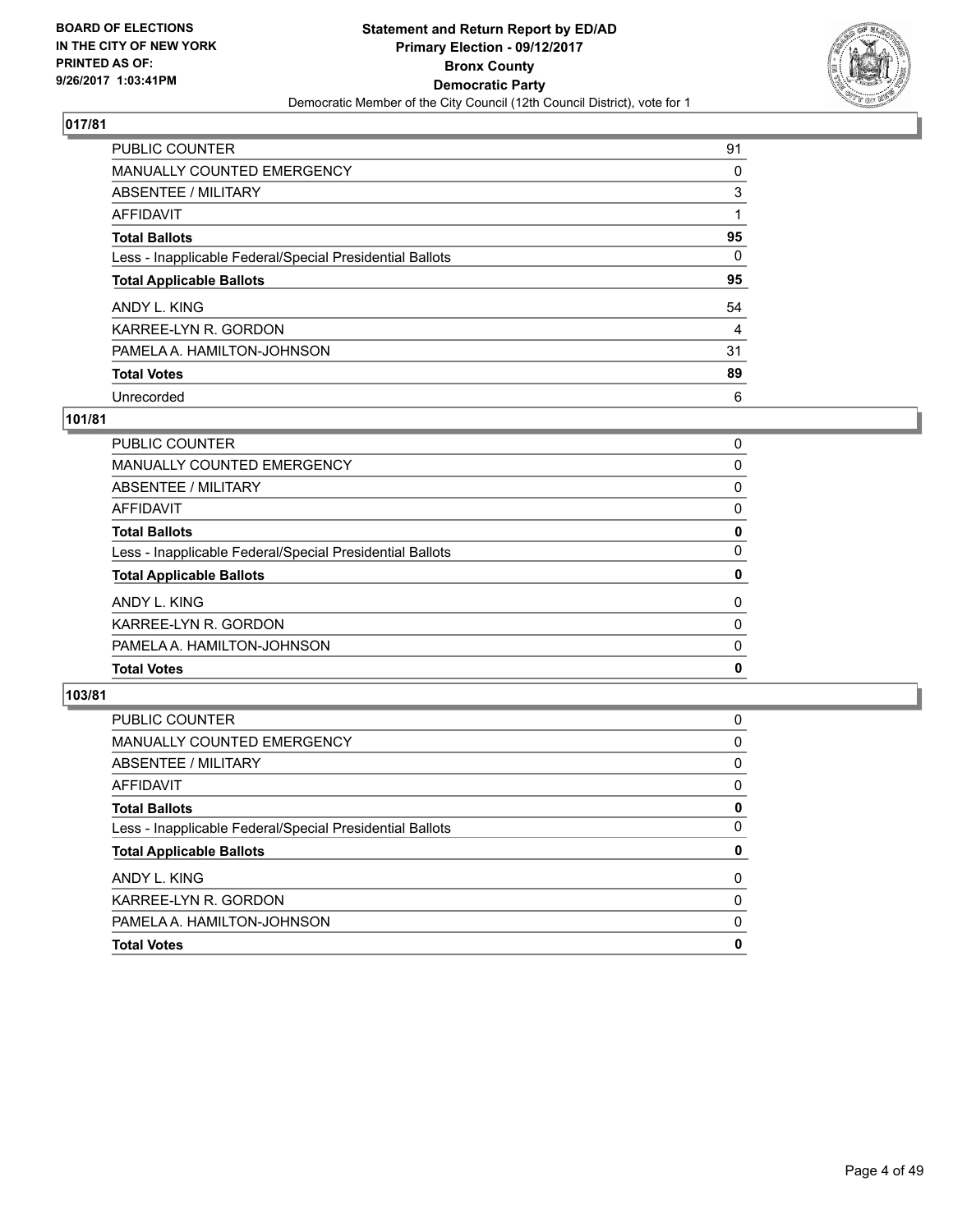![](_page_4_Picture_2.jpeg)

| <b>MANUALLY COUNTED EMERGENCY</b>                        | 0 |
|----------------------------------------------------------|---|
| <b>ABSENTEE / MILITARY</b>                               | 0 |
| AFFIDAVIT                                                | 0 |
| <b>Total Ballots</b>                                     | 4 |
| Less - Inapplicable Federal/Special Presidential Ballots | 0 |
| <b>Total Applicable Ballots</b>                          | 4 |
| ANDY L. KING                                             | 3 |
| KARREE-LYN R. GORDON                                     | 0 |
| PAMELA A. HAMILTON-JOHNSON                               |   |
| <b>Total Votes</b>                                       | 4 |

## **065/82**

| PUBLIC COUNTER                                           | 116            |
|----------------------------------------------------------|----------------|
| <b>MANUALLY COUNTED EMERGENCY</b>                        | 0              |
| ABSENTEE / MILITARY                                      | $\overline{2}$ |
| AFFIDAVIT                                                | 0              |
| <b>Total Ballots</b>                                     | 118            |
| Less - Inapplicable Federal/Special Presidential Ballots | 0              |
| <b>Total Applicable Ballots</b>                          | 118            |
| ANDY L. KING                                             | 69             |
| KARREE-LYN R. GORDON                                     | 4              |
| PAMELA A. HAMILTON-JOHNSON                               | 32             |
| RANDY ABREU (WRITE-IN)                                   | 1              |
| <b>Total Votes</b>                                       | 106            |
| Unrecorded                                               | 12             |

| <b>PUBLIC COUNTER</b>                                    | 95 |
|----------------------------------------------------------|----|
| <b>MANUALLY COUNTED EMERGENCY</b>                        | 0  |
| ABSENTEE / MILITARY                                      | 2  |
| <b>AFFIDAVIT</b>                                         |    |
| <b>Total Ballots</b>                                     | 98 |
| Less - Inapplicable Federal/Special Presidential Ballots | 0  |
| <b>Total Applicable Ballots</b>                          | 98 |
| ANDY L. KING                                             | 59 |
| KARREE-LYN R. GORDON                                     | 5  |
| PAMELA A. HAMILTON-JOHNSON                               | 29 |
| <b>Total Votes</b>                                       | 93 |
| Unrecorded                                               | 5  |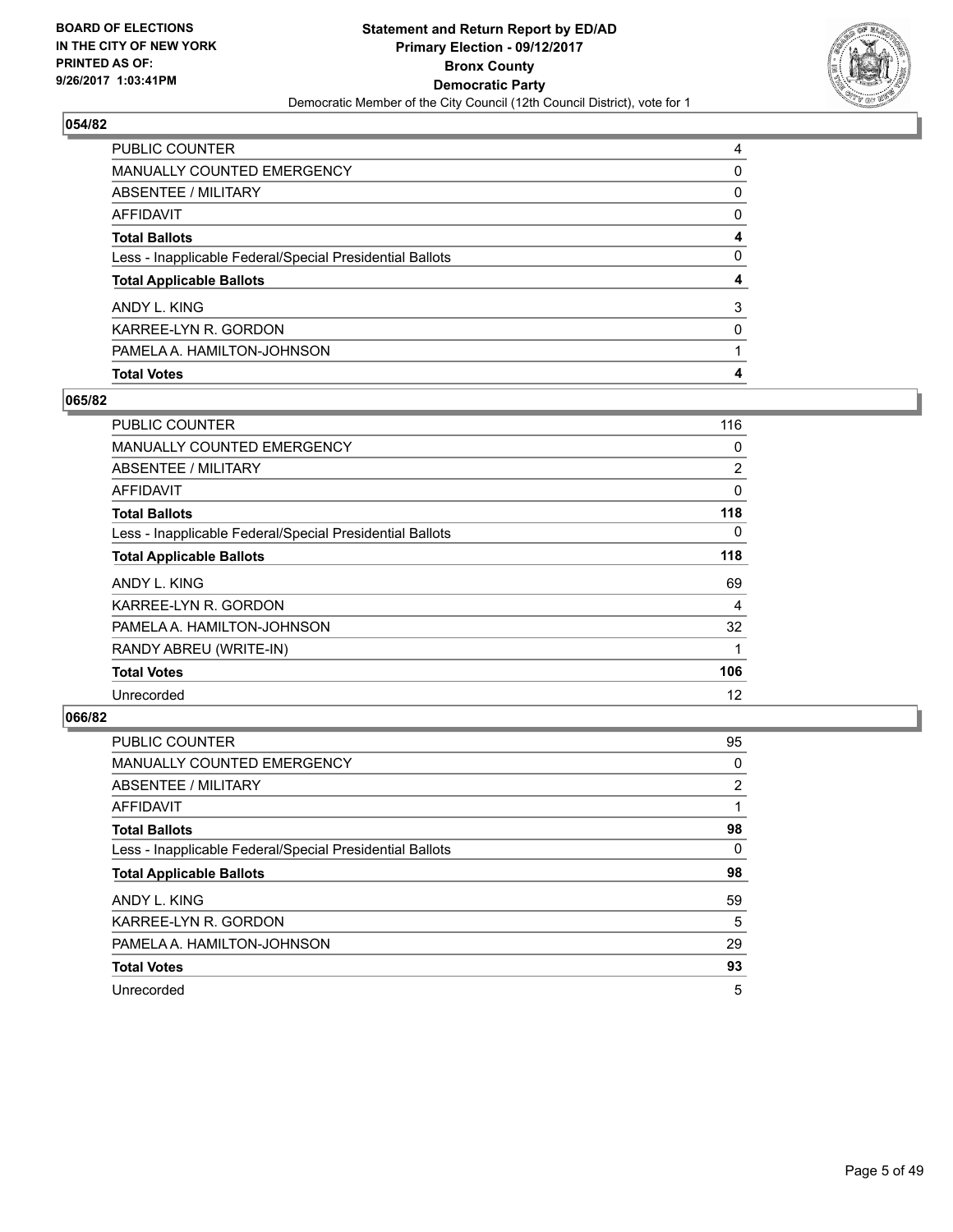![](_page_5_Picture_2.jpeg)

| <b>PUBLIC COUNTER</b>                                    | 144      |
|----------------------------------------------------------|----------|
| <b>MANUALLY COUNTED EMERGENCY</b>                        | 0        |
| ABSENTEE / MILITARY                                      | 0        |
| AFFIDAVIT                                                | $\Omega$ |
| <b>Total Ballots</b>                                     | 144      |
| Less - Inapplicable Federal/Special Presidential Ballots | 0        |
| <b>Total Applicable Ballots</b>                          | 144      |
| ANDY L. KING                                             | 79       |
| KARREE-LYN R. GORDON                                     | 11       |
| PAMELA A. HAMILTON-JOHNSON                               | 35       |
|                                                          |          |
| <b>GEORGE TORRES (WRITE-IN)</b>                          | 2        |
| JAMAL BAILEY (WRITE-IN)                                  | 1        |
| <b>Total Votes</b>                                       | 128      |

## **068/82**

| <b>PUBLIC COUNTER</b>                                    | 94             |
|----------------------------------------------------------|----------------|
| <b>MANUALLY COUNTED EMERGENCY</b>                        | 0              |
| ABSENTEE / MILITARY                                      | 2              |
| AFFIDAVIT                                                | 0              |
| <b>Total Ballots</b>                                     | 96             |
| Less - Inapplicable Federal/Special Presidential Ballots | 0              |
| <b>Total Applicable Ballots</b>                          | 96             |
| ANDY L. KING                                             | 56             |
| KARREE-LYN R. GORDON                                     | 4              |
| PAMELA A. HAMILTON-JOHNSON                               | 34             |
| <b>Total Votes</b>                                       | 94             |
| Unrecorded                                               | $\overline{2}$ |

| <b>PUBLIC COUNTER</b>                                    | 86 |
|----------------------------------------------------------|----|
| <b>MANUALLY COUNTED EMERGENCY</b>                        | 0  |
| ABSENTEE / MILITARY                                      | 1  |
| AFFIDAVIT                                                | 0  |
| <b>Total Ballots</b>                                     | 87 |
| Less - Inapplicable Federal/Special Presidential Ballots | 0  |
| <b>Total Applicable Ballots</b>                          | 87 |
| ANDY L. KING                                             | 55 |
| KARREE-LYN R. GORDON                                     | 8  |
| PAMELA A. HAMILTON-JOHNSON                               | 20 |
| UNATTRIBUTABLE WRITE-IN (WRITE-IN)                       | 1  |
| <b>Total Votes</b>                                       | 84 |
| Unrecorded                                               | 3  |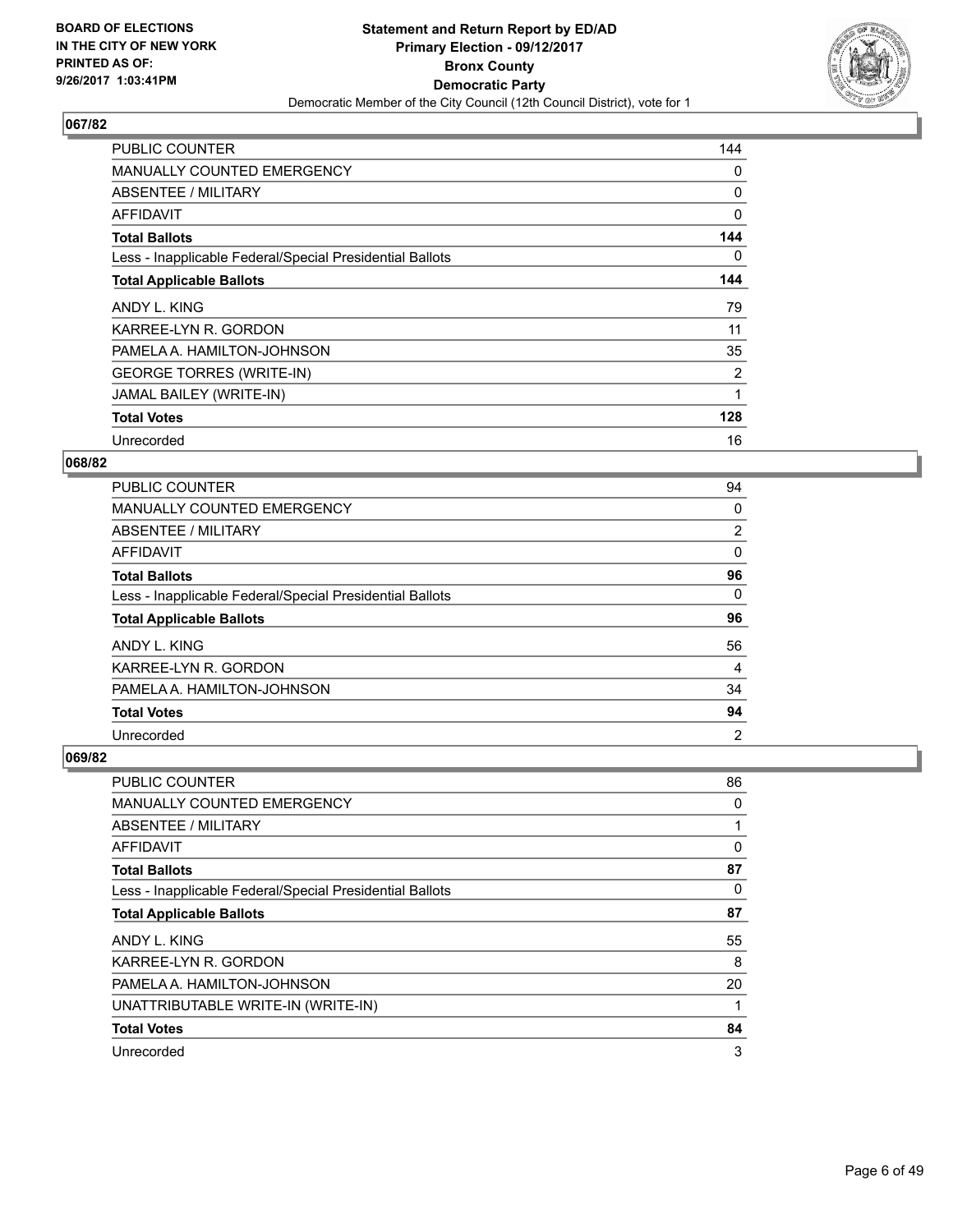![](_page_6_Picture_2.jpeg)

| <b>PUBLIC COUNTER</b>                                    | 89             |
|----------------------------------------------------------|----------------|
| <b>MANUALLY COUNTED EMERGENCY</b>                        | 0              |
| ABSENTEE / MILITARY                                      | $\overline{2}$ |
| AFFIDAVIT                                                | 0              |
| <b>Total Ballots</b>                                     | 91             |
| Less - Inapplicable Federal/Special Presidential Ballots | 0              |
| <b>Total Applicable Ballots</b>                          | 91             |
| ANDY L. KING                                             | 45             |
| KARREE-LYN R. GORDON                                     | 3              |
| PAMELA A. HAMILTON-JOHNSON                               | 37             |
| <b>Total Votes</b>                                       | 85             |
| Unrecorded                                               | 6              |

#### **071/82**

| <b>PUBLIC COUNTER</b>                                    | 111 |
|----------------------------------------------------------|-----|
| <b>MANUALLY COUNTED EMERGENCY</b>                        | 0   |
| ABSENTEE / MILITARY                                      | 3   |
| AFFIDAVIT                                                |     |
| <b>Total Ballots</b>                                     | 115 |
| Less - Inapplicable Federal/Special Presidential Ballots | 0   |
| <b>Total Applicable Ballots</b>                          | 115 |
| ANDY L. KING                                             | 73  |
| KARREE-LYN R. GORDON                                     | 5   |
| PAMELA A. HAMILTON-JOHNSON                               | 26  |
| <b>Total Votes</b>                                       | 104 |
| Unrecorded                                               | 11  |

| <b>PUBLIC COUNTER</b>                                    | 130            |
|----------------------------------------------------------|----------------|
| MANUALLY COUNTED EMERGENCY                               | 0              |
| ABSENTEE / MILITARY                                      | $\overline{2}$ |
| <b>AFFIDAVIT</b>                                         |                |
| <b>Total Ballots</b>                                     | 133            |
| Less - Inapplicable Federal/Special Presidential Ballots | 0              |
| <b>Total Applicable Ballots</b>                          | 133            |
| ANDY L. KING                                             | 64             |
| KARREE-LYN R. GORDON                                     |                |
| PAMELA A. HAMILTON-JOHNSON                               | 61             |
| <b>Total Votes</b>                                       | 126            |
| Unrecorded                                               |                |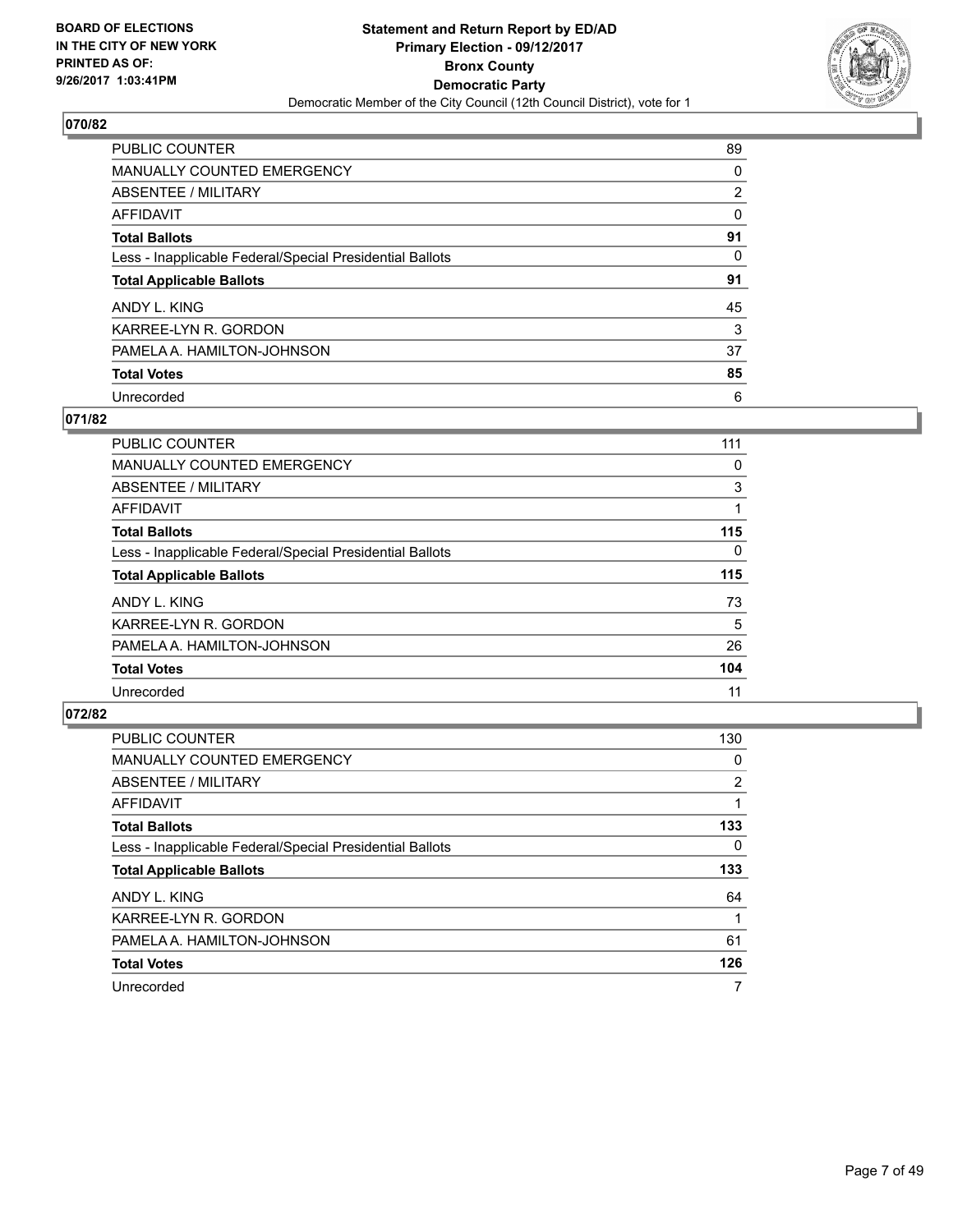![](_page_7_Picture_2.jpeg)

| PUBLIC COUNTER                                           | 123            |
|----------------------------------------------------------|----------------|
| <b>MANUALLY COUNTED EMERGENCY</b>                        | 0              |
| ABSENTEE / MILITARY                                      | $\overline{2}$ |
| AFFIDAVIT                                                | 2              |
| <b>Total Ballots</b>                                     | 127            |
| Less - Inapplicable Federal/Special Presidential Ballots | 0              |
| <b>Total Applicable Ballots</b>                          | 127            |
| ANDY L. KING                                             | 51             |
| KARREE-LYN R. GORDON                                     | 6              |
| PAMELA A. HAMILTON-JOHNSON                               | 57             |
| <b>Total Votes</b>                                       | 114            |
| Unrecorded                                               | 13             |

#### **074/82**

| <b>PUBLIC COUNTER</b>                                    | 115      |
|----------------------------------------------------------|----------|
| <b>MANUALLY COUNTED EMERGENCY</b>                        | 0        |
| ABSENTEE / MILITARY                                      | 0        |
| AFFIDAVIT                                                | 0        |
| <b>Total Ballots</b>                                     | 115      |
| Less - Inapplicable Federal/Special Presidential Ballots | $\Omega$ |
| <b>Total Applicable Ballots</b>                          | 115      |
| ANDY L. KING                                             | 58       |
| KARREE-LYN R. GORDON                                     | 5        |
| PAMELA A. HAMILTON-JOHNSON                               | 44       |
| <b>Total Votes</b>                                       | 107      |
| Unrecorded                                               | 8        |

| <b>PUBLIC COUNTER</b>                                    | 98             |
|----------------------------------------------------------|----------------|
| MANUALLY COUNTED EMERGENCY                               | 0              |
| ABSENTEE / MILITARY                                      |                |
| <b>AFFIDAVIT</b>                                         |                |
| <b>Total Ballots</b>                                     | 100            |
| Less - Inapplicable Federal/Special Presidential Ballots | 0              |
| <b>Total Applicable Ballots</b>                          | 100            |
| ANDY L. KING                                             | 59             |
| KARREE-LYN R. GORDON                                     | 4              |
| PAMELA A. HAMILTON-JOHNSON                               | 34             |
| JAMAL BAILEY (WRITE-IN)                                  |                |
| <b>Total Votes</b>                                       | 98             |
| Unrecorded                                               | $\overline{2}$ |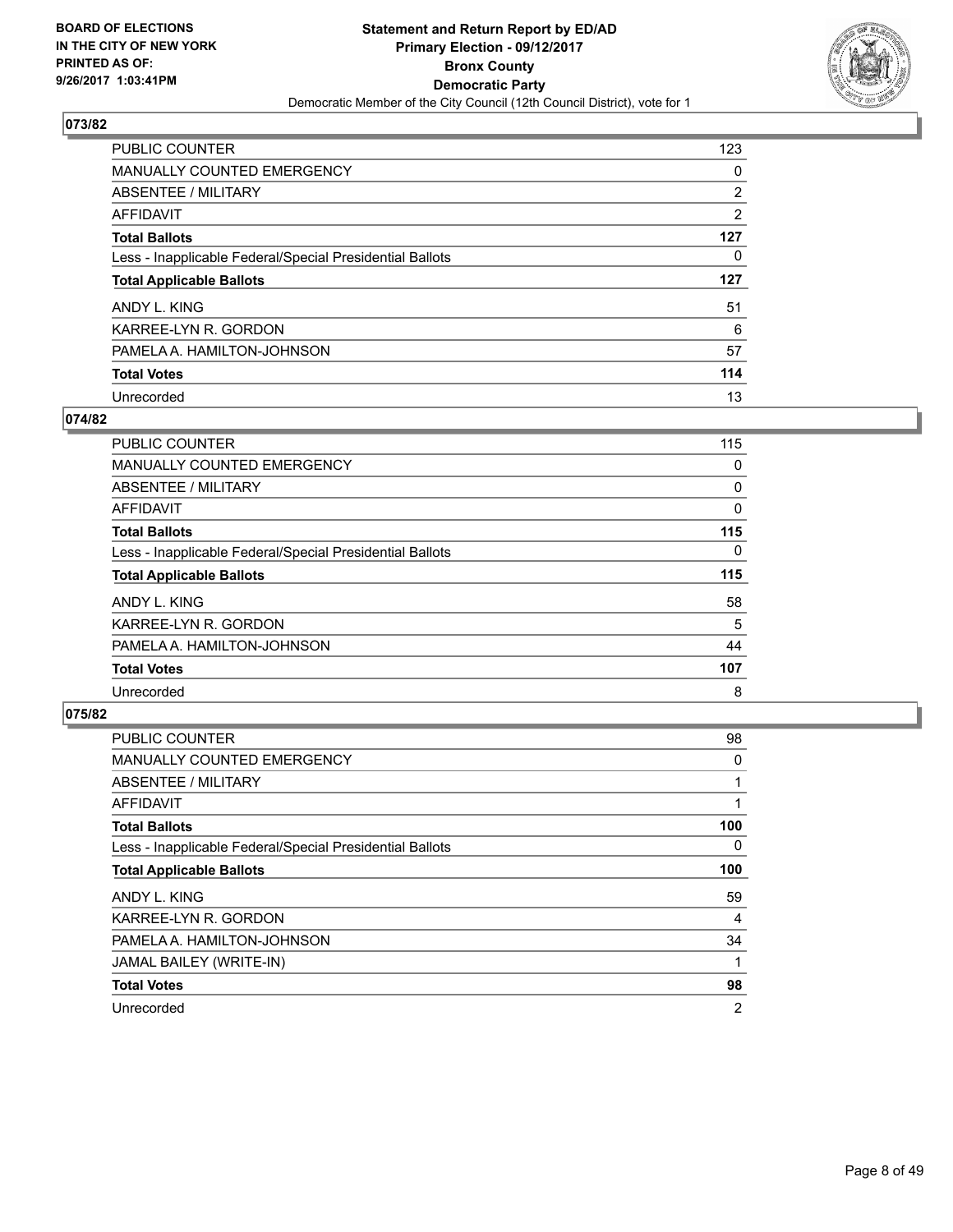![](_page_8_Picture_2.jpeg)

| PUBLIC COUNTER                                           | 97 |
|----------------------------------------------------------|----|
| <b>MANUALLY COUNTED EMERGENCY</b>                        | 0  |
| ABSENTEE / MILITARY                                      |    |
| AFFIDAVIT                                                | 0  |
| <b>Total Ballots</b>                                     | 98 |
| Less - Inapplicable Federal/Special Presidential Ballots | 0  |
| <b>Total Applicable Ballots</b>                          | 98 |
| ANDY L. KING                                             | 50 |
| KARREE-LYN R. GORDON                                     | 3  |
| PAMELA A. HAMILTON-JOHNSON                               | 39 |
| <b>Total Votes</b>                                       | 92 |
| Unrecorded                                               | 6  |

#### **077/82**

| <b>PUBLIC COUNTER</b>                                    | 111            |
|----------------------------------------------------------|----------------|
| <b>MANUALLY COUNTED EMERGENCY</b>                        | 0              |
| ABSENTEE / MILITARY                                      | $\overline{2}$ |
| <b>AFFIDAVIT</b>                                         | 0              |
| <b>Total Ballots</b>                                     | 113            |
| Less - Inapplicable Federal/Special Presidential Ballots | 0              |
| <b>Total Applicable Ballots</b>                          | 113            |
| ANDY L. KING                                             | 66             |
| KARREE-LYN R. GORDON                                     | 7              |
| PAMELA A. HAMILTON-JOHNSON                               | 34             |
| <b>Total Votes</b>                                       | 107            |
| Unrecorded                                               | 6              |

| <b>PUBLIC COUNTER</b>                                    | 133      |
|----------------------------------------------------------|----------|
| MANUALLY COUNTED EMERGENCY                               | 0        |
| ABSENTEE / MILITARY                                      | 3        |
| <b>AFFIDAVIT</b>                                         | $\Omega$ |
| <b>Total Ballots</b>                                     | 136      |
| Less - Inapplicable Federal/Special Presidential Ballots | 0        |
| <b>Total Applicable Ballots</b>                          | 136      |
| ANDY L. KING                                             | 75       |
| KARREE-LYN R. GORDON                                     | 6        |
| PAMELA A. HAMILTON-JOHNSON                               | 44       |
| <b>Total Votes</b>                                       | 125      |
| Unrecorded                                               | 11       |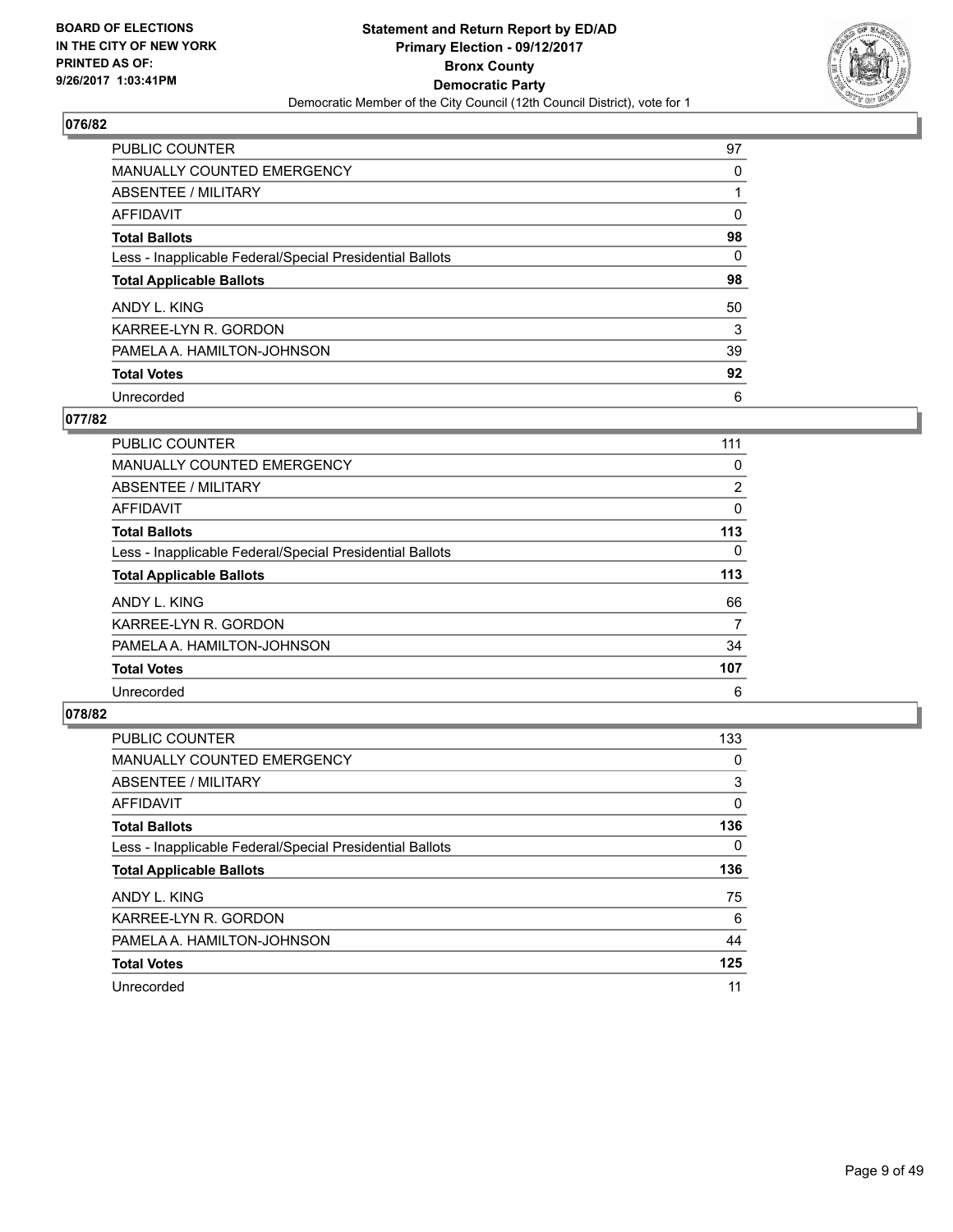![](_page_9_Picture_2.jpeg)

| PUBLIC COUNTER                                           | 120            |
|----------------------------------------------------------|----------------|
| <b>MANUALLY COUNTED EMERGENCY</b>                        | 0              |
| ABSENTEE / MILITARY                                      | $\overline{2}$ |
| AFFIDAVIT                                                | $\overline{2}$ |
| <b>Total Ballots</b>                                     | 124            |
| Less - Inapplicable Federal/Special Presidential Ballots | 0              |
| <b>Total Applicable Ballots</b>                          | 124            |
| ANDY L. KING                                             | 72             |
| KARREE-LYN R. GORDON                                     |                |
| PAMELA A. HAMILTON-JOHNSON                               | 39             |
| <b>Total Votes</b>                                       | 112            |
| Unrecorded                                               | 12             |

#### **080/82**

| PUBLIC COUNTER                                           | 125 |
|----------------------------------------------------------|-----|
| <b>MANUALLY COUNTED EMERGENCY</b>                        | 0   |
| ABSENTEE / MILITARY                                      | 3   |
| <b>AFFIDAVIT</b>                                         |     |
| <b>Total Ballots</b>                                     | 129 |
| Less - Inapplicable Federal/Special Presidential Ballots | 0   |
| <b>Total Applicable Ballots</b>                          | 129 |
| ANDY L. KING                                             | 72  |
| KARREE-LYN R. GORDON                                     | 5   |
| PAMELA A. HAMILTON-JOHNSON                               | 43  |
| <b>Total Votes</b>                                       | 120 |
| Unrecorded                                               | 9   |

| <b>PUBLIC COUNTER</b>                                    | 87 |
|----------------------------------------------------------|----|
| <b>MANUALLY COUNTED EMERGENCY</b>                        | 0  |
| ABSENTEE / MILITARY                                      | 0  |
| AFFIDAVIT                                                | 0  |
| <b>Total Ballots</b>                                     | 87 |
| Less - Inapplicable Federal/Special Presidential Ballots | 0  |
| <b>Total Applicable Ballots</b>                          | 87 |
| ANDY L. KING                                             | 59 |
| KARREE-LYN R. GORDON                                     | 5  |
| PAMELA A. HAMILTON-JOHNSON                               | 18 |
| ALBA JORDAN (WRITE-IN)                                   |    |
| <b>Total Votes</b>                                       | 83 |
| Unrecorded                                               | 4  |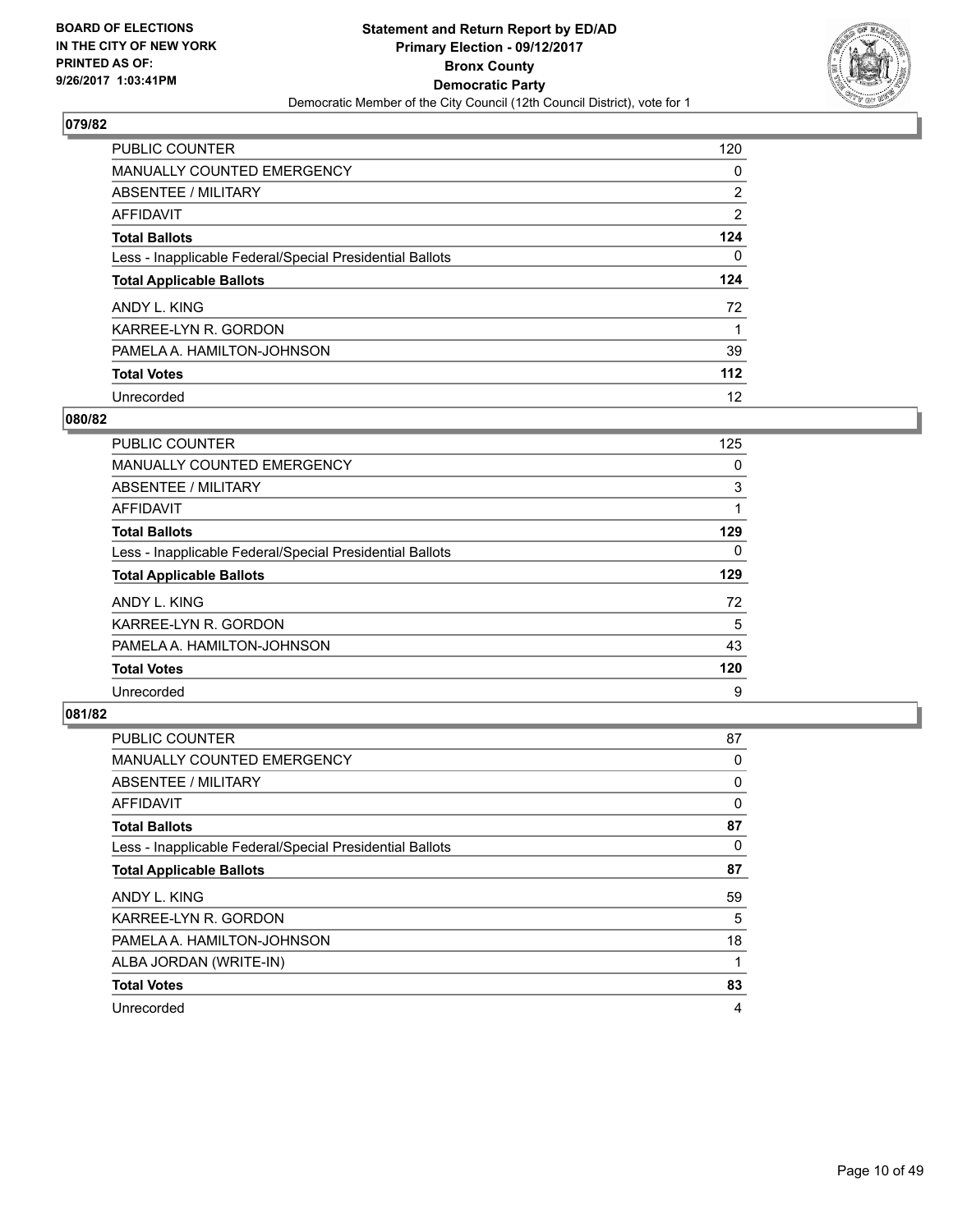![](_page_10_Picture_2.jpeg)

| PUBLIC COUNTER                                           | 83 |
|----------------------------------------------------------|----|
| <b>MANUALLY COUNTED EMERGENCY</b>                        | 0  |
| ABSENTEE / MILITARY                                      | 2  |
| AFFIDAVIT                                                | 2  |
| <b>Total Ballots</b>                                     | 87 |
| Less - Inapplicable Federal/Special Presidential Ballots | 0  |
| <b>Total Applicable Ballots</b>                          | 87 |
| ANDY L. KING                                             | 56 |
| KARREE-LYN R. GORDON                                     | 4  |
| PAMELA A. HAMILTON-JOHNSON                               | 18 |
| <b>Total Votes</b>                                       | 78 |
| Unrecorded                                               | 9  |

#### **083/82**

| PUBLIC COUNTER                                           | 27             |
|----------------------------------------------------------|----------------|
| MANUALLY COUNTED EMERGENCY                               | 0              |
| ABSENTEE / MILITARY                                      | $\overline{2}$ |
| AFFIDAVIT                                                | $\Omega$       |
| <b>Total Ballots</b>                                     | 29             |
| Less - Inapplicable Federal/Special Presidential Ballots | $\Omega$       |
| <b>Total Applicable Ballots</b>                          | 29             |
| ANDY L. KING                                             | 23             |
| KARREE-LYN R. GORDON                                     | $\Omega$       |
| PAMELA A. HAMILTON-JOHNSON                               | 6              |
| <b>Total Votes</b>                                       | 29             |

| <b>PUBLIC COUNTER</b>                                    | 143 |
|----------------------------------------------------------|-----|
| <b>MANUALLY COUNTED EMERGENCY</b>                        | 0   |
| ABSENTEE / MILITARY                                      | 2   |
| <b>AFFIDAVIT</b>                                         |     |
| <b>Total Ballots</b>                                     | 146 |
| Less - Inapplicable Federal/Special Presidential Ballots | 0   |
| <b>Total Applicable Ballots</b>                          | 146 |
| ANDY L. KING                                             | 94  |
| KARREE-LYN R. GORDON                                     | 4   |
| PAMELA A. HAMILTON-JOHNSON                               | 36  |
| <b>Total Votes</b>                                       | 134 |
| Unrecorded                                               | 12  |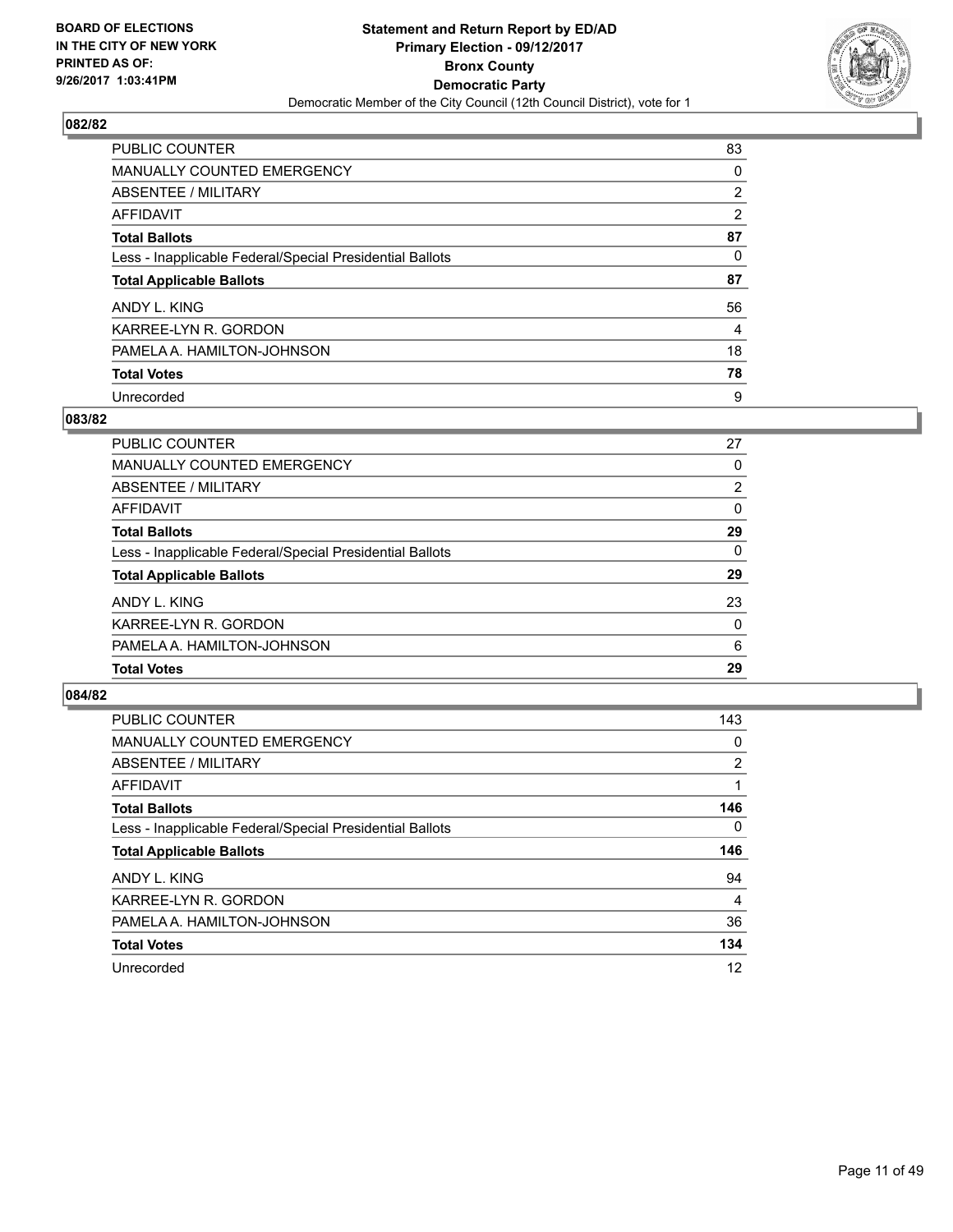![](_page_11_Picture_2.jpeg)

| PUBLIC COUNTER                                           | 105 |
|----------------------------------------------------------|-----|
| <b>MANUALLY COUNTED EMERGENCY</b>                        | 0   |
| ABSENTEE / MILITARY                                      | 3   |
| AFFIDAVIT                                                | 0   |
| <b>Total Ballots</b>                                     | 108 |
| Less - Inapplicable Federal/Special Presidential Ballots | 0   |
| <b>Total Applicable Ballots</b>                          | 108 |
| ANDY L. KING                                             | 75  |
| KARREE-LYN R. GORDON                                     | 3   |
| PAMELA A. HAMILTON-JOHNSON                               | 22  |
| <b>Total Votes</b>                                       | 100 |
| Unrecorded                                               | 8   |

#### **086/82**

| <b>PUBLIC COUNTER</b>                                    | 77 |
|----------------------------------------------------------|----|
| <b>MANUALLY COUNTED EMERGENCY</b>                        | 0  |
| ABSENTEE / MILITARY                                      | 7  |
| AFFIDAVIT                                                |    |
| <b>Total Ballots</b>                                     | 85 |
| Less - Inapplicable Federal/Special Presidential Ballots | 0  |
| <b>Total Applicable Ballots</b>                          | 85 |
| ANDY L. KING                                             | 66 |
| KARREE-LYN R. GORDON                                     | 2  |
| PAMELA A. HAMILTON-JOHNSON                               | 12 |
| MARK GJONAJ (WRITE-IN)                                   |    |
| <b>Total Votes</b>                                       | 81 |
| Unrecorded                                               | 4  |

| <b>PUBLIC COUNTER</b>                                    | 102            |
|----------------------------------------------------------|----------------|
| MANUALLY COUNTED EMERGENCY                               | 0              |
| ABSENTEE / MILITARY                                      | 5              |
| AFFIDAVIT                                                | 0              |
| <b>Total Ballots</b>                                     | 107            |
| Less - Inapplicable Federal/Special Presidential Ballots | 0              |
| <b>Total Applicable Ballots</b>                          | 107            |
| ANDY L. KING                                             | 67             |
| KARREE-LYN R. GORDON                                     | $\overline{4}$ |
| PAMELA A. HAMILTON-JOHNSON                               | 25             |
| UNATTRIBUTABLE WRITE-IN (WRITE-IN)                       | $\overline{2}$ |
| <b>Total Votes</b>                                       | 98             |
| Unrecorded                                               | 9              |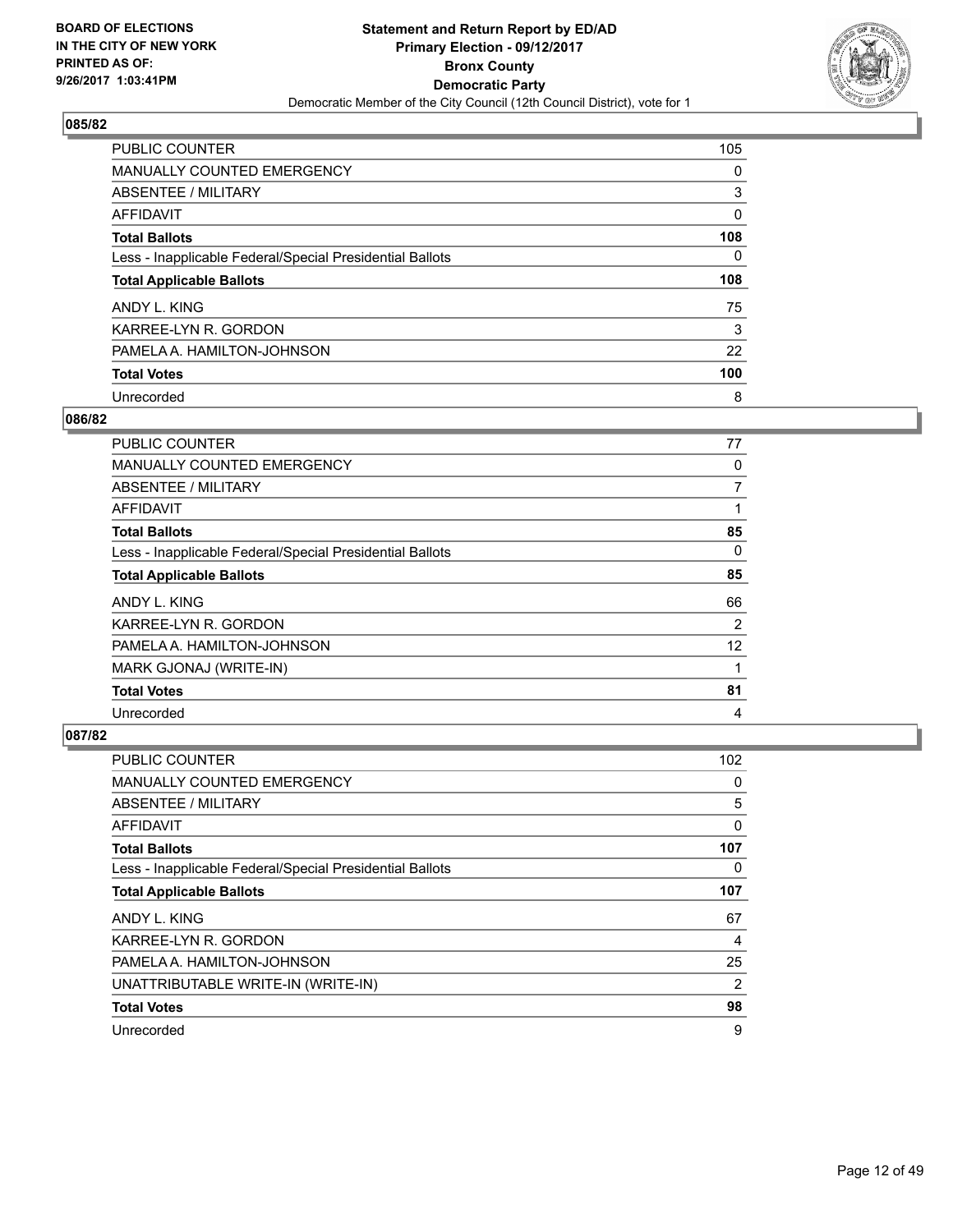![](_page_12_Picture_2.jpeg)

| <b>PUBLIC COUNTER</b>                                    | 101 |
|----------------------------------------------------------|-----|
| <b>MANUALLY COUNTED EMERGENCY</b>                        | 0   |
| ABSENTEE / MILITARY                                      | 5   |
| AFFIDAVIT                                                | 0   |
| <b>Total Ballots</b>                                     | 106 |
| Less - Inapplicable Federal/Special Presidential Ballots | 0   |
| <b>Total Applicable Ballots</b>                          | 106 |
| ANDY L. KING                                             | 61  |
| KARREE-LYN R. GORDON                                     | 5   |
| PAMELA A. HAMILTON-JOHNSON                               | 34  |
| <b>Total Votes</b>                                       | 100 |
| Unrecorded                                               | 6   |

#### **089/82**

| <b>PUBLIC COUNTER</b>                                    | 117            |
|----------------------------------------------------------|----------------|
| <b>MANUALLY COUNTED EMERGENCY</b>                        | 0              |
| ABSENTEE / MILITARY                                      | 4              |
| <b>AFFIDAVIT</b>                                         | 0              |
| <b>Total Ballots</b>                                     | 121            |
| Less - Inapplicable Federal/Special Presidential Ballots | 0              |
| <b>Total Applicable Ballots</b>                          | 121            |
| ANDY L. KING                                             | 74             |
| KARREE-LYN R. GORDON                                     | $\overline{2}$ |
| PAMELA A. HAMILTON-JOHNSON                               | 37             |
| <b>Total Votes</b>                                       | 113            |
| Unrecorded                                               | 8              |

| <b>PUBLIC COUNTER</b>                                    | 96 |
|----------------------------------------------------------|----|
| <b>MANUALLY COUNTED EMERGENCY</b>                        | 0  |
| ABSENTEE / MILITARY                                      | 3  |
| <b>AFFIDAVIT</b>                                         | 0  |
| <b>Total Ballots</b>                                     | 99 |
| Less - Inapplicable Federal/Special Presidential Ballots | 0  |
| <b>Total Applicable Ballots</b>                          | 99 |
| ANDY L. KING                                             | 61 |
| KARREE-LYN R. GORDON                                     | 3  |
| PAMELA A. HAMILTON-JOHNSON                               | 25 |
| <b>Total Votes</b>                                       | 89 |
| Unrecorded                                               | 10 |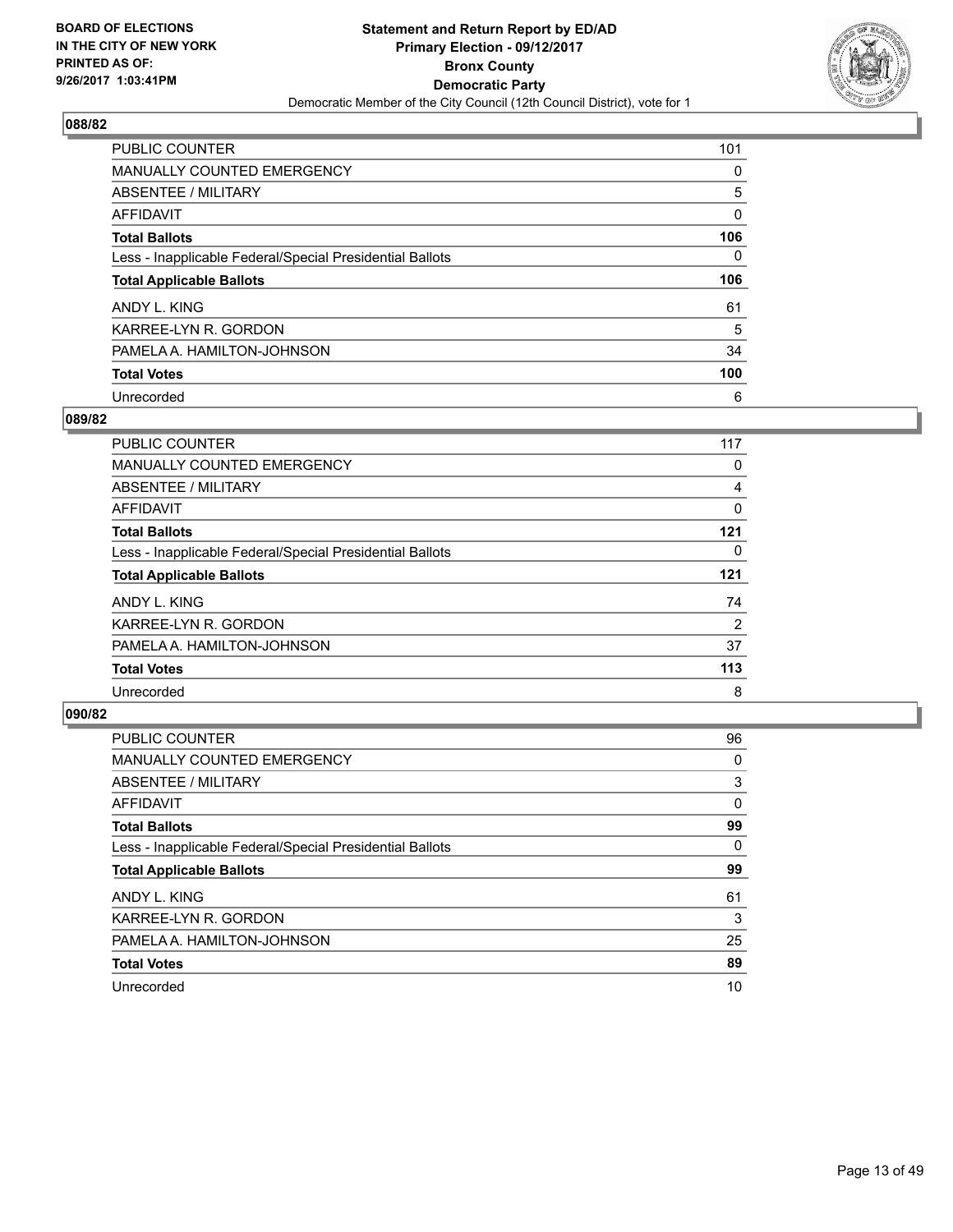![](_page_13_Picture_2.jpeg)

| PUBLIC COUNTER                                           | 54             |
|----------------------------------------------------------|----------------|
| <b>MANUALLY COUNTED EMERGENCY</b>                        | 0              |
| ABSENTEE / MILITARY                                      |                |
| AFFIDAVIT                                                | 2              |
| <b>Total Ballots</b>                                     | 57             |
| Less - Inapplicable Federal/Special Presidential Ballots | 0              |
| <b>Total Applicable Ballots</b>                          | 57             |
| ANDY L. KING                                             | 29             |
| KARREE-LYN R. GORDON                                     | 3              |
| PAMELA A. HAMILTON-JOHNSON                               | 23             |
| <b>Total Votes</b>                                       | 55             |
| Unrecorded                                               | $\overline{2}$ |

#### **092/82**

| <b>PUBLIC COUNTER</b>                                    | 138 |
|----------------------------------------------------------|-----|
| <b>MANUALLY COUNTED EMERGENCY</b>                        | 0   |
| ABSENTEE / MILITARY                                      | 4   |
| <b>AFFIDAVIT</b>                                         | 0   |
| <b>Total Ballots</b>                                     | 142 |
| Less - Inapplicable Federal/Special Presidential Ballots | 0   |
| <b>Total Applicable Ballots</b>                          | 142 |
| ANDY L. KING                                             | 90  |
| KARREE-LYN R. GORDON                                     | 5   |
| PAMELA A. HAMILTON-JOHNSON                               | 41  |
| <b>Total Votes</b>                                       | 136 |
| Unrecorded                                               | 6   |

| <b>PUBLIC COUNTER</b>                                    | 79 |
|----------------------------------------------------------|----|
| <b>MANUALLY COUNTED EMERGENCY</b>                        | 0  |
| ABSENTEE / MILITARY                                      | 3  |
| AFFIDAVIT                                                | 0  |
| <b>Total Ballots</b>                                     | 82 |
| Less - Inapplicable Federal/Special Presidential Ballots | 0  |
| <b>Total Applicable Ballots</b>                          | 82 |
| ANDY L. KING                                             | 44 |
| KARREE-LYN R. GORDON                                     | 4  |
| PAMELA A. HAMILTON-JOHNSON                               | 29 |
| <b>Total Votes</b>                                       | 77 |
| Unrecorded                                               | 5  |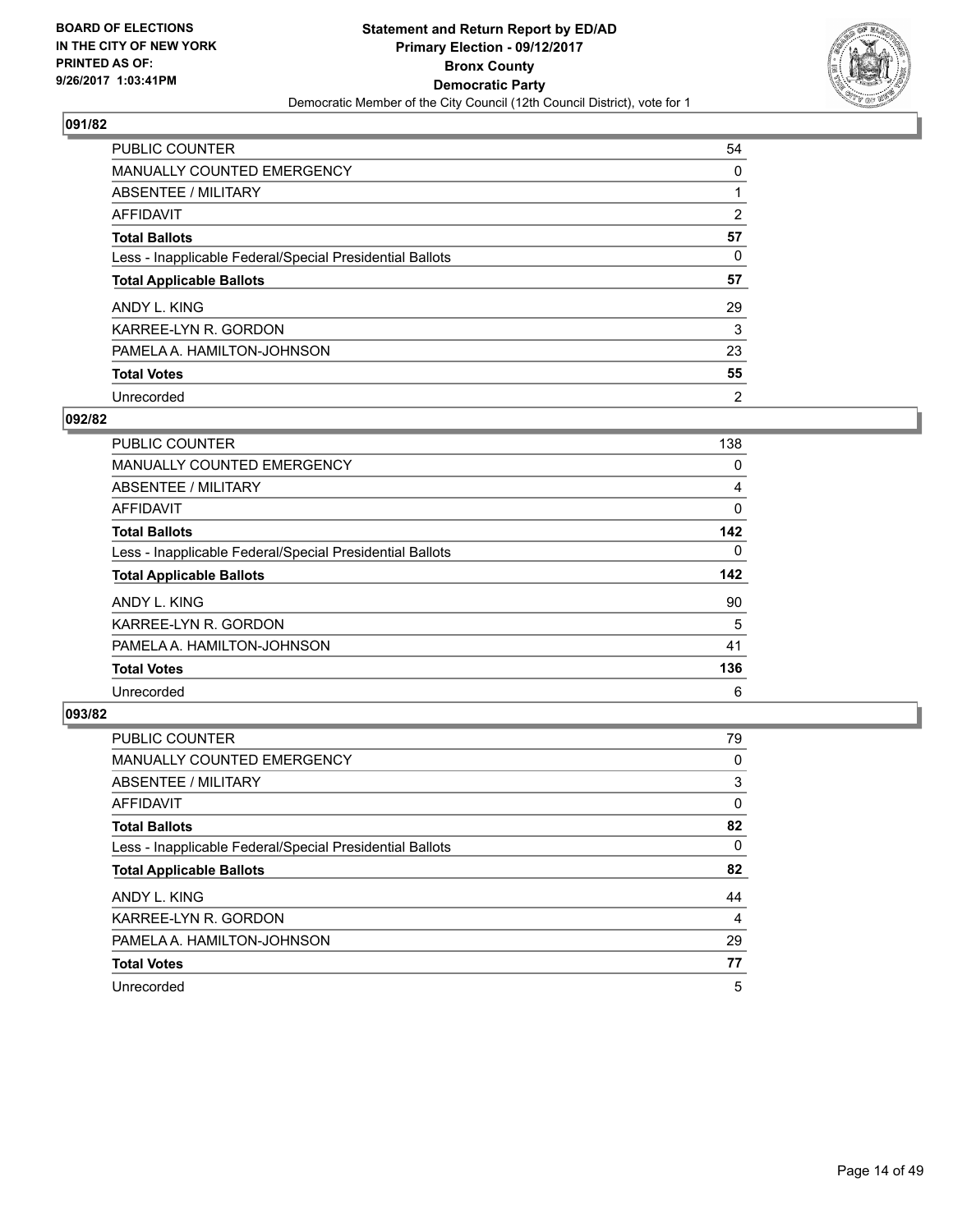![](_page_14_Picture_2.jpeg)

| PUBLIC COUNTER                                           | 86 |
|----------------------------------------------------------|----|
| <b>MANUALLY COUNTED EMERGENCY</b>                        | 0  |
| ABSENTEE / MILITARY                                      |    |
| AFFIDAVIT                                                |    |
| <b>Total Ballots</b>                                     | 88 |
| Less - Inapplicable Federal/Special Presidential Ballots | 0  |
| <b>Total Applicable Ballots</b>                          | 88 |
| ANDY L. KING                                             | 59 |
| KARREE-LYN R. GORDON                                     |    |
| PAMELA A. HAMILTON-JOHNSON                               | 27 |
| <b>Total Votes</b>                                       | 87 |
| Unrecorded                                               |    |

#### **095/82**

| <b>PUBLIC COUNTER</b>                                    | 144 |
|----------------------------------------------------------|-----|
| <b>MANUALLY COUNTED EMERGENCY</b>                        | 0   |
| ABSENTEE / MILITARY                                      |     |
| AFFIDAVIT                                                | 0   |
| <b>Total Ballots</b>                                     | 145 |
| Less - Inapplicable Federal/Special Presidential Ballots | 0   |
| <b>Total Applicable Ballots</b>                          | 145 |
| ANDY L. KING                                             | 83  |
| KARREE-LYN R. GORDON                                     | 4   |
| PAMELA A. HAMILTON-JOHNSON                               | 53  |
| <b>Total Votes</b>                                       | 140 |
| Unrecorded                                               | 5   |

| <b>PUBLIC COUNTER</b>                                    | 107 |
|----------------------------------------------------------|-----|
| <b>MANUALLY COUNTED EMERGENCY</b>                        | 0   |
| ABSENTEE / MILITARY                                      | 2   |
| <b>AFFIDAVIT</b>                                         | 0   |
| <b>Total Ballots</b>                                     | 109 |
| Less - Inapplicable Federal/Special Presidential Ballots | 0   |
| <b>Total Applicable Ballots</b>                          | 109 |
| ANDY L. KING                                             | 79  |
| KARREE-LYN R. GORDON                                     | 2   |
| PAMELA A. HAMILTON-JOHNSON                               | 24  |
| <b>Total Votes</b>                                       | 105 |
| Unrecorded                                               | 4   |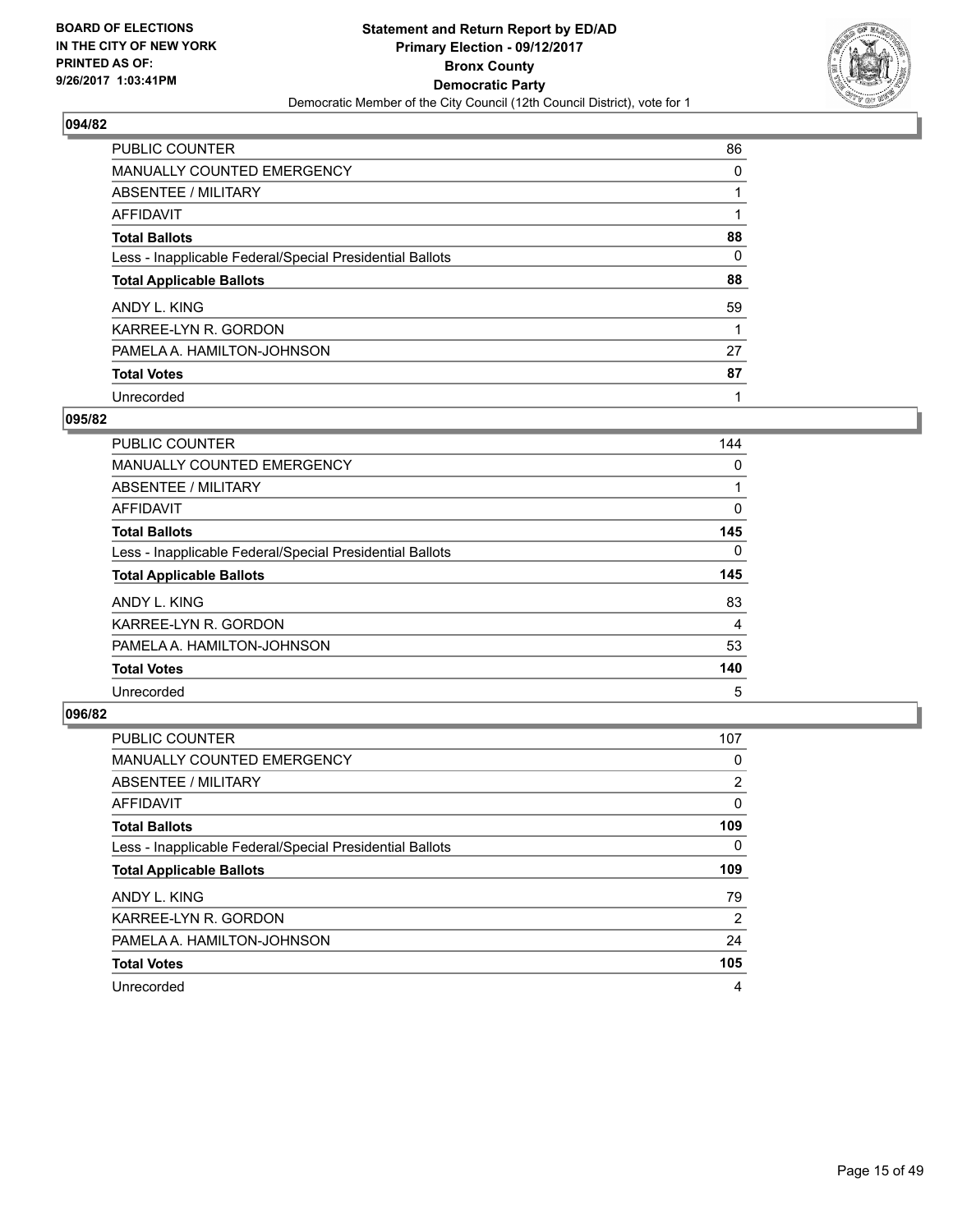![](_page_15_Picture_2.jpeg)

| <b>PUBLIC COUNTER</b>                                    | 128 |
|----------------------------------------------------------|-----|
| <b>MANUALLY COUNTED EMERGENCY</b>                        | 0   |
| ABSENTEE / MILITARY                                      | 6   |
| AFFIDAVIT                                                | 0   |
| <b>Total Ballots</b>                                     | 134 |
| Less - Inapplicable Federal/Special Presidential Ballots | 0   |
| <b>Total Applicable Ballots</b>                          | 134 |
| ANDY L. KING                                             | 92  |
| KARREE-LYN R. GORDON                                     | 4   |
| PAMELA A. HAMILTON-JOHNSON                               | 33  |
| <b>Total Votes</b>                                       | 129 |
| Unrecorded                                               | 5   |

#### **098/82**

| <b>PUBLIC COUNTER</b>                                    | 148 |
|----------------------------------------------------------|-----|
| MANUALLY COUNTED EMERGENCY                               | 0   |
| ABSENTEE / MILITARY                                      | 0   |
| AFFIDAVIT                                                |     |
| <b>Total Ballots</b>                                     | 149 |
| Less - Inapplicable Federal/Special Presidential Ballots | 0   |
| <b>Total Applicable Ballots</b>                          | 149 |
| ANDY L. KING                                             | 101 |
| KARREE-LYN R. GORDON                                     | 8   |
| PAMELA A. HAMILTON-JOHNSON                               | 34  |
| <b>Total Votes</b>                                       | 143 |
| Unrecorded                                               | 6   |

| <b>PUBLIC COUNTER</b>                                    | 151 |
|----------------------------------------------------------|-----|
| MANUALLY COUNTED EMERGENCY                               | 0   |
| ABSENTEE / MILITARY                                      | 4   |
| <b>AFFIDAVIT</b>                                         | 0   |
| <b>Total Ballots</b>                                     | 155 |
| Less - Inapplicable Federal/Special Presidential Ballots | 0   |
| <b>Total Applicable Ballots</b>                          | 155 |
| ANDY L. KING                                             | 117 |
| KARREE-LYN R. GORDON                                     | 2   |
| PAMELA A. HAMILTON-JOHNSON                               | 29  |
| <b>Total Votes</b>                                       | 148 |
| Unrecorded                                               | 7   |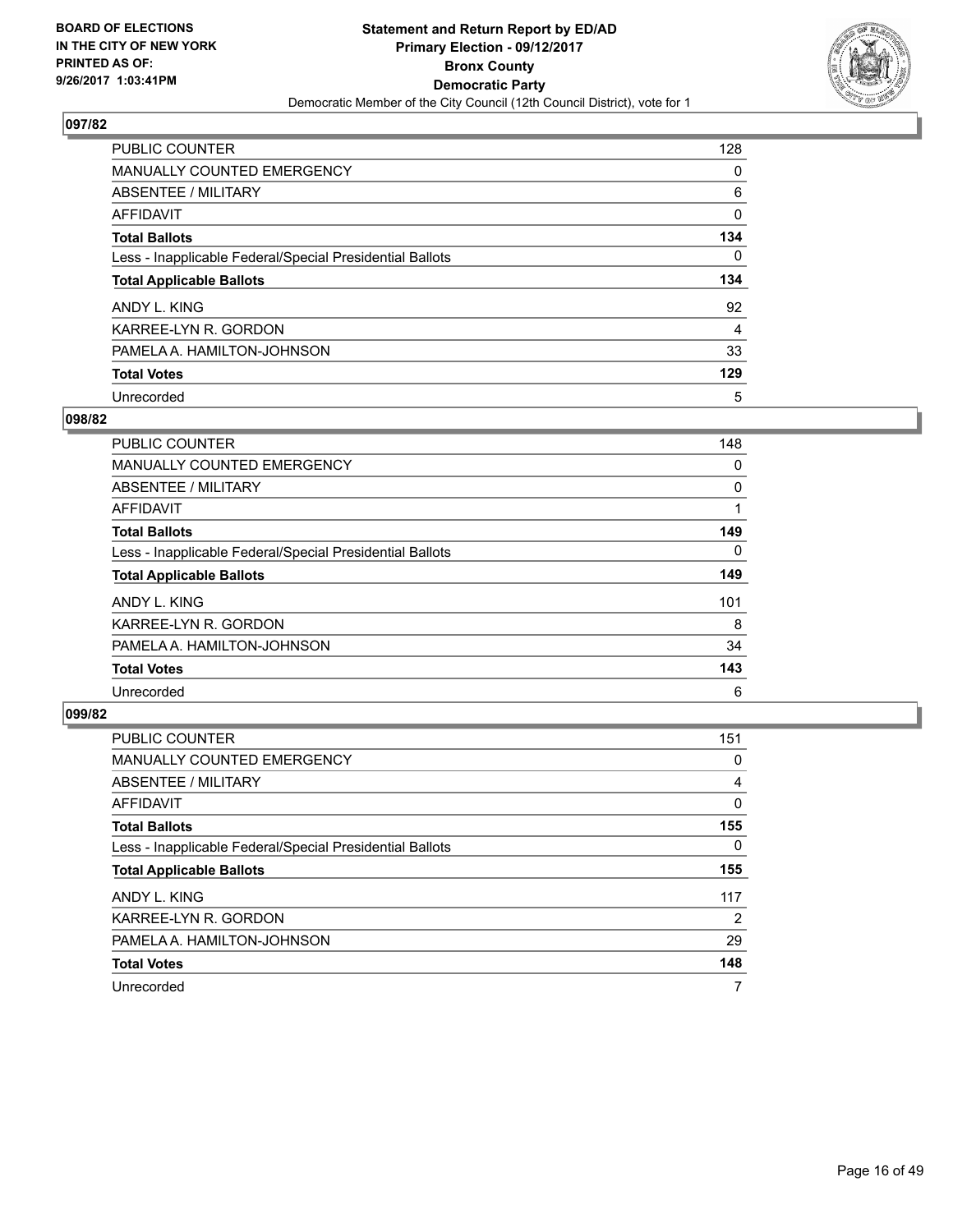![](_page_16_Picture_2.jpeg)

| PUBLIC COUNTER                                           | 115 |
|----------------------------------------------------------|-----|
| <b>MANUALLY COUNTED EMERGENCY</b>                        | 0   |
| ABSENTEE / MILITARY                                      | 3   |
| AFFIDAVIT                                                | 0   |
| <b>Total Ballots</b>                                     | 118 |
| Less - Inapplicable Federal/Special Presidential Ballots | 0   |
| <b>Total Applicable Ballots</b>                          | 118 |
| ANDY L. KING                                             | 86  |
| KARREE-LYN R. GORDON                                     |     |
| PAMELA A. HAMILTON-JOHNSON                               | 27  |
| <b>Total Votes</b>                                       | 114 |
| Unrecorded                                               | 4   |

#### **101/82**

| PUBLIC COUNTER                                           | 100            |
|----------------------------------------------------------|----------------|
| <b>MANUALLY COUNTED EMERGENCY</b>                        | 0              |
| ABSENTEE / MILITARY                                      | $\overline{2}$ |
| <b>AFFIDAVIT</b>                                         | 0              |
| <b>Total Ballots</b>                                     | 102            |
| Less - Inapplicable Federal/Special Presidential Ballots | $\Omega$       |
| <b>Total Applicable Ballots</b>                          | 102            |
| ANDY L. KING                                             | 66             |
| KARREE-LYN R. GORDON                                     | 4              |
| PAMELA A. HAMILTON-JOHNSON                               | 31             |
| <b>Total Votes</b>                                       | 101            |
| Unrecorded                                               |                |

| <b>PUBLIC COUNTER</b>                                    | 96 |
|----------------------------------------------------------|----|
| <b>MANUALLY COUNTED EMERGENCY</b>                        | 0  |
| ABSENTEE / MILITARY                                      | 0  |
| AFFIDAVIT                                                |    |
| <b>Total Ballots</b>                                     | 97 |
| Less - Inapplicable Federal/Special Presidential Ballots | 0  |
| <b>Total Applicable Ballots</b>                          | 97 |
| ANDY L. KING                                             | 71 |
| KARREE-LYN R. GORDON                                     | 3  |
| PAMELA A. HAMILTON-JOHNSON                               | 17 |
| <b>Total Votes</b>                                       | 91 |
| Unrecorded                                               | 6  |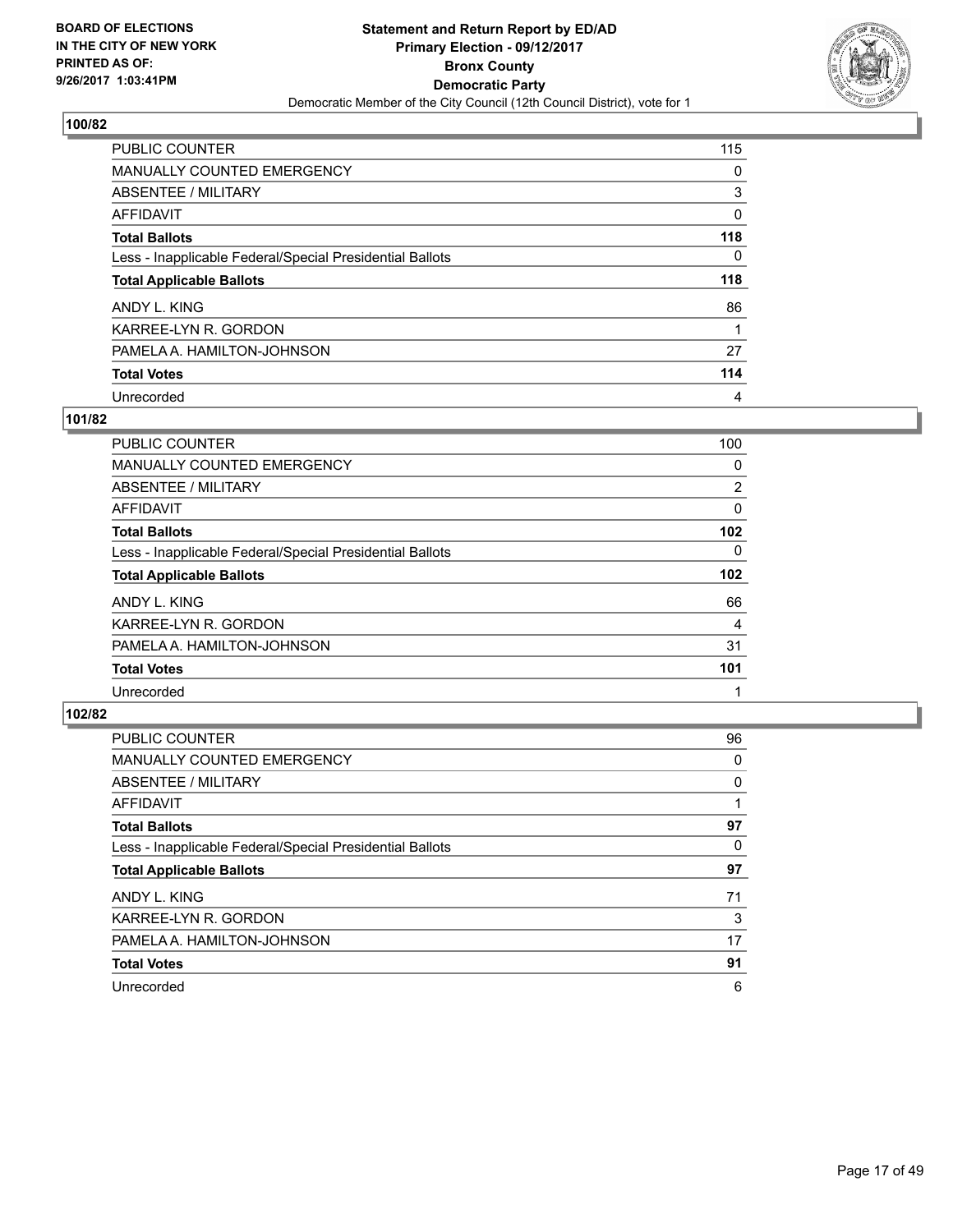![](_page_17_Picture_2.jpeg)

| PUBLIC COUNTER                                           | 84       |
|----------------------------------------------------------|----------|
| <b>MANUALLY COUNTED EMERGENCY</b>                        | 0        |
| ABSENTEE / MILITARY                                      |          |
| AFFIDAVIT                                                | 0        |
| <b>Total Ballots</b>                                     | 85       |
| Less - Inapplicable Federal/Special Presidential Ballots | 0        |
| <b>Total Applicable Ballots</b>                          | 85       |
| ANDY L. KING                                             | 59       |
| KARREE-LYN R. GORDON                                     | $\Omega$ |
| PAMELA A. HAMILTON-JOHNSON                               | 21       |
| <b>Total Votes</b>                                       | 80       |
| Unrecorded                                               | 5        |

#### **104/82**

| <b>PUBLIC COUNTER</b>                                    | 121 |
|----------------------------------------------------------|-----|
| <b>MANUALLY COUNTED EMERGENCY</b>                        | 0   |
| ABSENTEE / MILITARY                                      | 2   |
| AFFIDAVIT                                                | 0   |
| <b>Total Ballots</b>                                     | 123 |
| Less - Inapplicable Federal/Special Presidential Ballots | 0   |
| <b>Total Applicable Ballots</b>                          | 123 |
| ANDY L. KING                                             | 89  |
| KARREE-LYN R. GORDON                                     | 4   |
| PAMELA A. HAMILTON-JOHNSON                               | 27  |
| RUBEN DIAZ JR (WRITE-IN)                                 |     |
| <b>Total Votes</b>                                       | 121 |
| Unrecorded                                               | 2   |

| <b>PUBLIC COUNTER</b>                                    | 121 |
|----------------------------------------------------------|-----|
| <b>MANUALLY COUNTED EMERGENCY</b>                        | 0   |
| ABSENTEE / MILITARY                                      | 4   |
| AFFIDAVIT                                                | 0   |
| <b>Total Ballots</b>                                     | 125 |
| Less - Inapplicable Federal/Special Presidential Ballots | 0   |
| <b>Total Applicable Ballots</b>                          | 125 |
| ANDY L. KING                                             | 81  |
| KARREE-LYN R. GORDON                                     | 3   |
| PAMELA A. HAMILTON-JOHNSON                               | 35  |
| <b>Total Votes</b>                                       | 119 |
| Unrecorded                                               | 6   |
| 106/82 COMBINED into: 091/82                             |     |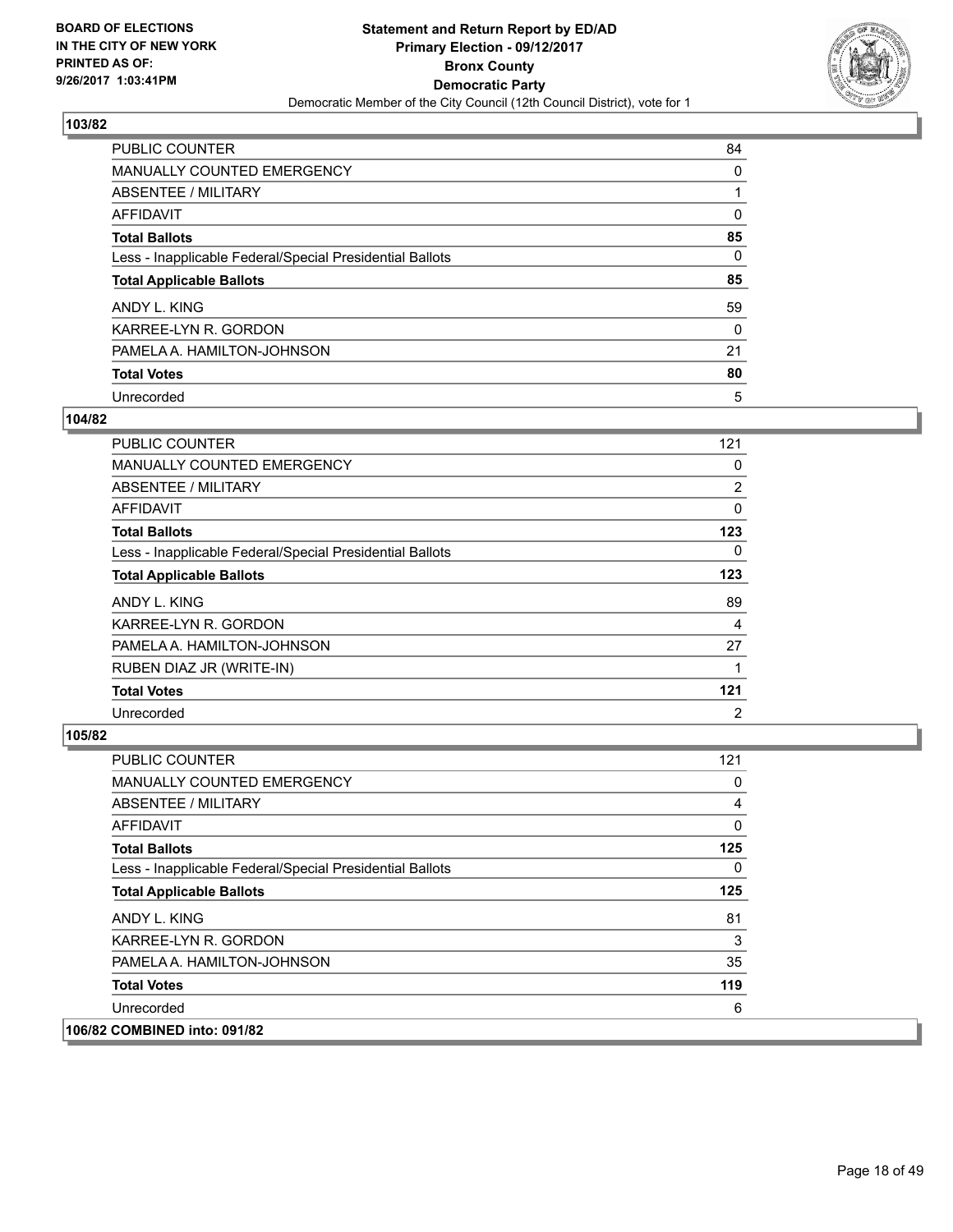![](_page_18_Picture_2.jpeg)

| <b>PUBLIC COUNTER</b>                                    | 57 |
|----------------------------------------------------------|----|
| <b>MANUALLY COUNTED EMERGENCY</b>                        | 0  |
| ABSENTEE / MILITARY                                      | 40 |
| <b>AFFIDAVIT</b>                                         | 0  |
| <b>Total Ballots</b>                                     | 97 |
| Less - Inapplicable Federal/Special Presidential Ballots | 0  |
| <b>Total Applicable Ballots</b>                          | 97 |
| ANDY L. KING                                             | 47 |
| KARREE-LYN R. GORDON                                     | 1  |
| PAMELA A. HAMILTON-JOHNSON                               | 31 |
| <b>Total Votes</b>                                       | 79 |
| Unrecorded                                               | 18 |
| 111/82 COMBINED into: 109/82                             |    |
| 115/82 COMBINED into: 074/82                             |    |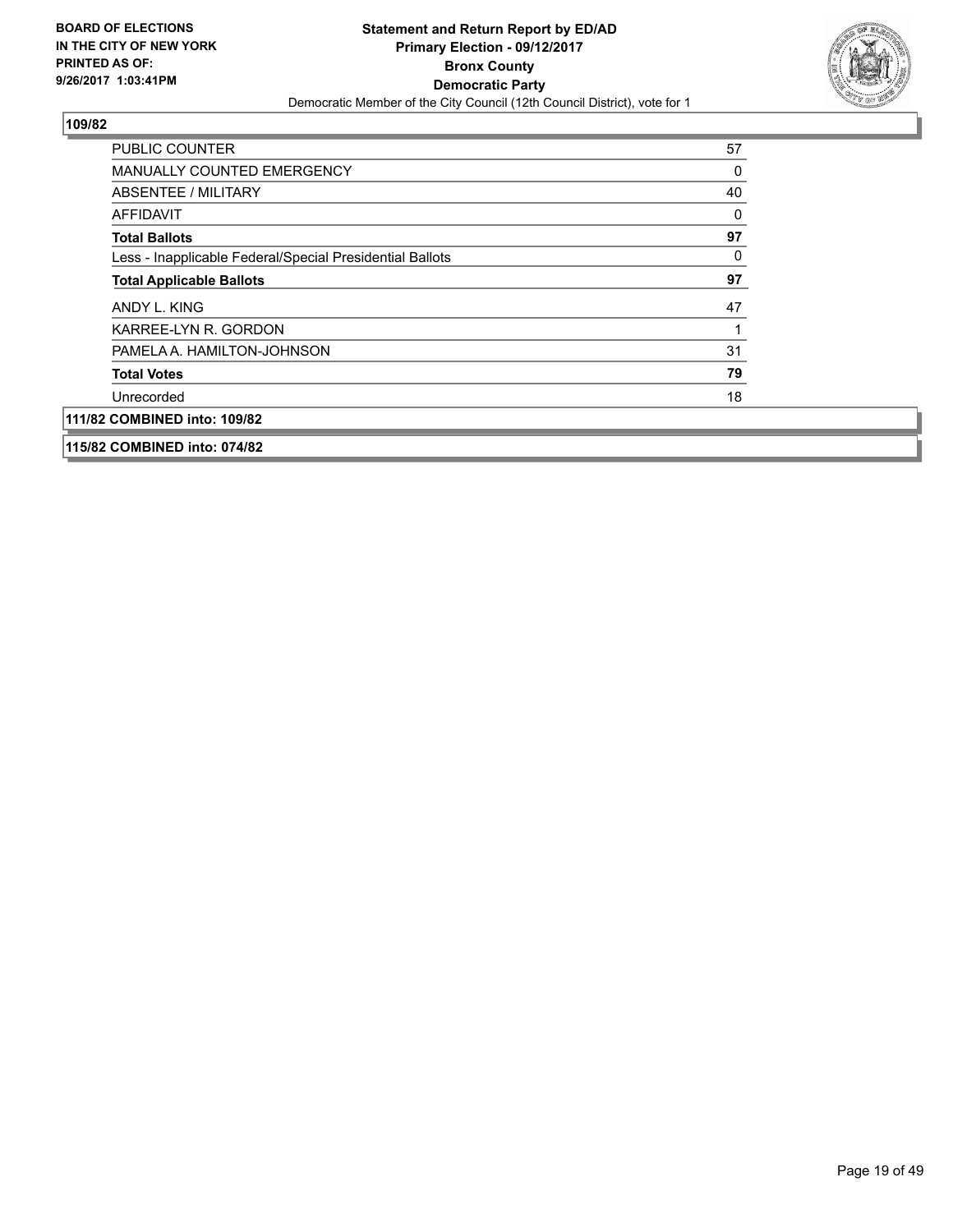![](_page_19_Picture_2.jpeg)

| <b>PUBLIC COUNTER</b>                                    | 96       |
|----------------------------------------------------------|----------|
| <b>MANUALLY COUNTED EMERGENCY</b>                        | 0        |
| ABSENTEE / MILITARY                                      | 0        |
| AFFIDAVIT                                                | $\Omega$ |
| <b>Total Ballots</b>                                     | 96       |
| Less - Inapplicable Federal/Special Presidential Ballots | 0        |
| <b>Total Applicable Ballots</b>                          | 96       |
| ANDY L. KING                                             | 66       |
| KARREE-LYN R. GORDON                                     | 2        |
| PAMELA A. HAMILTON-JOHNSON                               | 24       |
| ERIC ROACH (WRITE-IN)                                    |          |
| MARJORIE VELAZQUEZ (WRITE-IN)                            | 2        |
|                                                          |          |
| <b>Total Votes</b>                                       | 95       |

## **002/83**

| PUBLIC COUNTER                                           | 41 |
|----------------------------------------------------------|----|
| <b>MANUALLY COUNTED EMERGENCY</b>                        | 0  |
| ABSENTEE / MILITARY                                      | 0  |
| AFFIDAVIT                                                | 0  |
| <b>Total Ballots</b>                                     | 41 |
| Less - Inapplicable Federal/Special Presidential Ballots | 0  |
| <b>Total Applicable Ballots</b>                          | 41 |
| ANDY L. KING                                             | 21 |
| KARREE-LYN R. GORDON                                     | 5  |
| PAMELA A. HAMILTON-JOHNSON                               | 13 |
| UNATTRIBUTABLE WRITE-IN (WRITE-IN)                       | 1  |
| <b>Total Votes</b>                                       | 40 |
| Unrecorded                                               | 1  |

| PUBLIC COUNTER                                           | 82             |
|----------------------------------------------------------|----------------|
| <b>MANUALLY COUNTED EMERGENCY</b>                        | 0              |
| ABSENTEE / MILITARY                                      | $\overline{2}$ |
| AFFIDAVIT                                                | 0              |
| <b>Total Ballots</b>                                     | 84             |
| Less - Inapplicable Federal/Special Presidential Ballots | 0              |
| <b>Total Applicable Ballots</b>                          | 84             |
| ANDY L. KING                                             | 60             |
| KARREE-LYN R. GORDON                                     | 5              |
| PAMELA A. HAMILTON-JOHNSON                               | 18             |
| <b>Total Votes</b>                                       | 83             |
| Unrecorded                                               | 1              |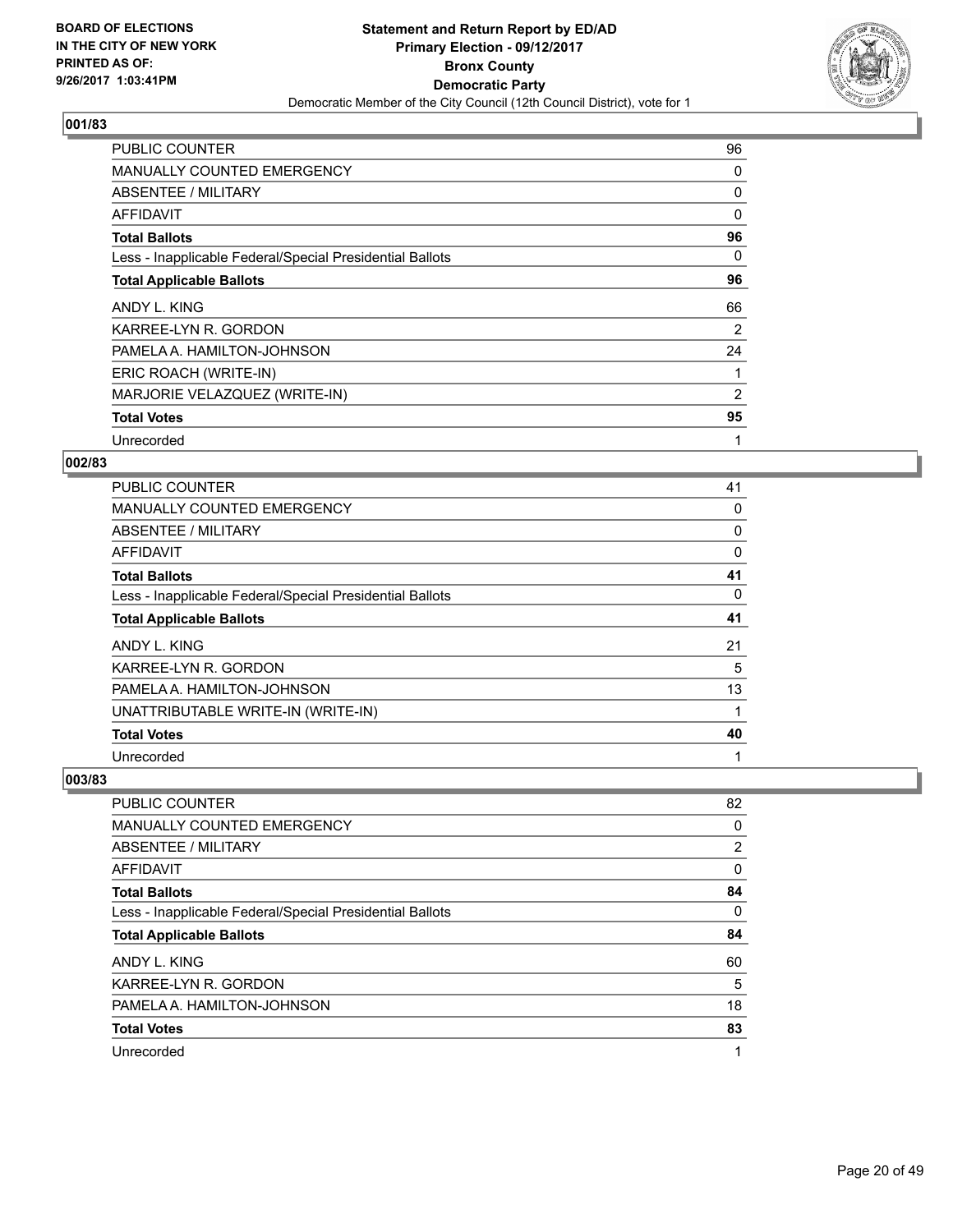![](_page_20_Picture_2.jpeg)

| PUBLIC COUNTER                                           | 37       |
|----------------------------------------------------------|----------|
| <b>MANUALLY COUNTED EMERGENCY</b>                        | 0        |
| <b>ABSENTEE / MILITARY</b>                               | 3        |
| AFFIDAVIT                                                | $\Omega$ |
| <b>Total Ballots</b>                                     | 40       |
| Less - Inapplicable Federal/Special Presidential Ballots | 0        |
| <b>Total Applicable Ballots</b>                          | 40       |
| ANDY L. KING                                             | 33       |
| KARREE-LYN R. GORDON                                     |          |
| PAMELA A. HAMILTON-JOHNSON                               | 6        |
| <b>Total Votes</b>                                       | 40       |

## **005/83**

| <b>PUBLIC COUNTER</b>                                    | 22 |
|----------------------------------------------------------|----|
| <b>MANUALLY COUNTED EMERGENCY</b>                        | 0  |
| ABSENTEE / MILITARY                                      | 0  |
| <b>AFFIDAVIT</b>                                         | 0  |
| <b>Total Ballots</b>                                     | 22 |
| Less - Inapplicable Federal/Special Presidential Ballots | 0  |
| <b>Total Applicable Ballots</b>                          | 22 |
| ANDY L. KING                                             | 12 |
| KARREE-LYN R. GORDON                                     | 1  |
| PAMELA A. HAMILTON-JOHNSON                               | 9  |
| <b>Total Votes</b>                                       | 22 |
|                                                          |    |

| <b>PUBLIC COUNTER</b>                                    | 80 |
|----------------------------------------------------------|----|
| <b>MANUALLY COUNTED EMERGENCY</b>                        | 0  |
| ABSENTEE / MILITARY                                      | 5  |
| AFFIDAVIT                                                | 0  |
| <b>Total Ballots</b>                                     | 85 |
| Less - Inapplicable Federal/Special Presidential Ballots | 0  |
| <b>Total Applicable Ballots</b>                          | 85 |
| ANDY L. KING                                             | 53 |
| KARREE-LYN R. GORDON                                     | 6  |
| PAMELA A. HAMILTON-JOHNSON                               | 22 |
| <b>Total Votes</b>                                       | 81 |
| Unrecorded                                               | 4  |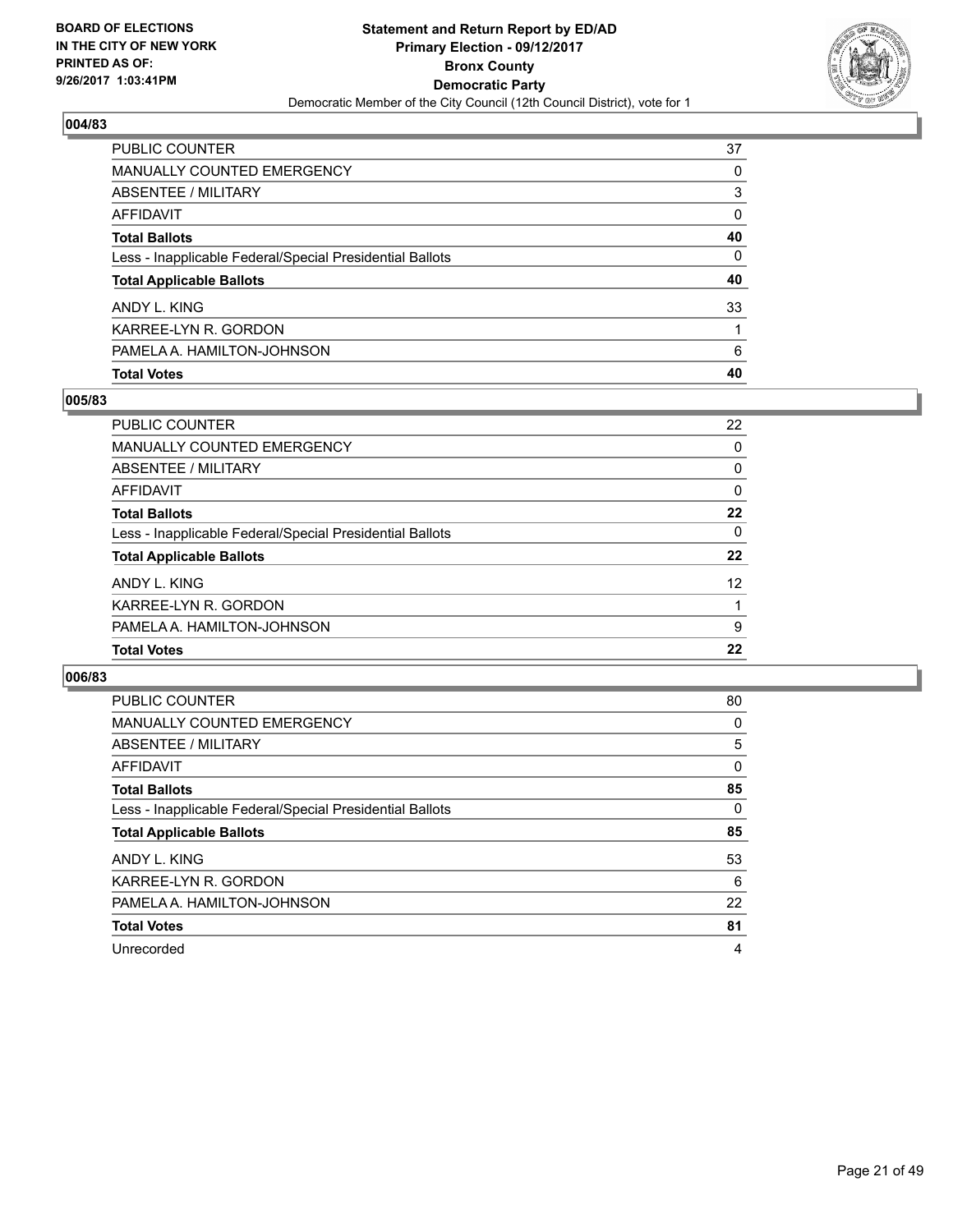![](_page_21_Picture_2.jpeg)

| <b>PUBLIC COUNTER</b>                                    | 85 |
|----------------------------------------------------------|----|
| MANUALLY COUNTED EMERGENCY                               | 0  |
| ABSENTEE / MILITARY                                      | 3  |
| <b>AFFIDAVIT</b>                                         |    |
| <b>Total Ballots</b>                                     | 89 |
| Less - Inapplicable Federal/Special Presidential Ballots | 0  |
| <b>Total Applicable Ballots</b>                          | 89 |
| ANDY L. KING                                             | 59 |
| KARREE-LYN R. GORDON                                     | 3  |
| PAMELA A. HAMILTON-JOHNSON                               | 24 |
| <b>Total Votes</b>                                       | 86 |
| Unrecorded                                               | 3  |

#### **008/83**

| <b>PUBLIC COUNTER</b>                                    | 82       |
|----------------------------------------------------------|----------|
| <b>MANUALLY COUNTED EMERGENCY</b>                        | 0        |
| ABSENTEE / MILITARY                                      | 50       |
| AFFIDAVIT                                                | 0        |
| <b>Total Ballots</b>                                     | 132      |
| Less - Inapplicable Federal/Special Presidential Ballots | $\Omega$ |
| <b>Total Applicable Ballots</b>                          | 132      |
| ANDY L. KING                                             | 82       |
| KARREE-LYN R. GORDON                                     | 6        |
| PAMELA A. HAMILTON-JOHNSON                               | 35       |
| <b>IJEOMA ONYEKWERE (WRITE-IN)</b>                       | 1        |
| <b>Total Votes</b>                                       | 124      |
| Unrecorded                                               | 8        |

| <b>PUBLIC COUNTER</b>                                    | 108 |
|----------------------------------------------------------|-----|
| <b>MANUALLY COUNTED EMERGENCY</b>                        | 0   |
| ABSENTEE / MILITARY                                      |     |
| AFFIDAVIT                                                | 0   |
| <b>Total Ballots</b>                                     | 109 |
| Less - Inapplicable Federal/Special Presidential Ballots | 0   |
| <b>Total Applicable Ballots</b>                          | 109 |
| ANDY L. KING                                             | 77  |
| KARREE-LYN R. GORDON                                     | 4   |
|                                                          |     |
| PAMELA A. HAMILTON-JOHNSON                               | 27  |
| <b>Total Votes</b>                                       | 108 |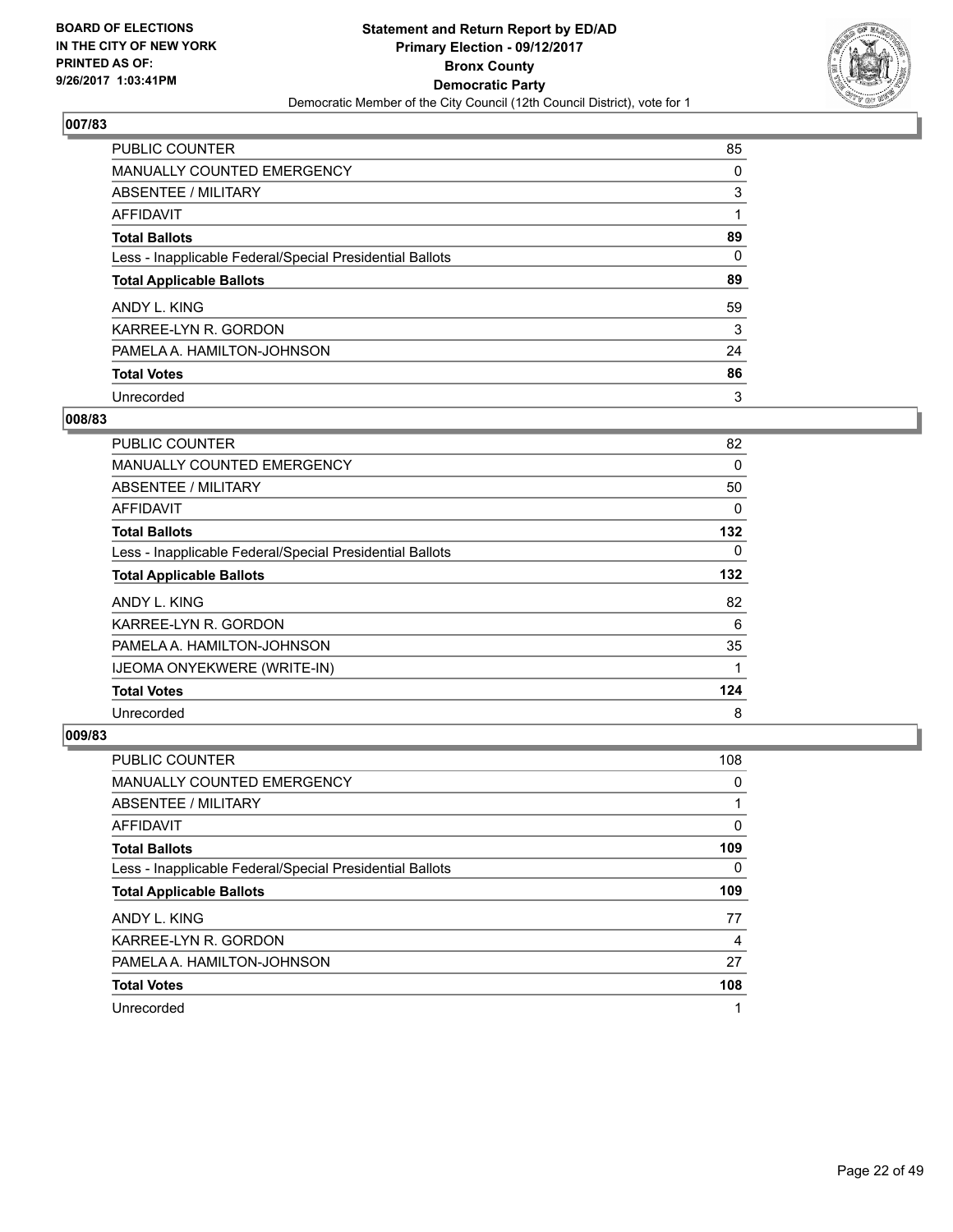![](_page_22_Picture_2.jpeg)

| PUBLIC COUNTER                                           | 132 |
|----------------------------------------------------------|-----|
| <b>MANUALLY COUNTED EMERGENCY</b>                        | 0   |
| ABSENTEE / MILITARY                                      | 5   |
| AFFIDAVIT                                                |     |
| <b>Total Ballots</b>                                     | 138 |
| Less - Inapplicable Federal/Special Presidential Ballots | 0   |
| <b>Total Applicable Ballots</b>                          | 138 |
| ANDY L. KING                                             | 109 |
| KARREE-LYN R. GORDON                                     | 3   |
| PAMELA A. HAMILTON-JOHNSON                               | 22  |
| <b>Total Votes</b>                                       | 134 |
| Unrecorded                                               | 4   |

#### **011/83**

| <b>PUBLIC COUNTER</b>                                    | 104            |
|----------------------------------------------------------|----------------|
| <b>MANUALLY COUNTED EMERGENCY</b>                        | 0              |
| ABSENTEE / MILITARY                                      | 4              |
| <b>AFFIDAVIT</b>                                         |                |
| <b>Total Ballots</b>                                     | 109            |
| Less - Inapplicable Federal/Special Presidential Ballots | 0              |
| <b>Total Applicable Ballots</b>                          | 109            |
| ANDY L. KING                                             | 77             |
| KARREE-LYN R. GORDON                                     | 7              |
| PAMELA A. HAMILTON-JOHNSON                               | 23             |
| <b>Total Votes</b>                                       | 107            |
| Unrecorded                                               | $\overline{2}$ |

| <b>PUBLIC COUNTER</b>                                    | 83 |
|----------------------------------------------------------|----|
| MANUALLY COUNTED EMERGENCY                               | 0  |
| ABSENTEE / MILITARY                                      | 5  |
| <b>AFFIDAVIT</b>                                         | 0  |
| <b>Total Ballots</b>                                     | 88 |
| Less - Inapplicable Federal/Special Presidential Ballots | 0  |
| <b>Total Applicable Ballots</b>                          | 88 |
| ANDY L. KING                                             | 71 |
| KARREE-LYN R. GORDON                                     | 2  |
| PAMELA A. HAMILTON-JOHNSON                               | 11 |
| KWAME K. DORAN (WRITE-IN)                                |    |
| <b>Total Votes</b>                                       | 85 |
| Unrecorded                                               | 3  |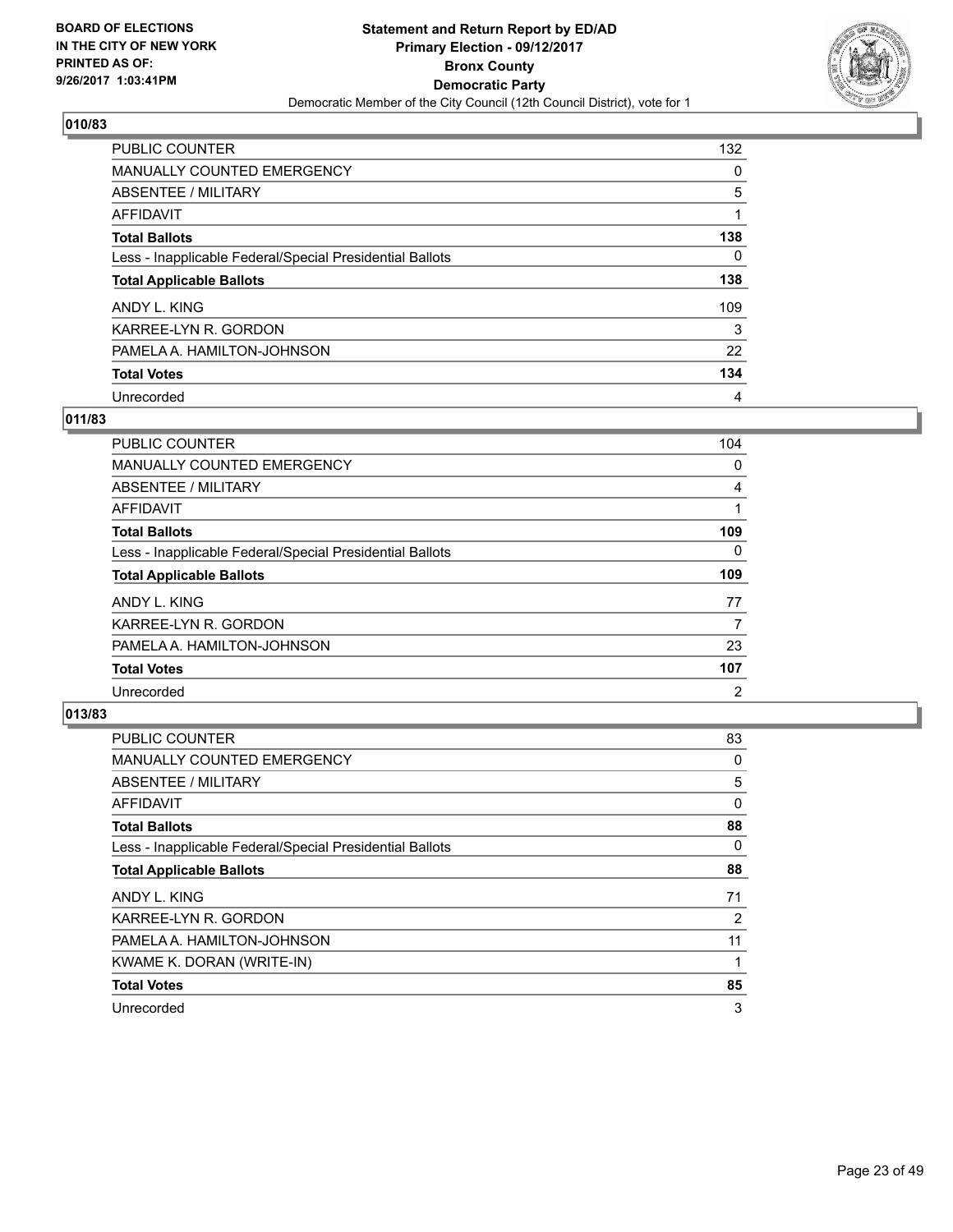![](_page_23_Picture_2.jpeg)

| PUBLIC COUNTER                                           | 183 |
|----------------------------------------------------------|-----|
| <b>MANUALLY COUNTED EMERGENCY</b>                        | 0   |
| ABSENTEE / MILITARY                                      |     |
| AFFIDAVIT                                                |     |
| <b>Total Ballots</b>                                     | 185 |
| Less - Inapplicable Federal/Special Presidential Ballots | 0   |
| <b>Total Applicable Ballots</b>                          | 185 |
| ANDY L. KING                                             | 127 |
| KARREE-LYN R. GORDON                                     | 5   |
| PAMELA A. HAMILTON-JOHNSON                               | 49  |
| <b>Total Votes</b>                                       | 181 |
| Unrecorded                                               | 4   |

#### **015/83**

| <b>PUBLIC COUNTER</b>                                    | 68             |
|----------------------------------------------------------|----------------|
| <b>MANUALLY COUNTED EMERGENCY</b>                        | 0              |
| ABSENTEE / MILITARY                                      | 5              |
| <b>AFFIDAVIT</b>                                         |                |
| <b>Total Ballots</b>                                     | 74             |
| Less - Inapplicable Federal/Special Presidential Ballots | 0              |
| <b>Total Applicable Ballots</b>                          | 74             |
| ANDY L. KING                                             | 66             |
| KARREE-LYN R. GORDON                                     | $\overline{2}$ |
| PAMELA A. HAMILTON-JOHNSON                               | 5              |
| <b>Total Votes</b>                                       | 73             |
| Unrecorded                                               |                |

| <b>PUBLIC COUNTER</b>                                    | 119 |
|----------------------------------------------------------|-----|
| MANUALLY COUNTED EMERGENCY                               | 0   |
| ABSENTEE / MILITARY                                      |     |
| <b>AFFIDAVIT</b>                                         | 0   |
| <b>Total Ballots</b>                                     | 120 |
| Less - Inapplicable Federal/Special Presidential Ballots | 0   |
| <b>Total Applicable Ballots</b>                          | 120 |
| ANDY L. KING                                             | 49  |
| KARREE-LYN R. GORDON                                     | 3   |
| PAMELA A. HAMILTON-JOHNSON                               | 59  |
| <b>Total Votes</b>                                       | 111 |
| Unrecorded                                               | 9   |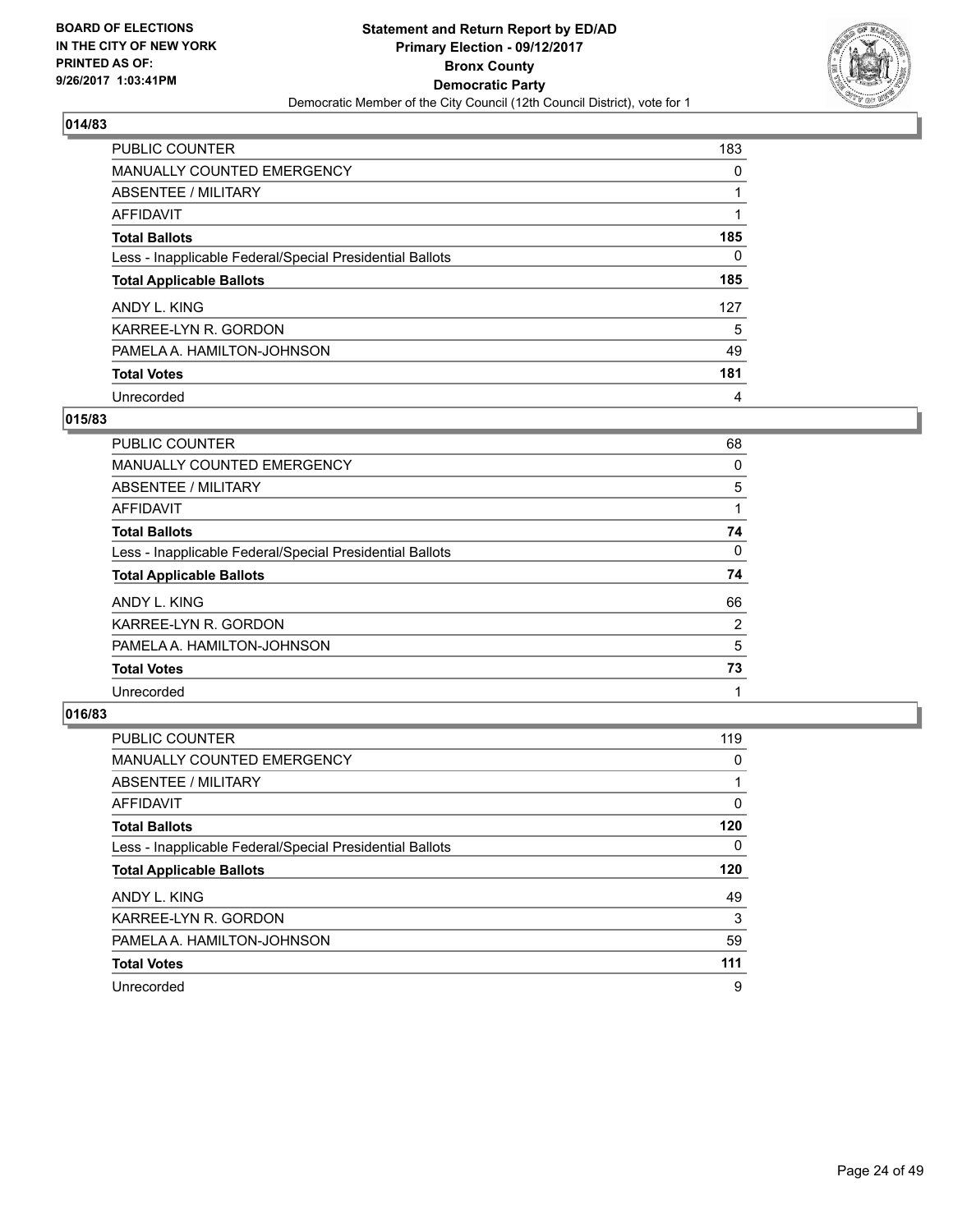![](_page_24_Picture_2.jpeg)

| <b>PUBLIC COUNTER</b>                                    | 115      |
|----------------------------------------------------------|----------|
| <b>MANUALLY COUNTED EMERGENCY</b>                        | 0        |
| ABSENTEE / MILITARY                                      | 6        |
| AFFIDAVIT                                                |          |
| <b>Total Ballots</b>                                     | 122      |
| Less - Inapplicable Federal/Special Presidential Ballots | 0        |
| <b>Total Applicable Ballots</b>                          | 122      |
| ANDY L. KING                                             | 45       |
| KARREE-LYN R. GORDON                                     | $\Omega$ |
| PAMELA A. HAMILTON-JOHNSON                               | 71       |
| <b>Total Votes</b>                                       | 116      |
| Unrecorded                                               | 6        |

#### **018/83**

| <b>PUBLIC COUNTER</b>                                    | 105      |
|----------------------------------------------------------|----------|
| <b>MANUALLY COUNTED EMERGENCY</b>                        | 0        |
| ABSENTEE / MILITARY                                      | 4        |
| AFFIDAVIT                                                | 0        |
| <b>Total Ballots</b>                                     | 109      |
| Less - Inapplicable Federal/Special Presidential Ballots | $\Omega$ |
| <b>Total Applicable Ballots</b>                          | 109      |
| ANDY L. KING                                             | 81       |
| KARREE-LYN R. GORDON                                     | 4        |
| PAMELA A. HAMILTON-JOHNSON                               | 18       |
| <b>Total Votes</b>                                       | 103      |
| Unrecorded                                               | 6        |

| <b>PUBLIC COUNTER</b>                                    | 70 |
|----------------------------------------------------------|----|
| MANUALLY COUNTED EMERGENCY                               | 0  |
| ABSENTEE / MILITARY                                      | 4  |
| <b>AFFIDAVIT</b>                                         | 0  |
| <b>Total Ballots</b>                                     | 74 |
| Less - Inapplicable Federal/Special Presidential Ballots | 0  |
| <b>Total Applicable Ballots</b>                          | 74 |
| ANDY L. KING                                             | 51 |
| KARREE-LYN R. GORDON                                     | 3  |
| PAMELA A. HAMILTON-JOHNSON                               | 19 |
| <b>Total Votes</b>                                       | 73 |
| Unrecorded                                               | 1  |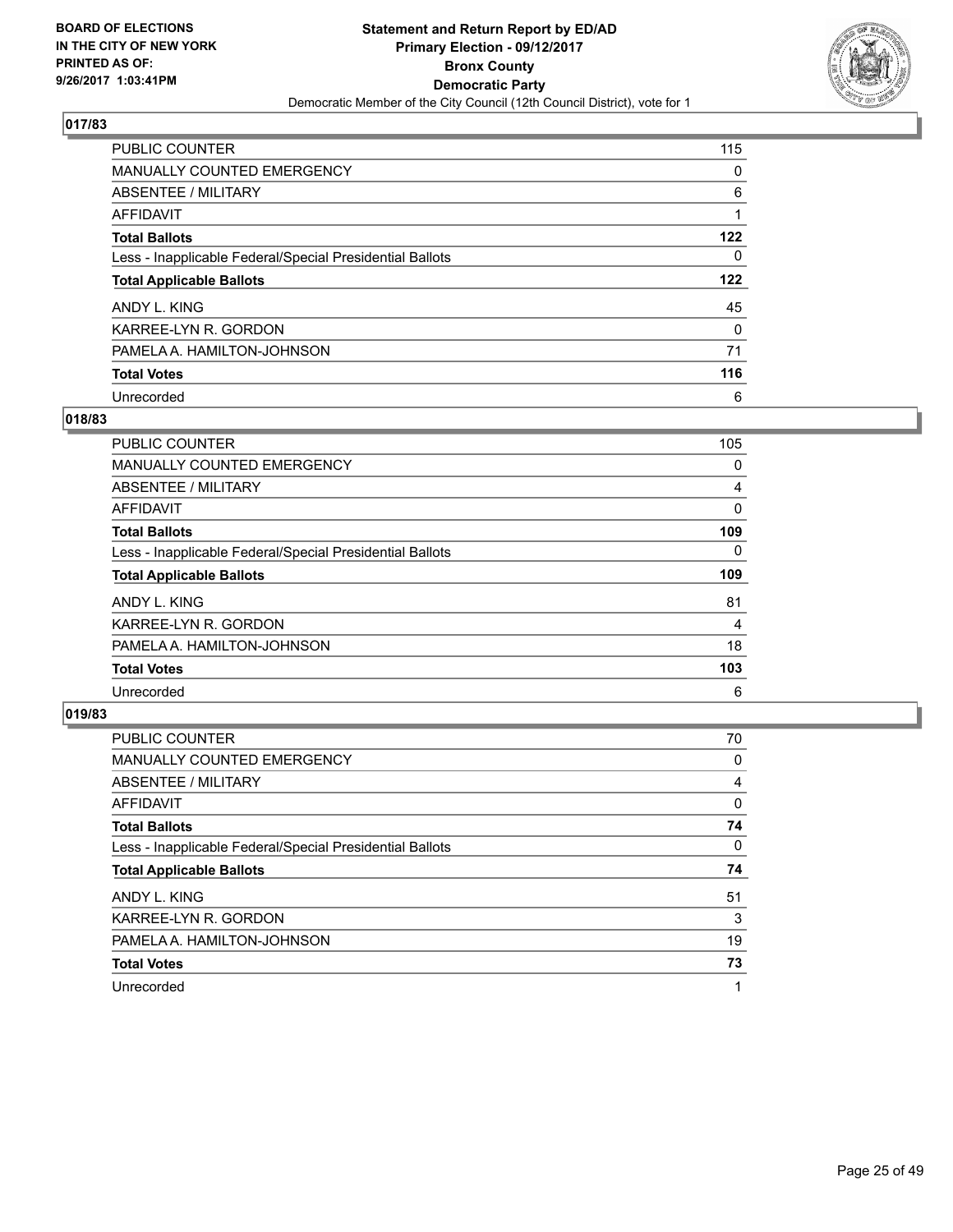![](_page_25_Picture_2.jpeg)

| PUBLIC COUNTER                                           | 70             |
|----------------------------------------------------------|----------------|
| <b>MANUALLY COUNTED EMERGENCY</b>                        | 0              |
| ABSENTEE / MILITARY                                      | $\overline{2}$ |
| AFFIDAVIT                                                | 0              |
| <b>Total Ballots</b>                                     | 72             |
| Less - Inapplicable Federal/Special Presidential Ballots | 0              |
| <b>Total Applicable Ballots</b>                          | 72             |
| ANDY L. KING                                             | 45             |
| KARREE-LYN R. GORDON                                     | 4              |
| PAMELA A. HAMILTON-JOHNSON                               | 21             |
| <b>Total Votes</b>                                       | 70             |
| Unrecorded                                               | $\overline{2}$ |

#### **021/83**

| <b>PUBLIC COUNTER</b>                                    | 92             |
|----------------------------------------------------------|----------------|
| <b>MANUALLY COUNTED EMERGENCY</b>                        | 0              |
| ABSENTEE / MILITARY                                      | $\overline{2}$ |
| <b>AFFIDAVIT</b>                                         | 0              |
| <b>Total Ballots</b>                                     | 94             |
| Less - Inapplicable Federal/Special Presidential Ballots | 0              |
| <b>Total Applicable Ballots</b>                          | 94             |
| ANDY L. KING                                             | 65             |
| KARREE-LYN R. GORDON                                     | 3              |
| PAMELA A. HAMILTON-JOHNSON                               | 19             |
| <b>Total Votes</b>                                       | 87             |
| Unrecorded                                               |                |

| <b>PUBLIC COUNTER</b>                                    | 95 |
|----------------------------------------------------------|----|
| <b>MANUALLY COUNTED EMERGENCY</b>                        | 0  |
| ABSENTEE / MILITARY                                      | 4  |
| AFFIDAVIT                                                | 0  |
| <b>Total Ballots</b>                                     | 99 |
| Less - Inapplicable Federal/Special Presidential Ballots | 0  |
| <b>Total Applicable Ballots</b>                          | 99 |
| ANDY L. KING                                             | 69 |
| KARREE-LYN R. GORDON                                     | 10 |
| PAMELA A. HAMILTON-JOHNSON                               | 16 |
| <b>Total Votes</b>                                       | 95 |
| Unrecorded                                               | 4  |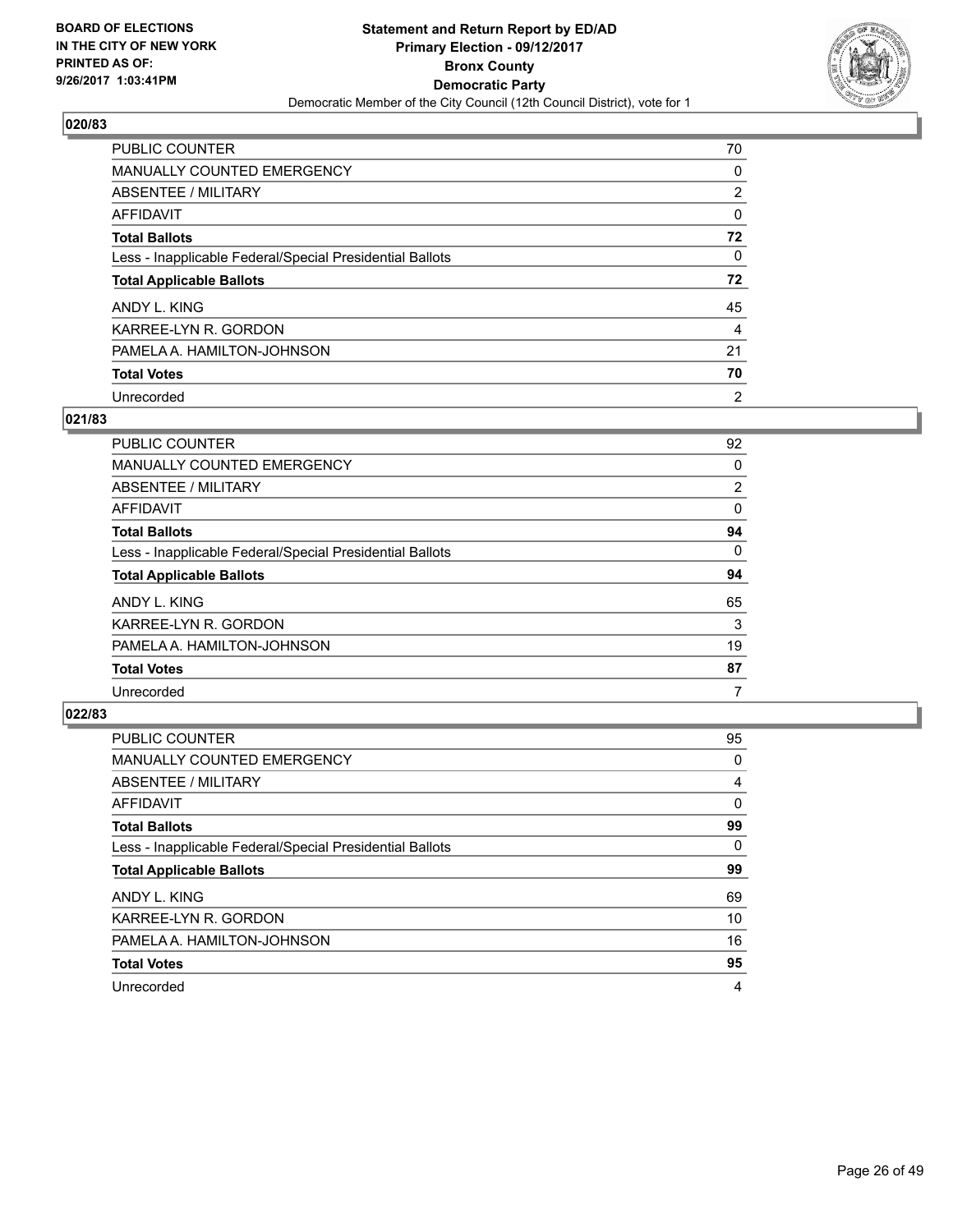![](_page_26_Picture_2.jpeg)

| <b>PUBLIC COUNTER</b>                                    | 65 |
|----------------------------------------------------------|----|
| <b>MANUALLY COUNTED EMERGENCY</b>                        | 0  |
| <b>ABSENTEE / MILITARY</b>                               | 2  |
| AFFIDAVIT                                                | 0  |
| <b>Total Ballots</b>                                     | 67 |
| Less - Inapplicable Federal/Special Presidential Ballots | 0  |
| <b>Total Applicable Ballots</b>                          | 67 |
| ANDY L. KING                                             | 44 |
| KARREE-LYN R. GORDON                                     | 4  |
| PAMELA A. HAMILTON-JOHNSON                               | 13 |
| <b>Total Votes</b>                                       | 61 |
| Unrecorded                                               | 6  |

#### **024/83**

| <b>PUBLIC COUNTER</b>                                    | 43 |
|----------------------------------------------------------|----|
| <b>MANUALLY COUNTED EMERGENCY</b>                        | 0  |
| ABSENTEE / MILITARY                                      | 2  |
| <b>AFFIDAVIT</b>                                         | 0  |
| <b>Total Ballots</b>                                     | 45 |
| Less - Inapplicable Federal/Special Presidential Ballots | 0  |
| <b>Total Applicable Ballots</b>                          | 45 |
| ANDY L. KING                                             | 28 |
| KARREE-LYN R. GORDON                                     | 0  |
| PAMELA A. HAMILTON-JOHNSON                               | 12 |
| <b>Total Votes</b>                                       | 40 |
| Unrecorded                                               | 5  |

| <b>PUBLIC COUNTER</b>                                    | 87 |
|----------------------------------------------------------|----|
| <b>MANUALLY COUNTED EMERGENCY</b>                        | 0  |
| ABSENTEE / MILITARY                                      | 0  |
| AFFIDAVIT                                                | 0  |
| <b>Total Ballots</b>                                     | 87 |
| Less - Inapplicable Federal/Special Presidential Ballots | 0  |
| <b>Total Applicable Ballots</b>                          | 87 |
| ANDY L. KING                                             | 49 |
| KARREE-LYN R. GORDON                                     | 9  |
| PAMELA A. HAMILTON-JOHNSON                               | 26 |
| <b>Total Votes</b>                                       | 84 |
| Unrecorded                                               | 3  |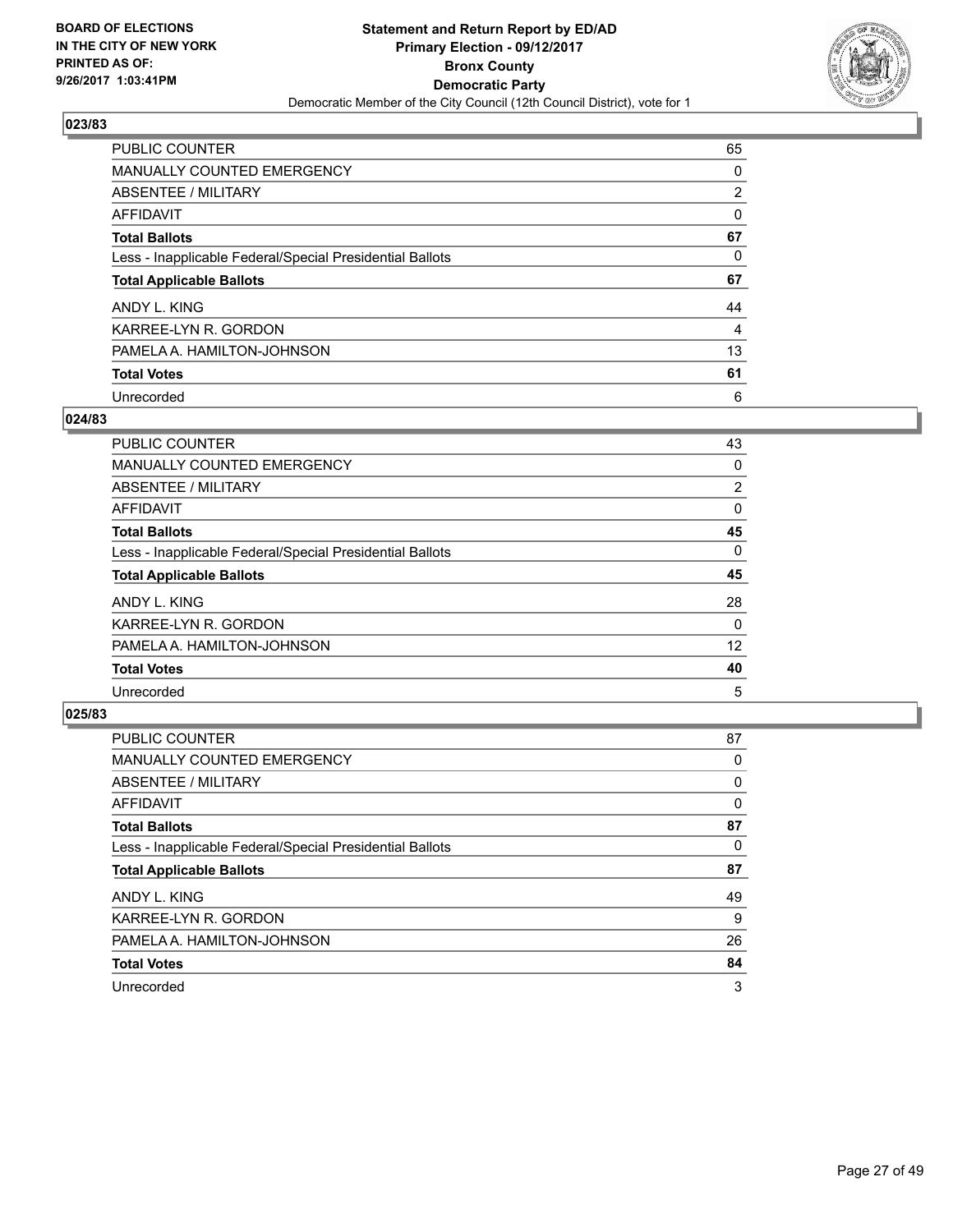![](_page_27_Picture_2.jpeg)

| PUBLIC COUNTER                                           | 53 |
|----------------------------------------------------------|----|
| <b>MANUALLY COUNTED EMERGENCY</b>                        | 0  |
| ABSENTEE / MILITARY                                      |    |
| <b>AFFIDAVIT</b>                                         | 0  |
| <b>Total Ballots</b>                                     | 54 |
| Less - Inapplicable Federal/Special Presidential Ballots | 0  |
| <b>Total Applicable Ballots</b>                          | 54 |
| ANDY L. KING                                             | 35 |
| KARREE-LYN R. GORDON                                     |    |
| PAMELA A. HAMILTON-JOHNSON                               | 15 |
| <b>Total Votes</b>                                       | 51 |
| Unrecorded                                               | 3  |

#### **027/83**

| <b>PUBLIC COUNTER</b>                                    | 97       |
|----------------------------------------------------------|----------|
| <b>MANUALLY COUNTED EMERGENCY</b>                        | 0        |
| ABSENTEE / MILITARY                                      | 2        |
| AFFIDAVIT                                                |          |
| <b>Total Ballots</b>                                     | 100      |
| Less - Inapplicable Federal/Special Presidential Ballots | $\Omega$ |
| <b>Total Applicable Ballots</b>                          | 100      |
| ANDY L. KING                                             | 61       |
| KARREE-LYN R. GORDON                                     | 4        |
| PAMELA A. HAMILTON-JOHNSON                               | 31       |
| UNATTRIBUTABLE WRITE-IN (WRITE-IN)                       |          |
| <b>Total Votes</b>                                       | 97       |
| Unrecorded                                               | 3        |

| <b>PUBLIC COUNTER</b>                                    | 86 |
|----------------------------------------------------------|----|
| <b>MANUALLY COUNTED EMERGENCY</b>                        | 0  |
| ABSENTEE / MILITARY                                      |    |
| AFFIDAVIT                                                | 0  |
| <b>Total Ballots</b>                                     | 87 |
| Less - Inapplicable Federal/Special Presidential Ballots | 0  |
| <b>Total Applicable Ballots</b>                          | 87 |
| ANDY L. KING                                             | 60 |
| KARREE-LYN R. GORDON                                     | 3  |
| PAMELA A. HAMILTON-JOHNSON                               | 21 |
| <b>Total Votes</b>                                       | 84 |
| Unrecorded                                               | 3  |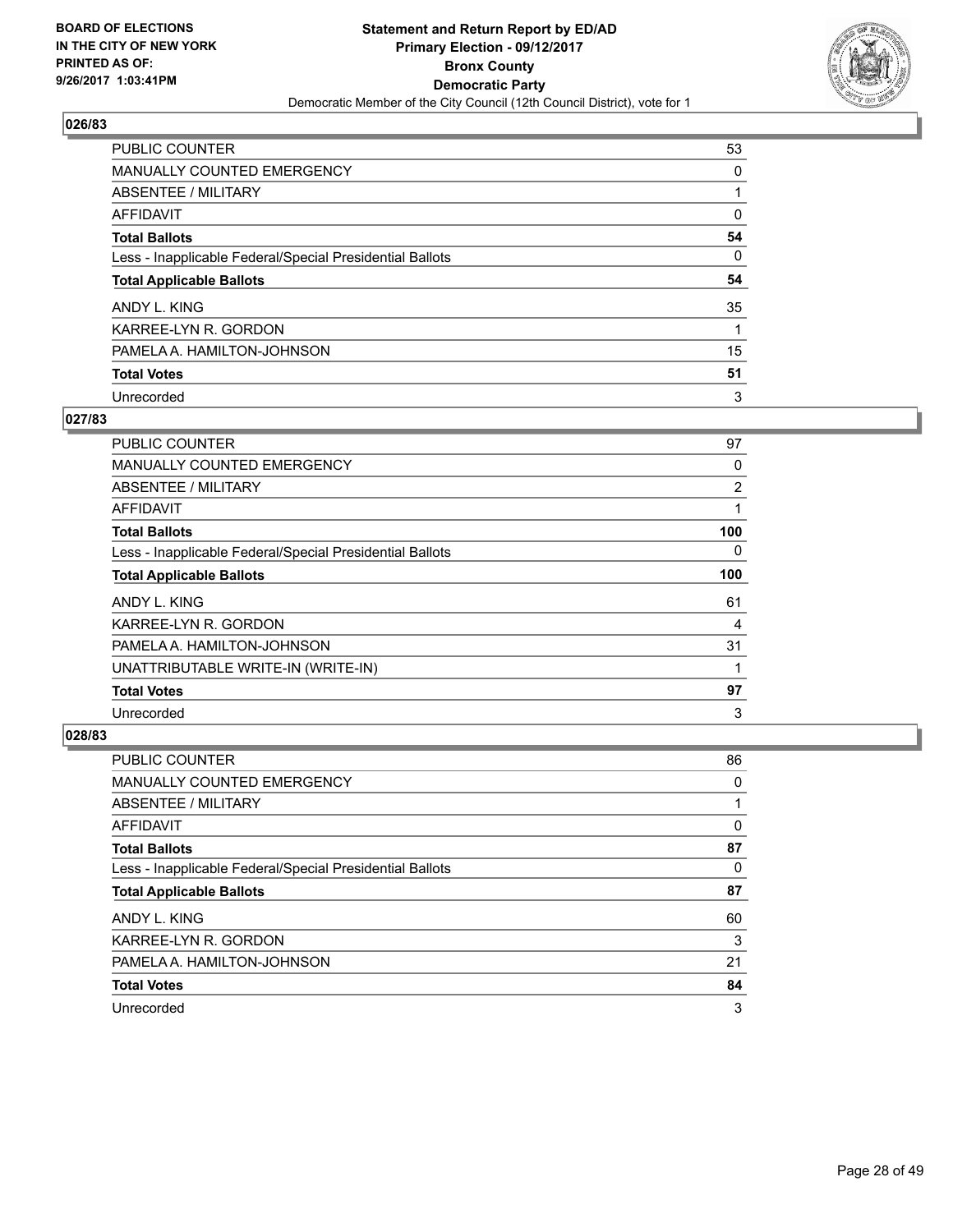![](_page_28_Picture_2.jpeg)

| <b>PUBLIC COUNTER</b>                                    | 79 |
|----------------------------------------------------------|----|
| <b>MANUALLY COUNTED EMERGENCY</b>                        | 0  |
| ABSENTEE / MILITARY                                      | 0  |
| AFFIDAVIT                                                |    |
| <b>Total Ballots</b>                                     | 80 |
| Less - Inapplicable Federal/Special Presidential Ballots | 0  |
| <b>Total Applicable Ballots</b>                          | 80 |
| ANDY L. KING                                             | 50 |
| KARREE-LYN R. GORDON                                     |    |
| PAMELA A. HAMILTON-JOHNSON                               | 23 |
| <b>Total Votes</b>                                       | 74 |
| Unrecorded                                               | 6  |

#### **030/83**

| <b>PUBLIC COUNTER</b>                                    | 75 |
|----------------------------------------------------------|----|
| <b>MANUALLY COUNTED EMERGENCY</b>                        | 0  |
| ABSENTEE / MILITARY                                      | 18 |
| AFFIDAVIT                                                | 0  |
| <b>Total Ballots</b>                                     | 93 |
| Less - Inapplicable Federal/Special Presidential Ballots | 0  |
| <b>Total Applicable Ballots</b>                          | 93 |
| ANDY L. KING                                             | 58 |
| KARREE-LYN R. GORDON                                     | 6  |
| PAMELA A. HAMILTON-JOHNSON                               | 20 |
| CARL HEASTIE (WRITE-IN)                                  |    |
| <b>Total Votes</b>                                       | 85 |
| Unrecorded                                               | 8  |

| <b>PUBLIC COUNTER</b>                                    | 123 |
|----------------------------------------------------------|-----|
| <b>MANUALLY COUNTED EMERGENCY</b>                        | 0   |
| ABSENTEE / MILITARY                                      | 3   |
| AFFIDAVIT                                                | 2   |
| <b>Total Ballots</b>                                     | 128 |
| Less - Inapplicable Federal/Special Presidential Ballots | 0   |
| <b>Total Applicable Ballots</b>                          | 128 |
| ANDY L. KING                                             | 91  |
| KARREE-LYN R. GORDON                                     | 9   |
| PAMELA A. HAMILTON-JOHNSON                               | 26  |
| <b>Total Votes</b>                                       | 126 |
| Unrecorded                                               | 2   |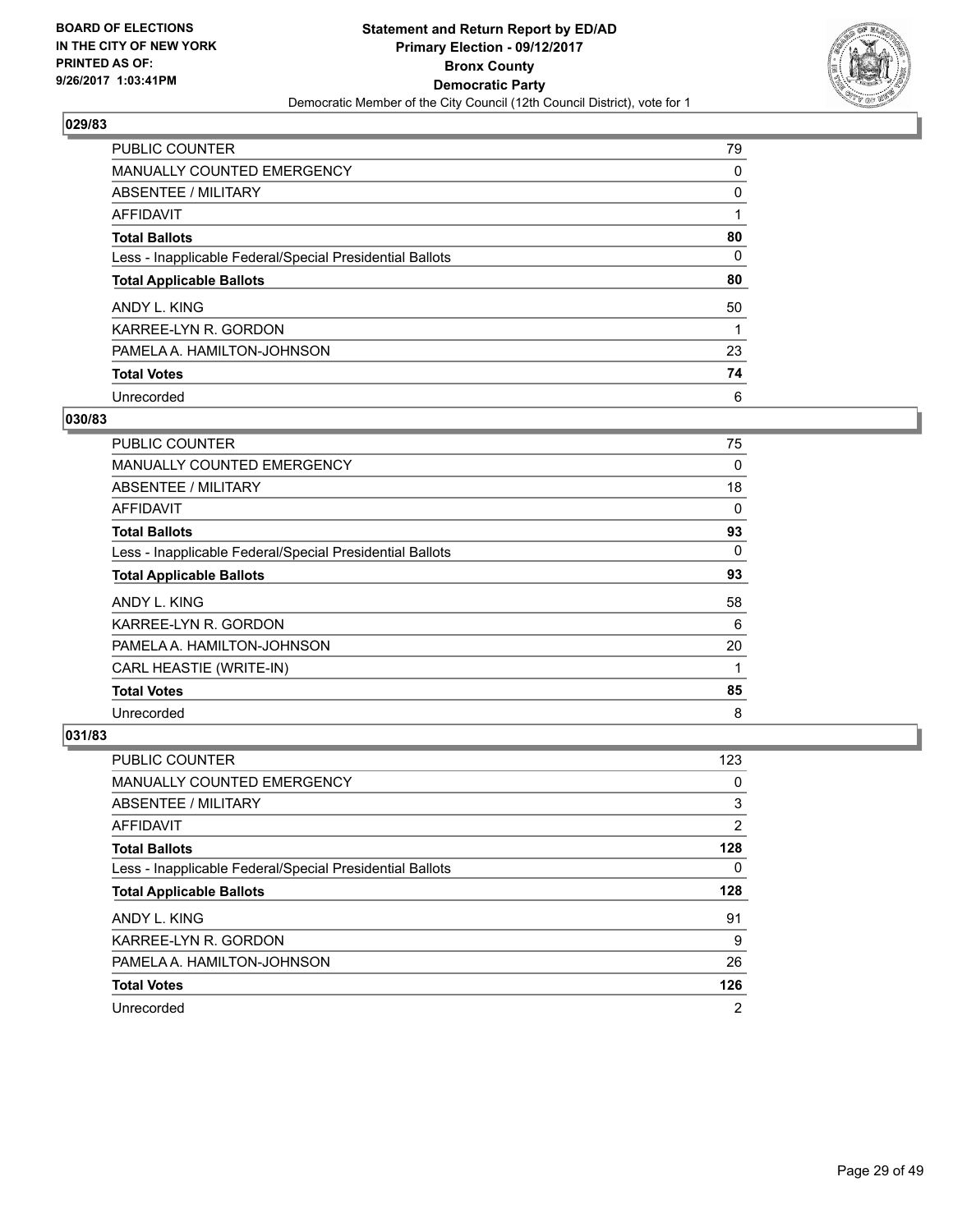![](_page_29_Picture_2.jpeg)

| <b>PUBLIC COUNTER</b>                                    | 94              |
|----------------------------------------------------------|-----------------|
| <b>MANUALLY COUNTED EMERGENCY</b>                        | $\Omega$        |
| <b>ABSENTEE / MILITARY</b>                               | 2               |
| AFFIDAVIT                                                | 2               |
| <b>Total Ballots</b>                                     | 98              |
| Less - Inapplicable Federal/Special Presidential Ballots | 0               |
| <b>Total Applicable Ballots</b>                          | 98              |
| ANDY L. KING                                             | 79              |
| KARREE-LYN R. GORDON                                     | 7               |
| PAMELA A. HAMILTON-JOHNSON                               | 12 <sup>2</sup> |
| <b>Total Votes</b>                                       | 98              |

#### **033/83**

| <b>PUBLIC COUNTER</b>                                    | 163 |
|----------------------------------------------------------|-----|
| <b>MANUALLY COUNTED EMERGENCY</b>                        | 0   |
| ABSENTEE / MILITARY                                      | 3   |
| AFFIDAVIT                                                | 0   |
| <b>Total Ballots</b>                                     | 166 |
| Less - Inapplicable Federal/Special Presidential Ballots | 0   |
| <b>Total Applicable Ballots</b>                          | 166 |
| ANDY L. KING                                             | 114 |
| KARREE-LYN R. GORDON                                     | 4   |
| PAMELA A. HAMILTON-JOHNSON                               | 37  |
| <b>Total Votes</b>                                       | 155 |
| Unrecorded                                               | 11  |
|                                                          |     |

| <b>PUBLIC COUNTER</b>                                    | 129      |
|----------------------------------------------------------|----------|
| <b>MANUALLY COUNTED EMERGENCY</b>                        | 0        |
| ABSENTEE / MILITARY                                      | 8        |
| <b>AFFIDAVIT</b>                                         | $\Omega$ |
| <b>Total Ballots</b>                                     | 137      |
| Less - Inapplicable Federal/Special Presidential Ballots | 0        |
| <b>Total Applicable Ballots</b>                          | 137      |
| ANDY L. KING                                             | 86       |
| KARREE-LYN R. GORDON                                     | 9        |
| PAMELA A. HAMILTON-JOHNSON                               | 34       |
| <b>Total Votes</b>                                       | 129      |
| Unrecorded                                               | 8        |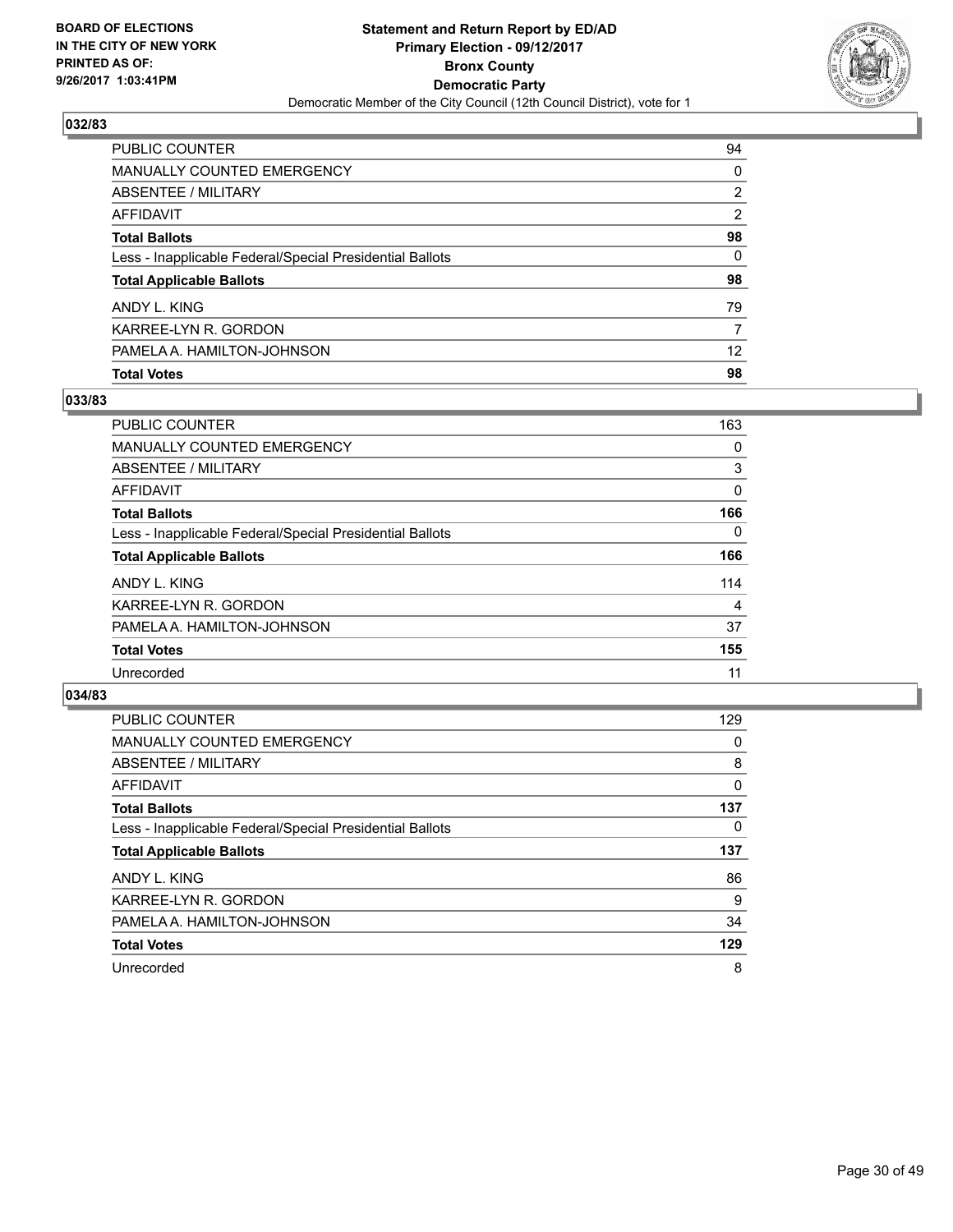![](_page_30_Picture_2.jpeg)

| <b>PUBLIC COUNTER</b>                                    | 87 |
|----------------------------------------------------------|----|
| <b>MANUALLY COUNTED EMERGENCY</b>                        | 0  |
| ABSENTEE / MILITARY                                      | 2  |
| AFFIDAVIT                                                | 0  |
| <b>Total Ballots</b>                                     | 89 |
| Less - Inapplicable Federal/Special Presidential Ballots | 0  |
| <b>Total Applicable Ballots</b>                          | 89 |
| ANDY L. KING                                             | 71 |
| KARREE-LYN R. GORDON                                     | 3  |
| PAMELA A. HAMILTON-JOHNSON                               | 10 |
| <b>Total Votes</b>                                       | 84 |
| Unrecorded                                               | 5  |

#### **036/83**

| <b>PUBLIC COUNTER</b>                                    | 48             |
|----------------------------------------------------------|----------------|
| <b>MANUALLY COUNTED EMERGENCY</b>                        | 0              |
| ABSENTEE / MILITARY                                      | 2              |
| <b>AFFIDAVIT</b>                                         |                |
| <b>Total Ballots</b>                                     | 51             |
| Less - Inapplicable Federal/Special Presidential Ballots | 0              |
| <b>Total Applicable Ballots</b>                          | 51             |
| ANDY L. KING                                             | 33             |
| KARREE-LYN R. GORDON                                     | 0              |
| PAMELA A. HAMILTON-JOHNSON                               | 16             |
| <b>Total Votes</b>                                       | 49             |
| Unrecorded                                               | $\overline{2}$ |

| <b>PUBLIC COUNTER</b>                                    | 47 |
|----------------------------------------------------------|----|
| <b>MANUALLY COUNTED EMERGENCY</b>                        | 0  |
| ABSENTEE / MILITARY                                      | 3  |
| <b>AFFIDAVIT</b>                                         | 0  |
| <b>Total Ballots</b>                                     | 50 |
| Less - Inapplicable Federal/Special Presidential Ballots | 0  |
| <b>Total Applicable Ballots</b>                          | 50 |
| ANDY L. KING                                             | 31 |
| KARREE-LYN R. GORDON                                     | 4  |
| PAMELA A. HAMILTON-JOHNSON                               | 10 |
| <b>Total Votes</b>                                       | 45 |
| Unrecorded                                               | 5  |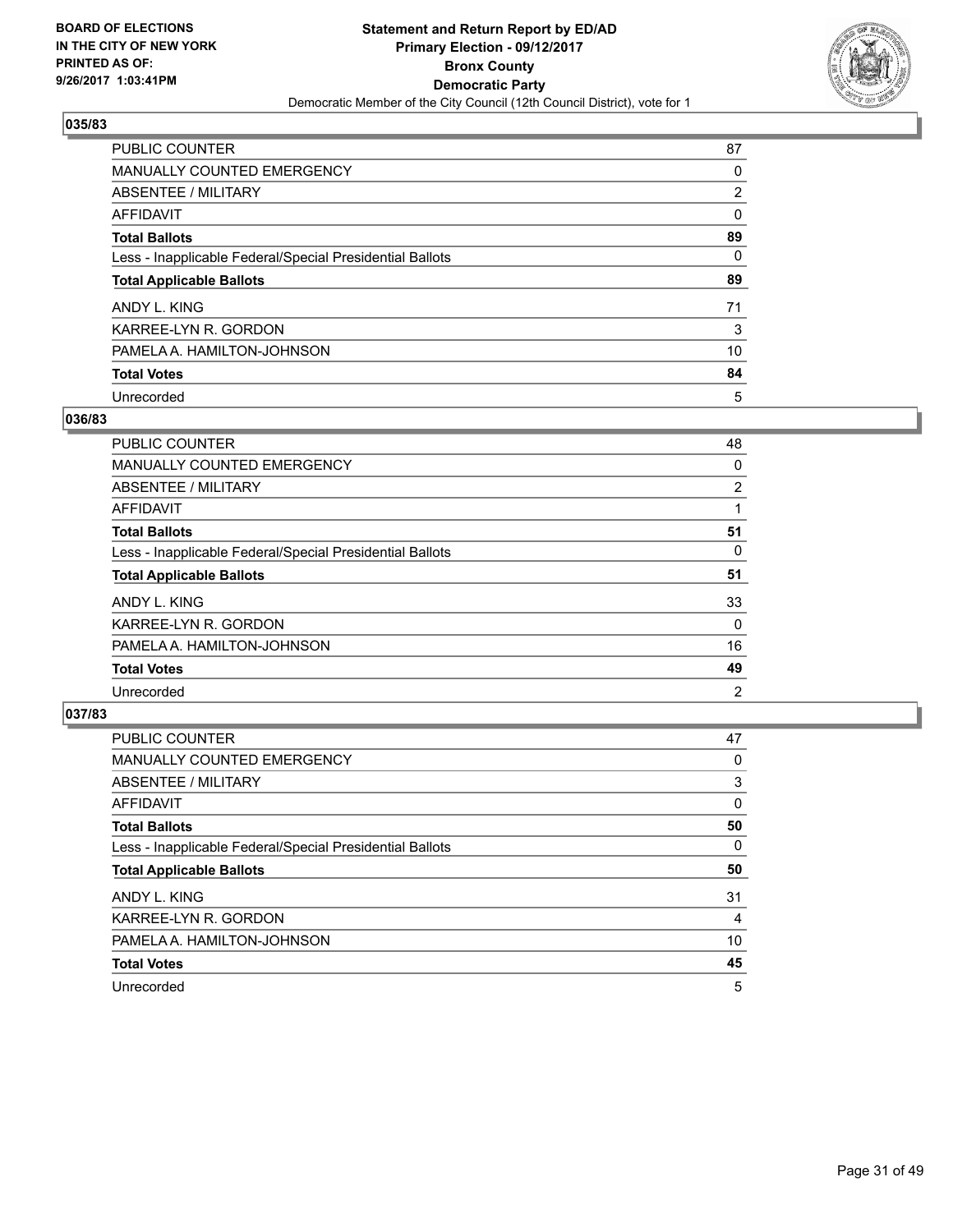![](_page_31_Picture_2.jpeg)

| <b>PUBLIC COUNTER</b>                                    | 97               |
|----------------------------------------------------------|------------------|
| <b>MANUALLY COUNTED EMERGENCY</b>                        | 0                |
| ABSENTEE / MILITARY                                      | 5                |
| AFFIDAVIT                                                | 0                |
| <b>Total Ballots</b>                                     | 102 <sub>2</sub> |
| Less - Inapplicable Federal/Special Presidential Ballots | 0                |
| <b>Total Applicable Ballots</b>                          | 102 <sub>2</sub> |
| ANDY L. KING                                             | 72               |
| KARREE-LYN R. GORDON                                     | 3                |
| PAMELA A. HAMILTON-JOHNSON                               | 25               |
| <b>Total Votes</b>                                       | 100              |
| Unrecorded                                               | $\overline{2}$   |

#### **039/83**

| <b>PUBLIC COUNTER</b>                                    | 84 |
|----------------------------------------------------------|----|
| MANUALLY COUNTED EMERGENCY                               | 0  |
| ABSENTEE / MILITARY                                      | 4  |
| <b>AFFIDAVIT</b>                                         | 5  |
| <b>Total Ballots</b>                                     | 93 |
| Less - Inapplicable Federal/Special Presidential Ballots | 0  |
| <b>Total Applicable Ballots</b>                          | 93 |
| ANDY L. KING                                             | 72 |
| KARREE-LYN R. GORDON                                     | 6  |
| PAMELA A. HAMILTON-JOHNSON                               | 12 |
| <b>Total Votes</b>                                       | 90 |
| Unrecorded                                               | 3  |

| <b>PUBLIC COUNTER</b>                                    | 90             |
|----------------------------------------------------------|----------------|
| MANUALLY COUNTED EMERGENCY                               | 0              |
| ABSENTEE / MILITARY                                      | 0              |
| AFFIDAVIT                                                | $\overline{2}$ |
| <b>Total Ballots</b>                                     | 92             |
| Less - Inapplicable Federal/Special Presidential Ballots | 0              |
| <b>Total Applicable Ballots</b>                          | 92             |
| ANDY L. KING                                             | 69             |
| KARREE-LYN R. GORDON                                     |                |
| PAMELA A. HAMILTON-JOHNSON                               | 19             |
| ROBERT IRVING (WRITE-IN)                                 |                |
| <b>Total Votes</b>                                       | 90             |
| Unrecorded                                               | 2              |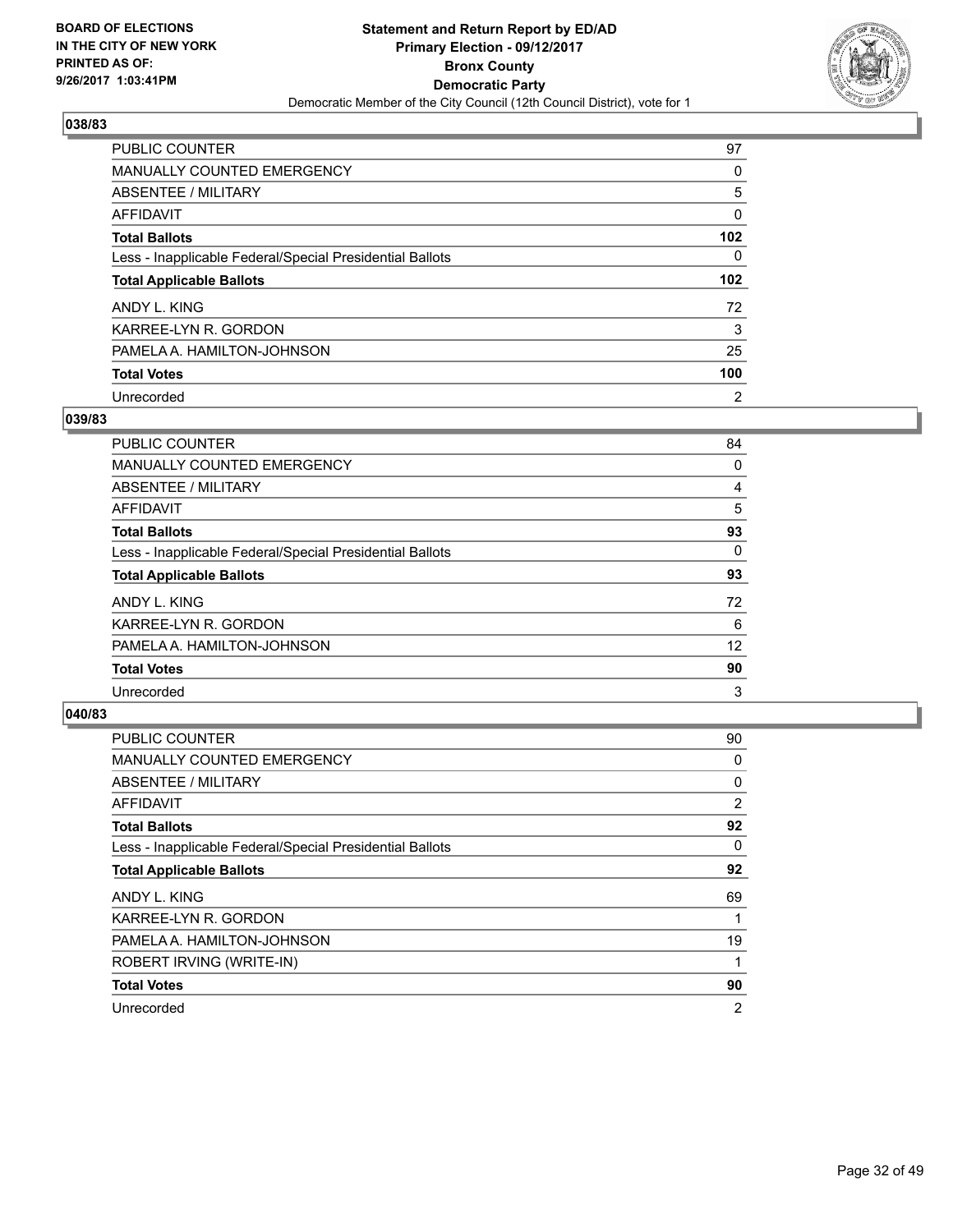![](_page_32_Picture_2.jpeg)

| <b>PUBLIC COUNTER</b>                                    | 83             |
|----------------------------------------------------------|----------------|
| <b>MANUALLY COUNTED EMERGENCY</b>                        | 0              |
| ABSENTEE / MILITARY                                      | $\overline{2}$ |
| AFFIDAVIT                                                | 0              |
| <b>Total Ballots</b>                                     | 85             |
| Less - Inapplicable Federal/Special Presidential Ballots | 0              |
| <b>Total Applicable Ballots</b>                          | 85             |
| ANDY L. KING                                             | 52             |
| KARREE-LYN R. GORDON                                     | 4              |
| PAMELA A. HAMILTON-JOHNSON                               | 27             |
| <b>Total Votes</b>                                       | 83             |
| Unrecorded                                               | $\overline{2}$ |

#### **042/83**

| <b>PUBLIC COUNTER</b>                                    | 70             |
|----------------------------------------------------------|----------------|
| <b>MANUALLY COUNTED EMERGENCY</b>                        | 0              |
| ABSENTEE / MILITARY                                      | 3              |
| AFFIDAVIT                                                | 0              |
| <b>Total Ballots</b>                                     | 73             |
| Less - Inapplicable Federal/Special Presidential Ballots | 0              |
| <b>Total Applicable Ballots</b>                          | 73             |
| ANDY L. KING                                             | 58             |
| KARREE-LYN R. GORDON                                     | $\overline{2}$ |
| PAMELA A. HAMILTON-JOHNSON                               | 11             |
| <b>Total Votes</b>                                       | 71             |
| Unrecorded                                               | 2              |

| <b>PUBLIC COUNTER</b>                                    | 78             |
|----------------------------------------------------------|----------------|
| <b>MANUALLY COUNTED EMERGENCY</b>                        | 0              |
| ABSENTEE / MILITARY                                      | 2              |
| AFFIDAVIT                                                | 0              |
| <b>Total Ballots</b>                                     | 80             |
| Less - Inapplicable Federal/Special Presidential Ballots | 0              |
| <b>Total Applicable Ballots</b>                          | 80             |
| ANDY L. KING                                             | 62             |
| KARREE-LYN R. GORDON                                     |                |
| PAMELA A. HAMILTON-JOHNSON                               | 15             |
| <b>Total Votes</b>                                       | 78             |
| Unrecorded                                               | $\overline{2}$ |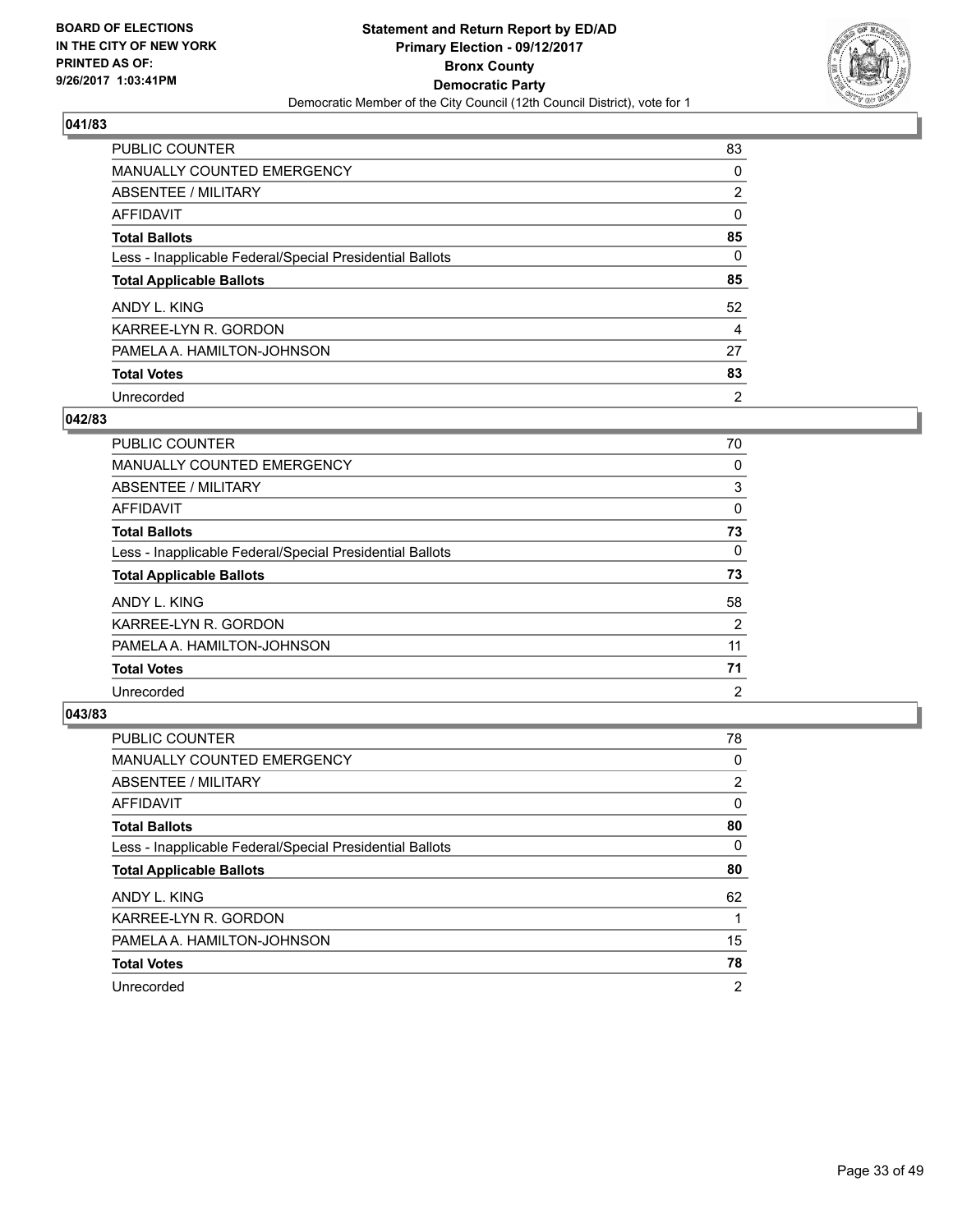![](_page_33_Picture_2.jpeg)

| <b>PUBLIC COUNTER</b>                                    | 72 |
|----------------------------------------------------------|----|
| MANUALLY COUNTED EMERGENCY                               | 0  |
| ABSENTEE / MILITARY                                      | 5  |
| AFFIDAVIT                                                | 0  |
| <b>Total Ballots</b>                                     | 77 |
| Less - Inapplicable Federal/Special Presidential Ballots | 0  |
| <b>Total Applicable Ballots</b>                          | 77 |
| ANDY L. KING                                             | 47 |
| KARREE-LYN R. GORDON                                     | 6  |
| PAMELA A. HAMILTON-JOHNSON                               | 17 |
| <b>Total Votes</b>                                       | 70 |
| Unrecorded                                               | 7  |

#### **045/83**

| <b>PUBLIC COUNTER</b>                                    | 88 |
|----------------------------------------------------------|----|
| MANUALLY COUNTED EMERGENCY                               | 0  |
| ABSENTEE / MILITARY                                      | 5  |
| <b>AFFIDAVIT</b>                                         |    |
| <b>Total Ballots</b>                                     | 94 |
| Less - Inapplicable Federal/Special Presidential Ballots | 0  |
| <b>Total Applicable Ballots</b>                          | 94 |
| ANDY L. KING                                             | 69 |
| KARREE-LYN R. GORDON                                     | 3  |
| PAMELA A. HAMILTON-JOHNSON                               | 19 |
| <b>Total Votes</b>                                       | 91 |
| Unrecorded                                               | 3  |

| <b>PUBLIC COUNTER</b>                                    | 137 |
|----------------------------------------------------------|-----|
| <b>MANUALLY COUNTED EMERGENCY</b>                        | 0   |
| ABSENTEE / MILITARY                                      | 11  |
| AFFIDAVIT                                                | 0   |
| <b>Total Ballots</b>                                     | 148 |
| Less - Inapplicable Federal/Special Presidential Ballots | 0   |
| <b>Total Applicable Ballots</b>                          | 148 |
| ANDY L. KING                                             | 61  |
| KARREE-LYN R. GORDON                                     | 5   |
| PAMELA A. HAMILTON-JOHNSON                               | 71  |
| <b>Total Votes</b>                                       | 137 |
| Unrecorded                                               | 11  |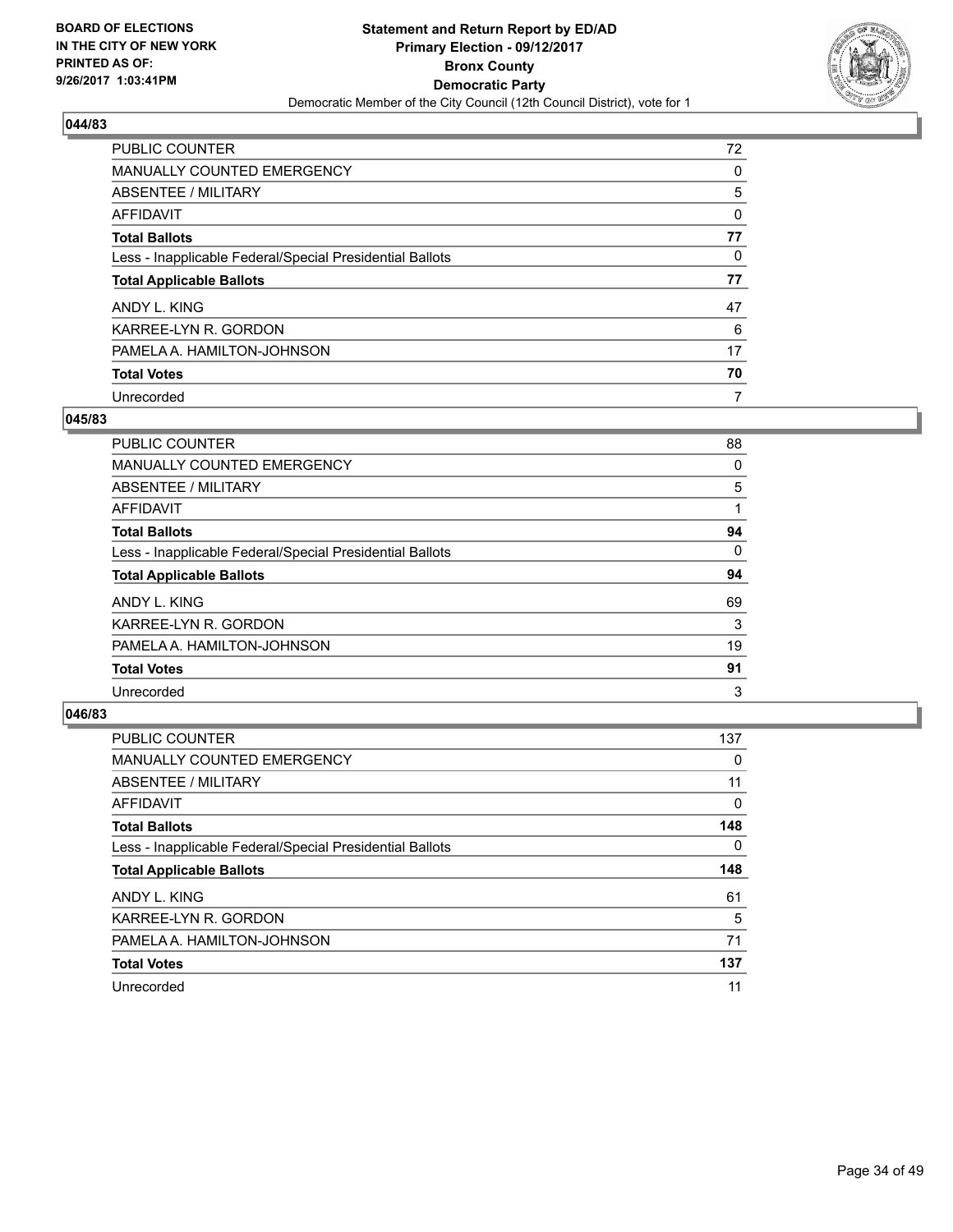![](_page_34_Picture_2.jpeg)

| <b>PUBLIC COUNTER</b>                                    | 69 |
|----------------------------------------------------------|----|
| <b>MANUALLY COUNTED EMERGENCY</b>                        | 0  |
| ABSENTEE / MILITARY                                      | 2  |
| AFFIDAVIT                                                | 0  |
| <b>Total Ballots</b>                                     | 71 |
| Less - Inapplicable Federal/Special Presidential Ballots | 0  |
| <b>Total Applicable Ballots</b>                          | 71 |
| ANDY L. KING                                             | 52 |
| KARREE-LYN R. GORDON                                     |    |
| PAMELA A. HAMILTON-JOHNSON                               | 14 |
| <b>Total Votes</b>                                       | 67 |
| Unrecorded                                               | 4  |

#### **048/83**

| <b>PUBLIC COUNTER</b>                                    | 59 |
|----------------------------------------------------------|----|
| MANUALLY COUNTED EMERGENCY                               | 0  |
| ABSENTEE / MILITARY                                      | 2  |
| <b>AFFIDAVIT</b>                                         |    |
| <b>Total Ballots</b>                                     | 62 |
| Less - Inapplicable Federal/Special Presidential Ballots | 0  |
| <b>Total Applicable Ballots</b>                          | 62 |
| ANDY L. KING                                             | 40 |
| KARREE-LYN R. GORDON                                     | 3  |
| PAMELA A. HAMILTON-JOHNSON                               | 14 |
| <b>Total Votes</b>                                       | 57 |
| Unrecorded                                               | 5  |

| <b>PUBLIC COUNTER</b>                                    | 46 |
|----------------------------------------------------------|----|
| <b>MANUALLY COUNTED EMERGENCY</b>                        | 0  |
| ABSENTEE / MILITARY                                      |    |
| AFFIDAVIT                                                | 2  |
| <b>Total Ballots</b>                                     | 49 |
| Less - Inapplicable Federal/Special Presidential Ballots | 0  |
| <b>Total Applicable Ballots</b>                          | 49 |
| ANDY L. KING                                             | 33 |
| KARREE-LYN R. GORDON                                     |    |
| PAMELA A. HAMILTON-JOHNSON                               | 15 |
| <b>Total Votes</b>                                       | 49 |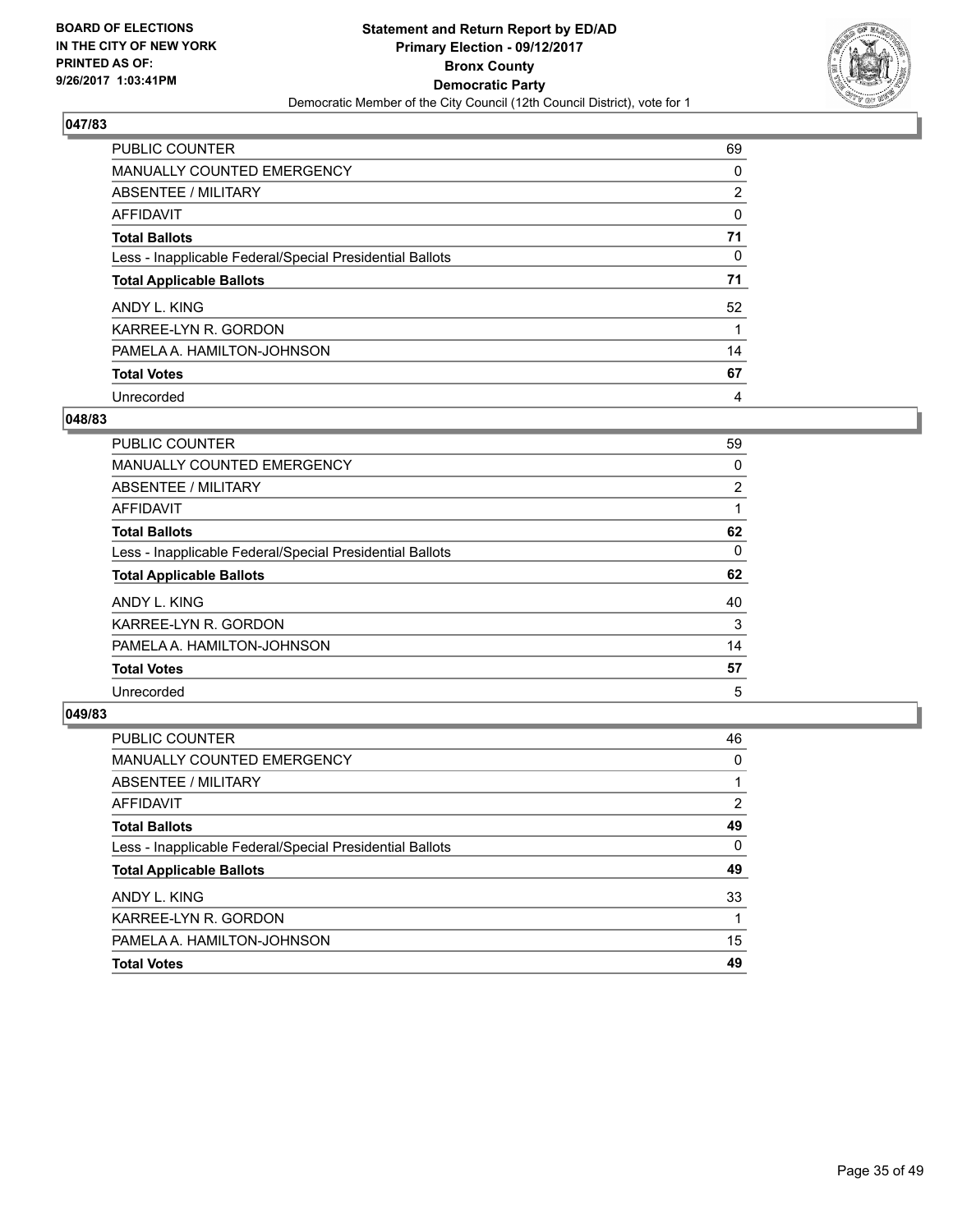![](_page_35_Picture_2.jpeg)

| <b>PUBLIC COUNTER</b>                                    | 71             |
|----------------------------------------------------------|----------------|
| MANUALLY COUNTED EMERGENCY                               | 0              |
| ABSENTEE / MILITARY                                      | 0              |
| AFFIDAVIT                                                | 0              |
| <b>Total Ballots</b>                                     | 71             |
| Less - Inapplicable Federal/Special Presidential Ballots | 0              |
| <b>Total Applicable Ballots</b>                          | 71             |
| ANDY L. KING                                             | 43             |
| KARREE-LYN R. GORDON                                     | 4              |
| PAMELA A. HAMILTON-JOHNSON                               | 22             |
| <b>Total Votes</b>                                       | 69             |
| Unrecorded                                               | $\overline{2}$ |

#### **051/83**

| <b>PUBLIC COUNTER</b>                                    | 82             |
|----------------------------------------------------------|----------------|
| <b>MANUALLY COUNTED EMERGENCY</b>                        | 0              |
| ABSENTEE / MILITARY                                      | $\overline{2}$ |
| AFFIDAVIT                                                |                |
| <b>Total Ballots</b>                                     | 85             |
| Less - Inapplicable Federal/Special Presidential Ballots | 0              |
| <b>Total Applicable Ballots</b>                          | 85             |
| ANDY L. KING                                             | 58             |
| KARREE-LYN R. GORDON                                     | 5              |
| PAMELA A. HAMILTON-JOHNSON                               | 21             |
| <b>Total Votes</b>                                       | 84             |
| Unrecorded                                               |                |

| <b>PUBLIC COUNTER</b>                                    | 78 |
|----------------------------------------------------------|----|
| <b>MANUALLY COUNTED EMERGENCY</b>                        | 0  |
| ABSENTEE / MILITARY                                      | 2  |
| AFFIDAVIT                                                |    |
| <b>Total Ballots</b>                                     | 81 |
| Less - Inapplicable Federal/Special Presidential Ballots | 0  |
| <b>Total Applicable Ballots</b>                          | 81 |
| ANDY L. KING                                             | 61 |
| KARREE-LYN R. GORDON                                     | 3  |
| PAMELA A. HAMILTON-JOHNSON                               | 17 |
| <b>Total Votes</b>                                       | 81 |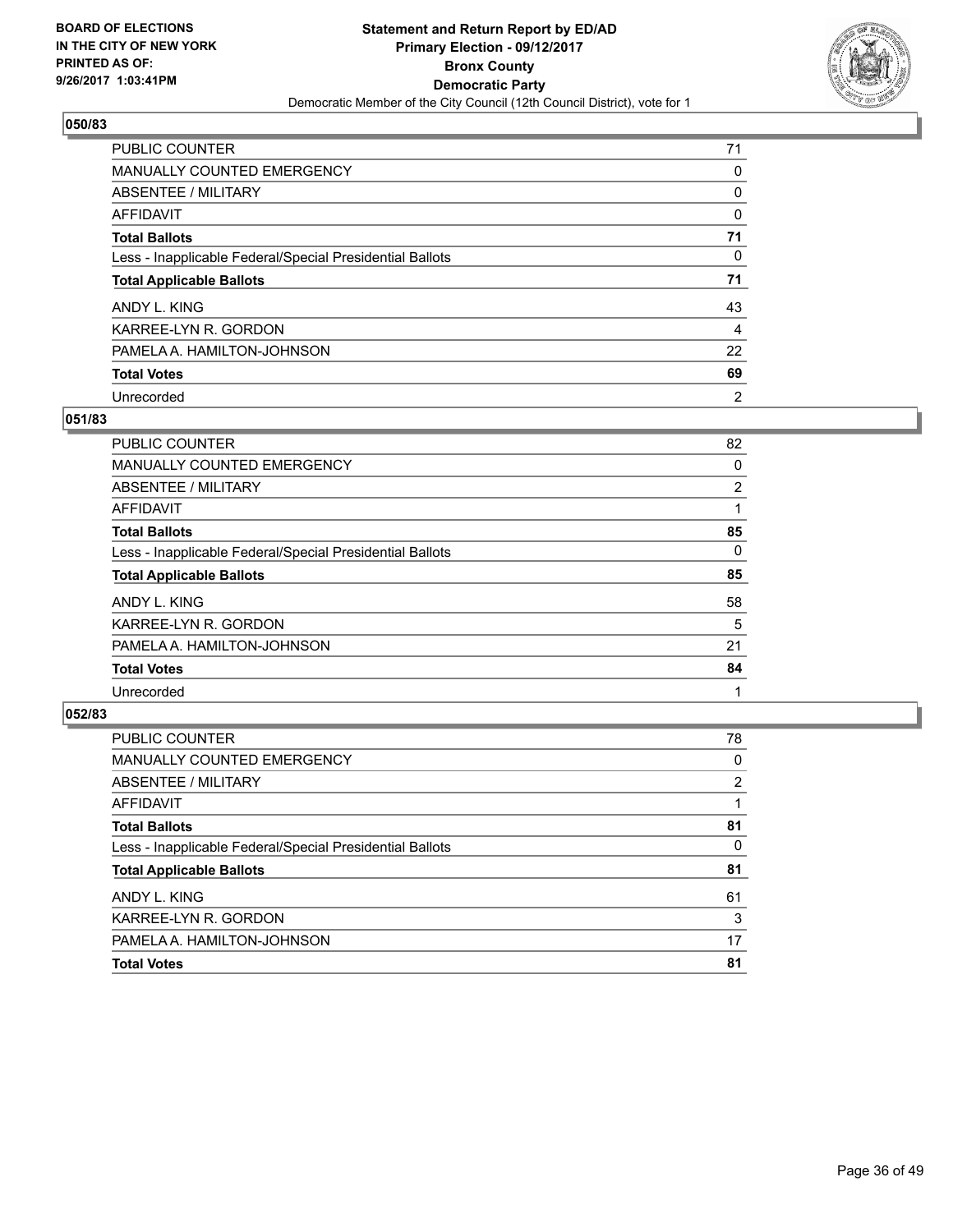![](_page_36_Picture_2.jpeg)

| <b>PUBLIC COUNTER</b>                                    | 60             |
|----------------------------------------------------------|----------------|
| <b>MANUALLY COUNTED EMERGENCY</b>                        | 0              |
| ABSENTEE / MILITARY                                      | 4              |
| AFFIDAVIT                                                |                |
| <b>Total Ballots</b>                                     | 65             |
| Less - Inapplicable Federal/Special Presidential Ballots | 0              |
| <b>Total Applicable Ballots</b>                          | 65             |
| ANDY L. KING                                             | 48             |
| KARREE-LYN R. GORDON                                     | $\overline{2}$ |
| PAMELA A. HAMILTON-JOHNSON                               | 11             |
| <b>Total Votes</b>                                       | 61             |
| Unrecorded                                               | 4              |

#### **054/83**

| <b>PUBLIC COUNTER</b>                                    | 58             |
|----------------------------------------------------------|----------------|
| <b>MANUALLY COUNTED EMERGENCY</b>                        | 0              |
| ABSENTEE / MILITARY                                      | $\overline{2}$ |
| AFFIDAVIT                                                | 0              |
| <b>Total Ballots</b>                                     | 60             |
| Less - Inapplicable Federal/Special Presidential Ballots | 0              |
| <b>Total Applicable Ballots</b>                          | 60             |
| ANDY L. KING                                             | 42             |
| KARREE-LYN R. GORDON                                     |                |
| PAMELA A. HAMILTON-JOHNSON                               | 15             |
| <b>Total Votes</b>                                       | 58             |
| Unrecorded                                               | $\overline{2}$ |

| <b>PUBLIC COUNTER</b>                                    | 64             |
|----------------------------------------------------------|----------------|
| <b>MANUALLY COUNTED EMERGENCY</b>                        | 0              |
| ABSENTEE / MILITARY                                      | 5              |
| <b>AFFIDAVIT</b>                                         | 0              |
| <b>Total Ballots</b>                                     | 69             |
| Less - Inapplicable Federal/Special Presidential Ballots | 0              |
| <b>Total Applicable Ballots</b>                          | 69             |
| ANDY L. KING                                             | 48             |
| KARREE-LYN R. GORDON                                     | 3              |
| PAMELA A. HAMILTON-JOHNSON                               | 16             |
| <b>Total Votes</b>                                       | 67             |
| Unrecorded                                               | $\overline{2}$ |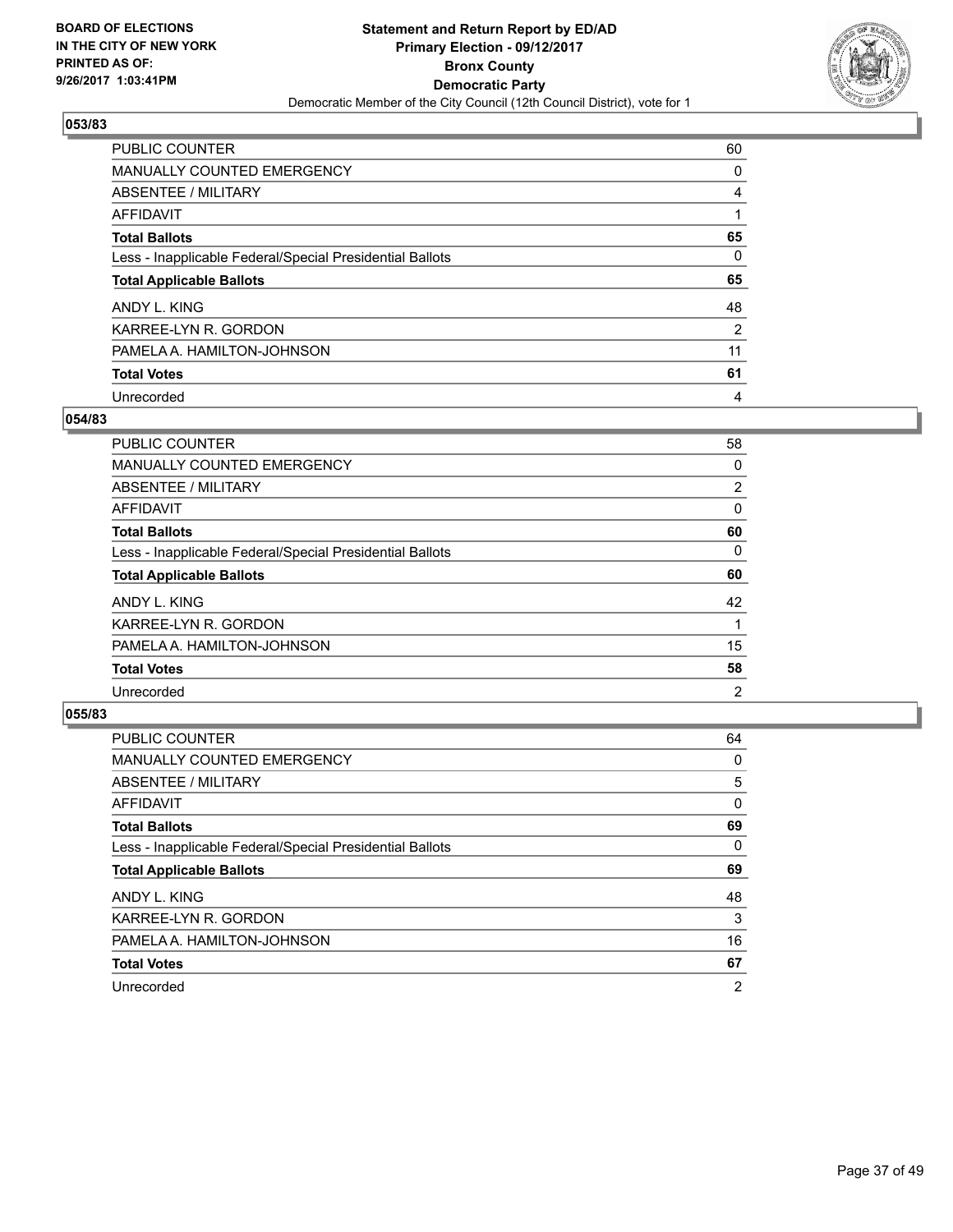![](_page_37_Picture_2.jpeg)

| <b>PUBLIC COUNTER</b>                                    | 84             |
|----------------------------------------------------------|----------------|
| MANUALLY COUNTED EMERGENCY                               | 0              |
| ABSENTEE / MILITARY                                      | $\overline{2}$ |
| AFFIDAVIT                                                | 0              |
| <b>Total Ballots</b>                                     | 86             |
| Less - Inapplicable Federal/Special Presidential Ballots | 0              |
| <b>Total Applicable Ballots</b>                          | 86             |
| ANDY L. KING                                             | 64             |
| KARREE-LYN R. GORDON                                     | 4              |
| PAMELA A. HAMILTON-JOHNSON                               | 17             |
| <b>Total Votes</b>                                       | 85             |
| Unrecorded                                               |                |

#### **057/83**

| PUBLIC COUNTER                                           | 126            |
|----------------------------------------------------------|----------------|
| <b>MANUALLY COUNTED EMERGENCY</b>                        | 0              |
| ABSENTEE / MILITARY                                      | 3              |
| <b>AFFIDAVIT</b>                                         | 0              |
| <b>Total Ballots</b>                                     | 129            |
| Less - Inapplicable Federal/Special Presidential Ballots | 0              |
| <b>Total Applicable Ballots</b>                          | 129            |
| ANDY L. KING                                             | 99             |
| KARREE-LYN R. GORDON                                     | 6              |
| PAMELA A. HAMILTON-JOHNSON                               | 22             |
| <b>Total Votes</b>                                       | 127            |
| Unrecorded                                               | $\overline{2}$ |

| <b>PUBLIC COUNTER</b>                                    | 50             |
|----------------------------------------------------------|----------------|
| MANUALLY COUNTED EMERGENCY                               | 0              |
| ABSENTEE / MILITARY                                      | $\overline{2}$ |
| <b>AFFIDAVIT</b>                                         | 0              |
| <b>Total Ballots</b>                                     | 52             |
| Less - Inapplicable Federal/Special Presidential Ballots | 0              |
| <b>Total Applicable Ballots</b>                          | 52             |
| ANDY L. KING                                             | 26             |
| KARREE-LYN R. GORDON                                     | 6              |
| PAMELA A. HAMILTON-JOHNSON                               | 18             |
| UNATTRIBUTABLE WRITE-IN (WRITE-IN)                       |                |
| <b>Total Votes</b>                                       | 51             |
| Unrecorded                                               |                |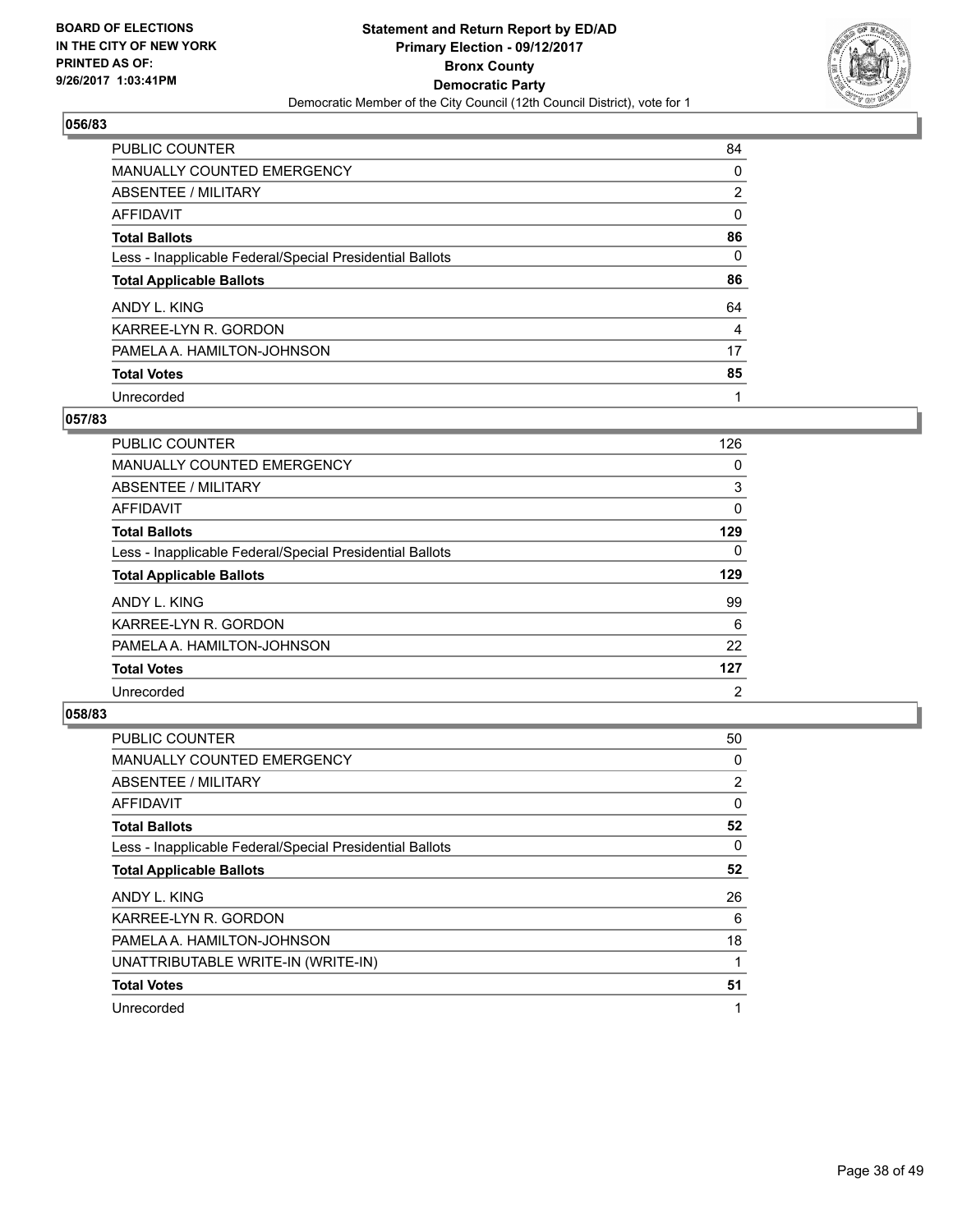![](_page_38_Picture_2.jpeg)

| <b>PUBLIC COUNTER</b>                                    | 103 |
|----------------------------------------------------------|-----|
| <b>MANUALLY COUNTED EMERGENCY</b>                        | 0   |
| ABSENTEE / MILITARY                                      | 10  |
| AFFIDAVIT                                                | 0   |
| <b>Total Ballots</b>                                     | 113 |
| Less - Inapplicable Federal/Special Presidential Ballots | 0   |
| <b>Total Applicable Ballots</b>                          | 113 |
| ANDY L. KING                                             | 61  |
| KARREE-LYN R. GORDON                                     | 3   |
| PAMELA A. HAMILTON-JOHNSON                               | 37  |
| <b>Total Votes</b>                                       | 101 |
| Unrecorded                                               | 12  |

#### **060/83**

| <b>PUBLIC COUNTER</b>                                    | 40 |
|----------------------------------------------------------|----|
| MANUALLY COUNTED EMERGENCY                               | 0  |
| ABSENTEE / MILITARY                                      | 0  |
| AFFIDAVIT                                                | 0  |
| <b>Total Ballots</b>                                     | 40 |
| Less - Inapplicable Federal/Special Presidential Ballots | 0  |
| <b>Total Applicable Ballots</b>                          | 40 |
| ANDY L. KING                                             | 17 |
| KARREE-LYN R. GORDON                                     | 4  |
| PAMELA A. HAMILTON-JOHNSON                               | 17 |
| REV RUBEN DIAZ SR (WRITE-IN)                             |    |
| <b>Total Votes</b>                                       | 39 |
| Unrecorded                                               | 1  |

| <b>PUBLIC COUNTER</b>                                    | 89 |
|----------------------------------------------------------|----|
| <b>MANUALLY COUNTED EMERGENCY</b>                        | 0  |
| ABSENTEE / MILITARY                                      | 5  |
| AFFIDAVIT                                                |    |
| <b>Total Ballots</b>                                     | 95 |
| Less - Inapplicable Federal/Special Presidential Ballots | 0  |
| <b>Total Applicable Ballots</b>                          | 95 |
| ANDY L. KING                                             | 58 |
| KARREE-LYN R. GORDON                                     | 2  |
| PAMELA A. HAMILTON-JOHNSON                               | 30 |
| <b>Total Votes</b>                                       | 90 |
| Unrecorded                                               | 5  |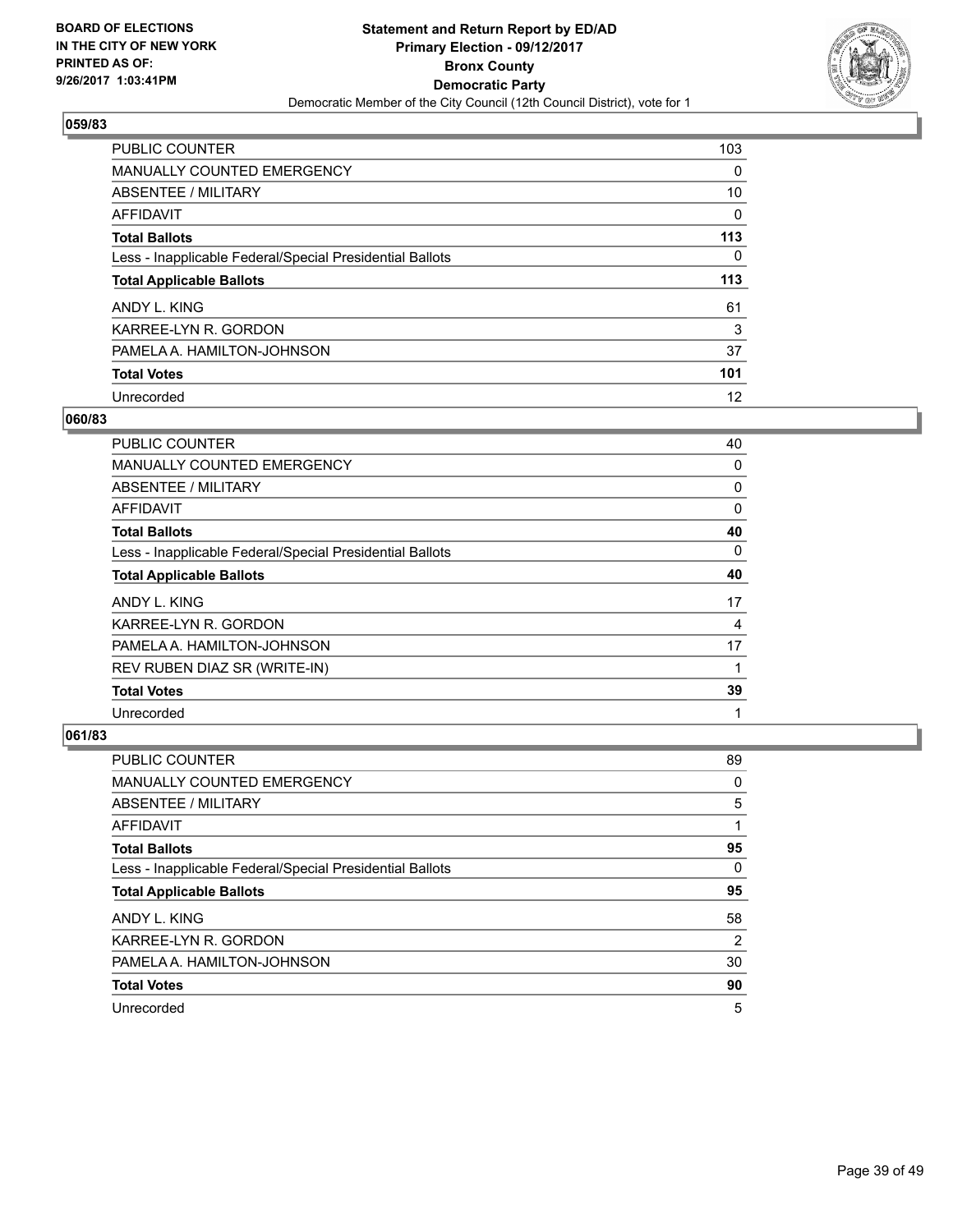![](_page_39_Picture_2.jpeg)

| <b>PUBLIC COUNTER</b>                                    | 49 |
|----------------------------------------------------------|----|
| MANUALLY COUNTED EMERGENCY                               | 0  |
| ABSENTEE / MILITARY                                      | 3  |
| AFFIDAVIT                                                | 0  |
| <b>Total Ballots</b>                                     | 52 |
| Less - Inapplicable Federal/Special Presidential Ballots | 0  |
| <b>Total Applicable Ballots</b>                          | 52 |
| ANDY L. KING                                             | 22 |
| KARREE-LYN R. GORDON                                     |    |
| PAMELA A. HAMILTON-JOHNSON                               | 25 |
| <b>Total Votes</b>                                       | 48 |
| Unrecorded                                               | 4  |

#### **063/83**

| <b>PUBLIC COUNTER</b>                                    | 50 |
|----------------------------------------------------------|----|
| <b>MANUALLY COUNTED EMERGENCY</b>                        | 0  |
| ABSENTEE / MILITARY                                      |    |
| AFFIDAVIT                                                | 0  |
| <b>Total Ballots</b>                                     | 51 |
| Less - Inapplicable Federal/Special Presidential Ballots | 0  |
| <b>Total Applicable Ballots</b>                          | 51 |
| ANDY L. KING                                             | 19 |
| KARREE-LYN R. GORDON                                     | 3  |
| PAMELA A. HAMILTON-JOHNSON                               | 26 |
| <b>Total Votes</b>                                       | 48 |
| Unrecorded                                               | 3  |

| <b>PUBLIC COUNTER</b>                                    | 76 |
|----------------------------------------------------------|----|
| <b>MANUALLY COUNTED EMERGENCY</b>                        | 0  |
| ABSENTEE / MILITARY                                      | 3  |
| AFFIDAVIT                                                |    |
| <b>Total Ballots</b>                                     | 80 |
| Less - Inapplicable Federal/Special Presidential Ballots | 0  |
| <b>Total Applicable Ballots</b>                          | 80 |
| ANDY L. KING                                             | 51 |
| KARREE-LYN R. GORDON                                     | 4  |
| PAMELA A. HAMILTON-JOHNSON                               | 17 |
| <b>Total Votes</b>                                       | 72 |
| Unrecorded                                               | 8  |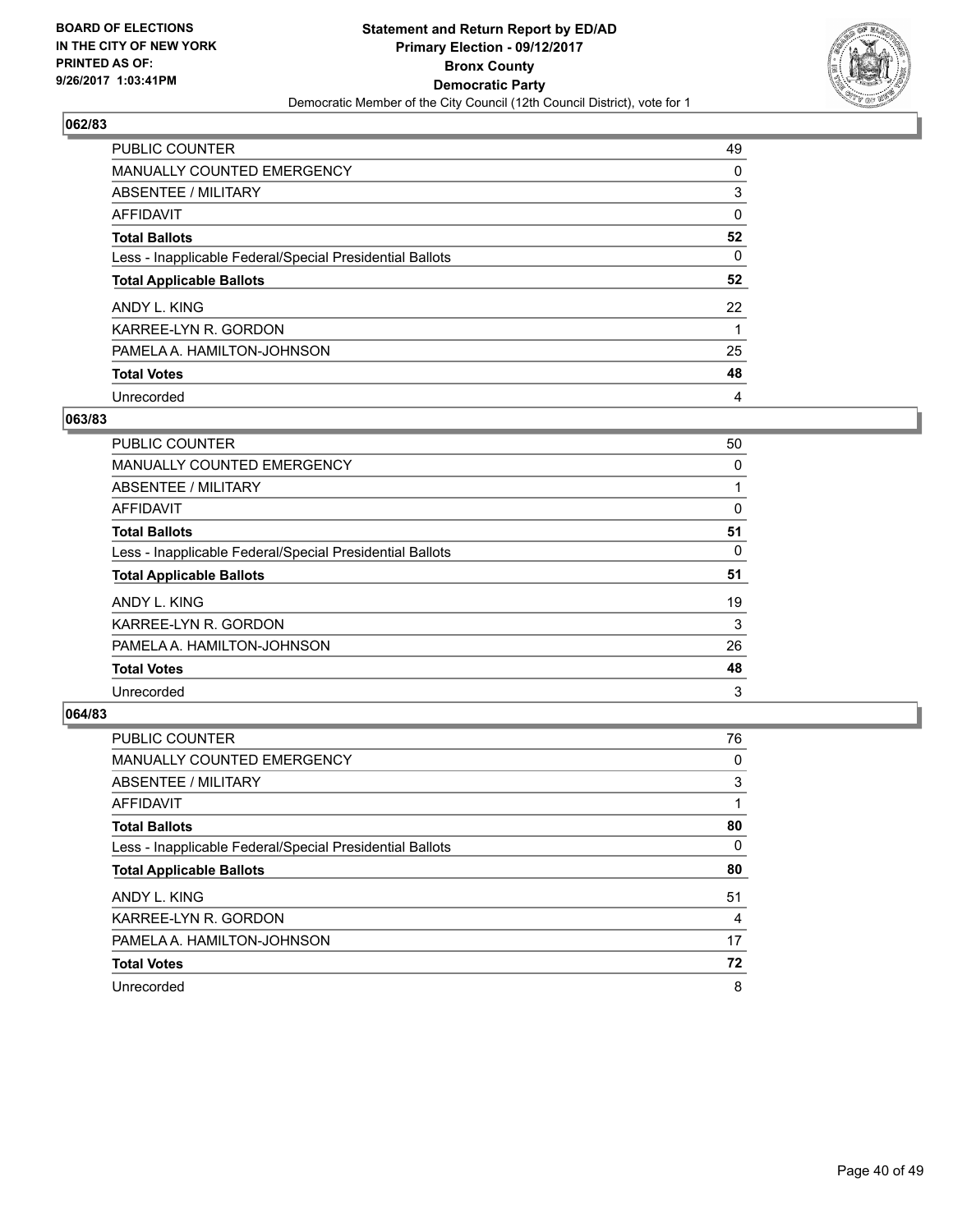![](_page_40_Picture_2.jpeg)

| <b>Total Votes</b>                                       | 58 |
|----------------------------------------------------------|----|
| PAMELA A. HAMILTON-JOHNSON                               | 17 |
| KARREE-LYN R. GORDON                                     | 2  |
| ANDY L. KING                                             | 39 |
| <b>Total Applicable Ballots</b>                          | 58 |
| Less - Inapplicable Federal/Special Presidential Ballots | 0  |
| <b>Total Ballots</b>                                     | 58 |
| AFFIDAVIT                                                | 0  |
| ABSENTEE / MILITARY                                      | 3  |
| <b>MANUALLY COUNTED EMERGENCY</b>                        | 0  |
| <b>PUBLIC COUNTER</b>                                    | 55 |

## **066/83**

| PUBLIC COUNTER                                           | 94 |
|----------------------------------------------------------|----|
| <b>MANUALLY COUNTED EMERGENCY</b>                        | 0  |
| <b>ABSENTEE / MILITARY</b>                               |    |
| AFFIDAVIT                                                | 0  |
| <b>Total Ballots</b>                                     | 95 |
| Less - Inapplicable Federal/Special Presidential Ballots | 0  |
| <b>Total Applicable Ballots</b>                          | 95 |
| ANDY L. KING                                             | 74 |
| KARREE-LYN R. GORDON                                     | 6  |
| PAMELA A. HAMILTON-JOHNSON                               | 13 |
| <b>Total Votes</b>                                       | 93 |
| Unrecorded                                               | 2  |
|                                                          |    |

| <b>PUBLIC COUNTER</b>                                    | 82 |
|----------------------------------------------------------|----|
| MANUALLY COUNTED EMERGENCY                               | 0  |
| ABSENTEE / MILITARY                                      |    |
| <b>AFFIDAVIT</b>                                         |    |
| <b>Total Ballots</b>                                     | 84 |
| Less - Inapplicable Federal/Special Presidential Ballots | 0  |
| <b>Total Applicable Ballots</b>                          | 84 |
| ANDY L. KING                                             | 54 |
| KARREE-LYN R. GORDON                                     | 3  |
| PAMELA A. HAMILTON-JOHNSON                               | 21 |
| <b>Total Votes</b>                                       | 78 |
| Unrecorded                                               | 6  |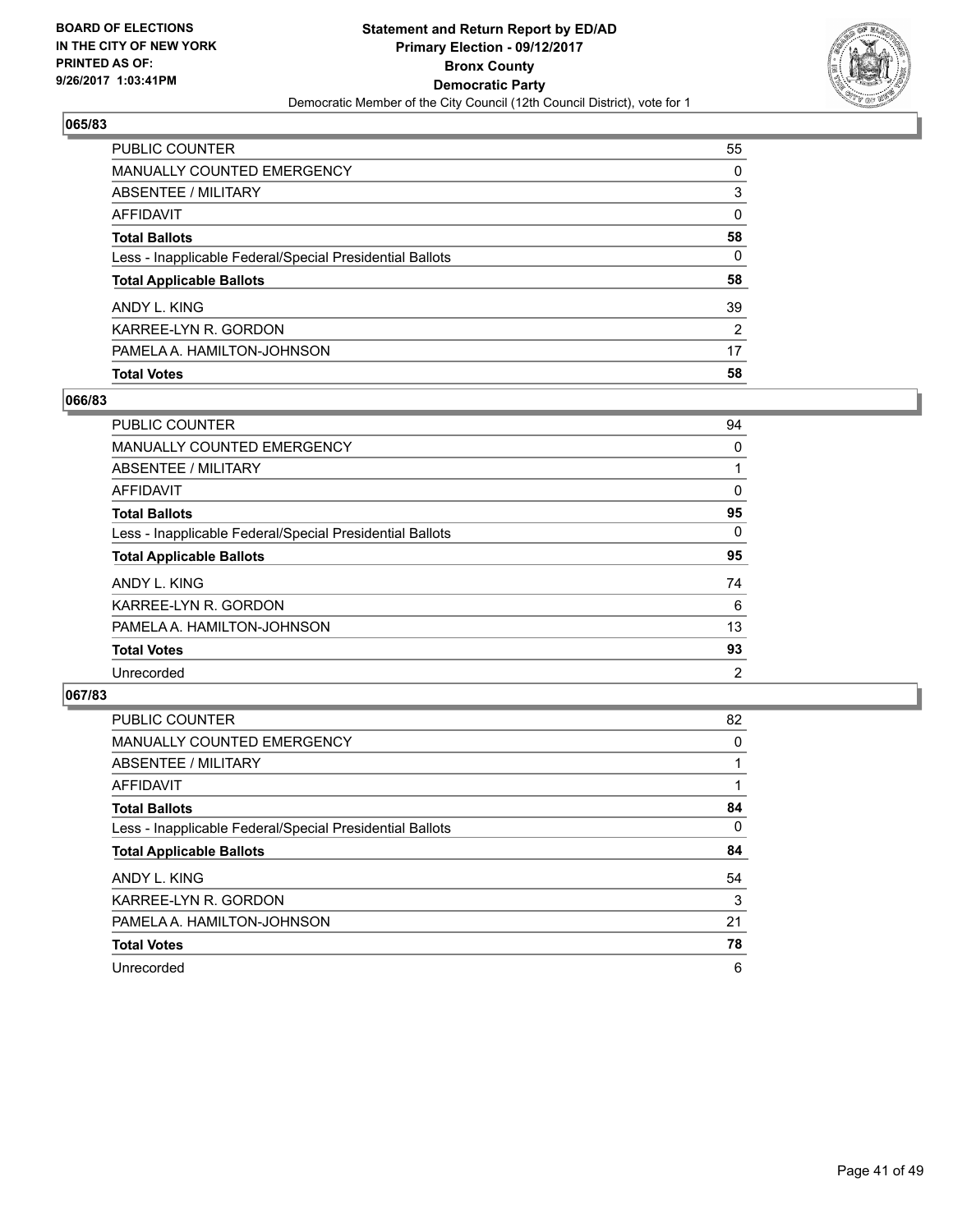![](_page_41_Picture_2.jpeg)

| PUBLIC COUNTER                                           | 0 |
|----------------------------------------------------------|---|
| <b>MANUALLY COUNTED EMERGENCY</b>                        | 0 |
| <b>ABSENTEE / MILITARY</b>                               | 0 |
| <b>AFFIDAVIT</b>                                         | 0 |
| <b>Total Ballots</b>                                     | 0 |
| Less - Inapplicable Federal/Special Presidential Ballots | 0 |
| <b>Total Applicable Ballots</b>                          | 0 |
| ANDY L. KING                                             | 0 |
| KARREE-LYN R. GORDON                                     | 0 |
| PAMELA A. HAMILTON-JOHNSON                               | 0 |
| <b>Total Votes</b>                                       | 0 |

## **069/83**

| <b>PUBLIC COUNTER</b>                                    | 116 |
|----------------------------------------------------------|-----|
| <b>MANUALLY COUNTED EMERGENCY</b>                        | 0   |
| ABSENTEE / MILITARY                                      |     |
| AFFIDAVIT                                                | 0   |
| <b>Total Ballots</b>                                     | 117 |
| Less - Inapplicable Federal/Special Presidential Ballots | 0   |
| <b>Total Applicable Ballots</b>                          | 117 |
| ANDY L. KING                                             | 87  |
| KARREE-LYN R. GORDON                                     | 6   |
| PAMELA A. HAMILTON-JOHNSON                               | 19  |
| <b>Total Votes</b>                                       | 112 |
| Unrecorded                                               | 5   |
|                                                          |     |

| <b>PUBLIC COUNTER</b>                                    | 101      |
|----------------------------------------------------------|----------|
| MANUALLY COUNTED EMERGENCY                               | 0        |
| ABSENTEE / MILITARY                                      | $\Omega$ |
| <b>AFFIDAVIT</b>                                         |          |
| <b>Total Ballots</b>                                     | 102      |
| Less - Inapplicable Federal/Special Presidential Ballots | 0        |
| <b>Total Applicable Ballots</b>                          | 102      |
| ANDY L. KING                                             | 68       |
| KARREE-LYN R. GORDON                                     | 11       |
| PAMELA A. HAMILTON-JOHNSON                               | 17       |
| <b>Total Votes</b>                                       | 96       |
| Unrecorded                                               | 6        |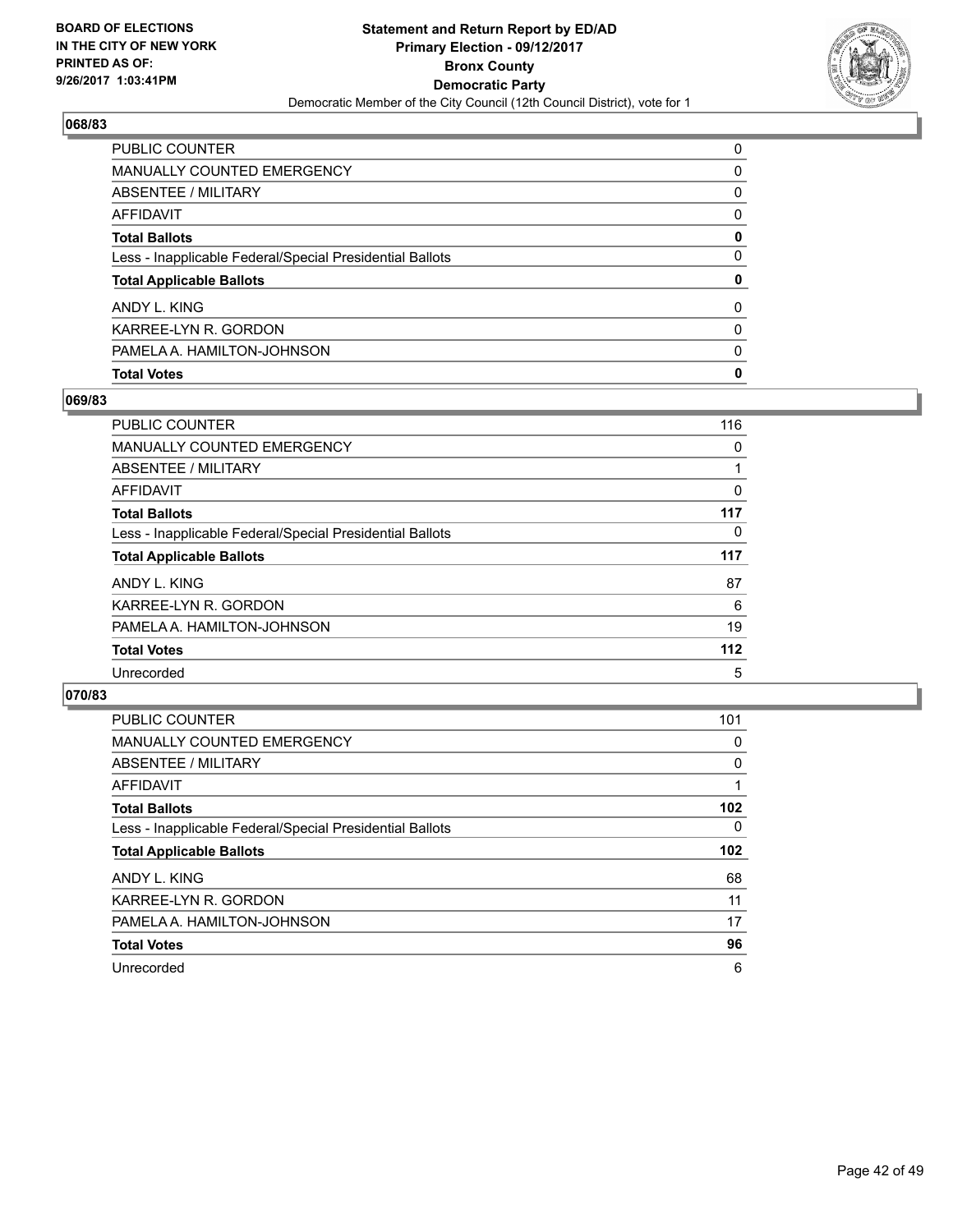![](_page_42_Picture_2.jpeg)

| <b>PUBLIC COUNTER</b>                                    | 89 |
|----------------------------------------------------------|----|
| <b>MANUALLY COUNTED EMERGENCY</b>                        | 0  |
| <b>ABSENTEE / MILITARY</b>                               | 3  |
| AFFIDAVIT                                                | 0  |
| <b>Total Ballots</b>                                     | 92 |
| Less - Inapplicable Federal/Special Presidential Ballots | 0  |
| <b>Total Applicable Ballots</b>                          | 92 |
| ANDY L. KING                                             | 71 |
| KARREE-LYN R. GORDON                                     | 5  |
| PAMELA A. HAMILTON-JOHNSON                               | 11 |
| <b>Total Votes</b>                                       | 87 |
| Unrecorded                                               | 5  |

#### **072/83**

| <b>PUBLIC COUNTER</b>                                    | 68             |
|----------------------------------------------------------|----------------|
| <b>MANUALLY COUNTED EMERGENCY</b>                        | 0              |
| ABSENTEE / MILITARY                                      | 0              |
| <b>AFFIDAVIT</b>                                         | 0              |
| <b>Total Ballots</b>                                     | 68             |
| Less - Inapplicable Federal/Special Presidential Ballots | 0              |
| <b>Total Applicable Ballots</b>                          | 68             |
| ANDY L. KING                                             | 48             |
| KARREE-LYN R. GORDON                                     | 6              |
| PAMELA A. HAMILTON-JOHNSON                               | 12             |
| <b>Total Votes</b>                                       | 66             |
| Unrecorded                                               | $\overline{2}$ |

| <b>PUBLIC COUNTER</b>                                    | 101 |
|----------------------------------------------------------|-----|
| <b>MANUALLY COUNTED EMERGENCY</b>                        | 0   |
| ABSENTEE / MILITARY                                      | 4   |
| <b>AFFIDAVIT</b>                                         | 0   |
| <b>Total Ballots</b>                                     | 105 |
| Less - Inapplicable Federal/Special Presidential Ballots | 0   |
| <b>Total Applicable Ballots</b>                          | 105 |
| ANDY L. KING                                             | 65  |
| KARREE-LYN R. GORDON                                     | 9   |
| PAMELA A. HAMILTON-JOHNSON                               | 27  |
| <b>Total Votes</b>                                       | 101 |
|                                                          |     |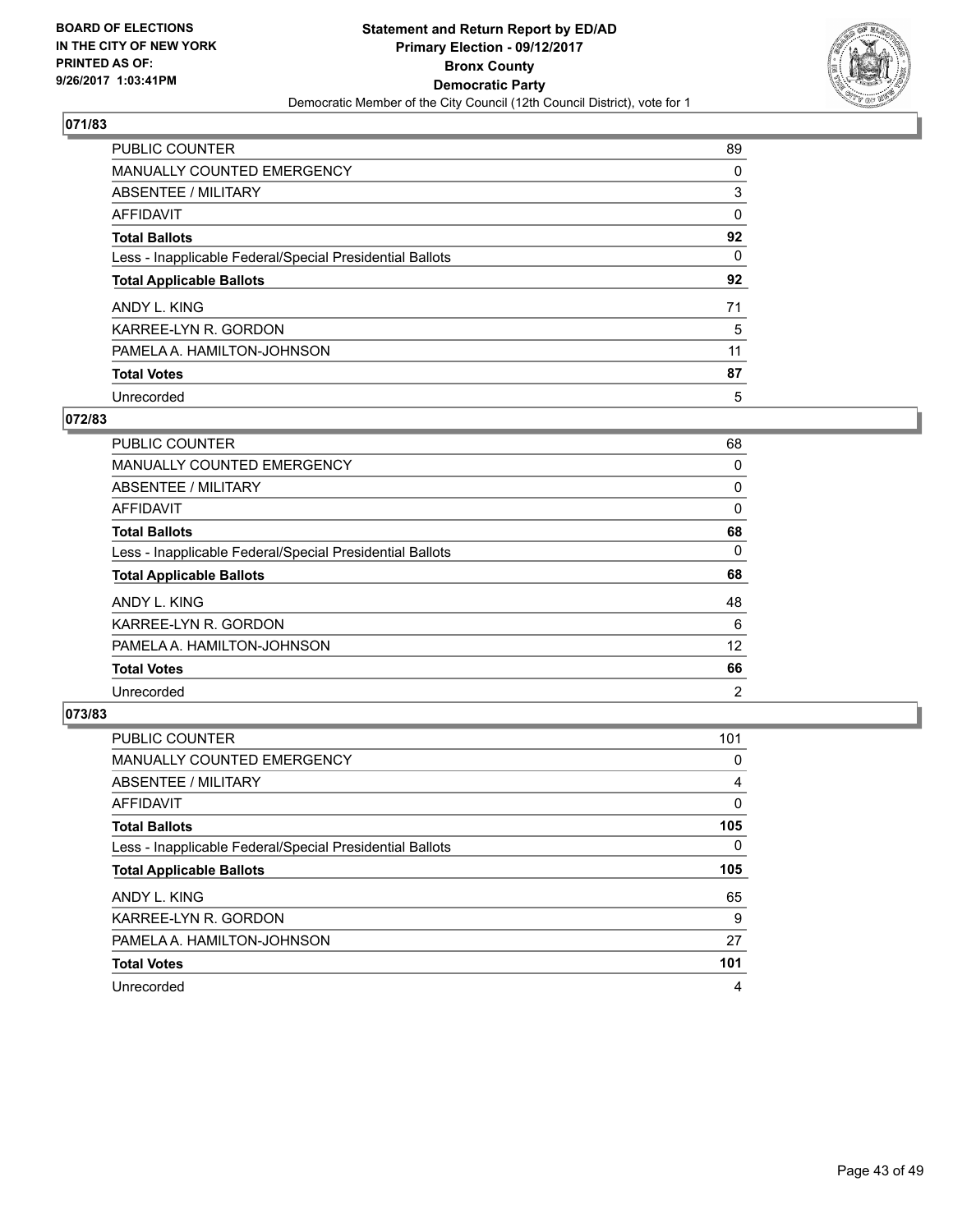![](_page_43_Picture_2.jpeg)

| <b>PUBLIC COUNTER</b>                                    | 105 |
|----------------------------------------------------------|-----|
| MANUALLY COUNTED EMERGENCY                               | 0   |
| ABSENTEE / MILITARY                                      | 4   |
| AFFIDAVIT                                                |     |
| <b>Total Ballots</b>                                     | 110 |
| Less - Inapplicable Federal/Special Presidential Ballots | 0   |
| <b>Total Applicable Ballots</b>                          | 110 |
| ANDY L. KING                                             | 81  |
| KARREE-LYN R. GORDON                                     | 6   |
| PAMELA A. HAMILTON-JOHNSON                               | 17  |
| <b>Total Votes</b>                                       | 104 |
| Unrecorded                                               | 6   |

#### **075/83**

| <b>PUBLIC COUNTER</b>                                    | 117 |
|----------------------------------------------------------|-----|
| <b>MANUALLY COUNTED EMERGENCY</b>                        | 0   |
| ABSENTEE / MILITARY                                      | 7   |
| <b>AFFIDAVIT</b>                                         | 0   |
| <b>Total Ballots</b>                                     | 124 |
| Less - Inapplicable Federal/Special Presidential Ballots | 0   |
| <b>Total Applicable Ballots</b>                          | 124 |
| ANDY L. KING                                             | 82  |
| KARREE-LYN R. GORDON                                     | 6   |
| PAMELA A. HAMILTON-JOHNSON                               | 31  |
| <b>Total Votes</b>                                       | 119 |
| Unrecorded                                               | 5   |

| <b>PUBLIC COUNTER</b>                                    | 77             |
|----------------------------------------------------------|----------------|
| <b>MANUALLY COUNTED EMERGENCY</b>                        | 0              |
| ABSENTEE / MILITARY                                      | 2              |
| AFFIDAVIT                                                | 0              |
| <b>Total Ballots</b>                                     | 79             |
| Less - Inapplicable Federal/Special Presidential Ballots | 0              |
| <b>Total Applicable Ballots</b>                          | 79             |
| ANDY L. KING                                             | 45             |
| KARREE-LYN R. GORDON                                     | 5              |
| PAMELA A. HAMILTON-JOHNSON                               | 27             |
| <b>Total Votes</b>                                       | 77             |
| Unrecorded                                               | $\overline{2}$ |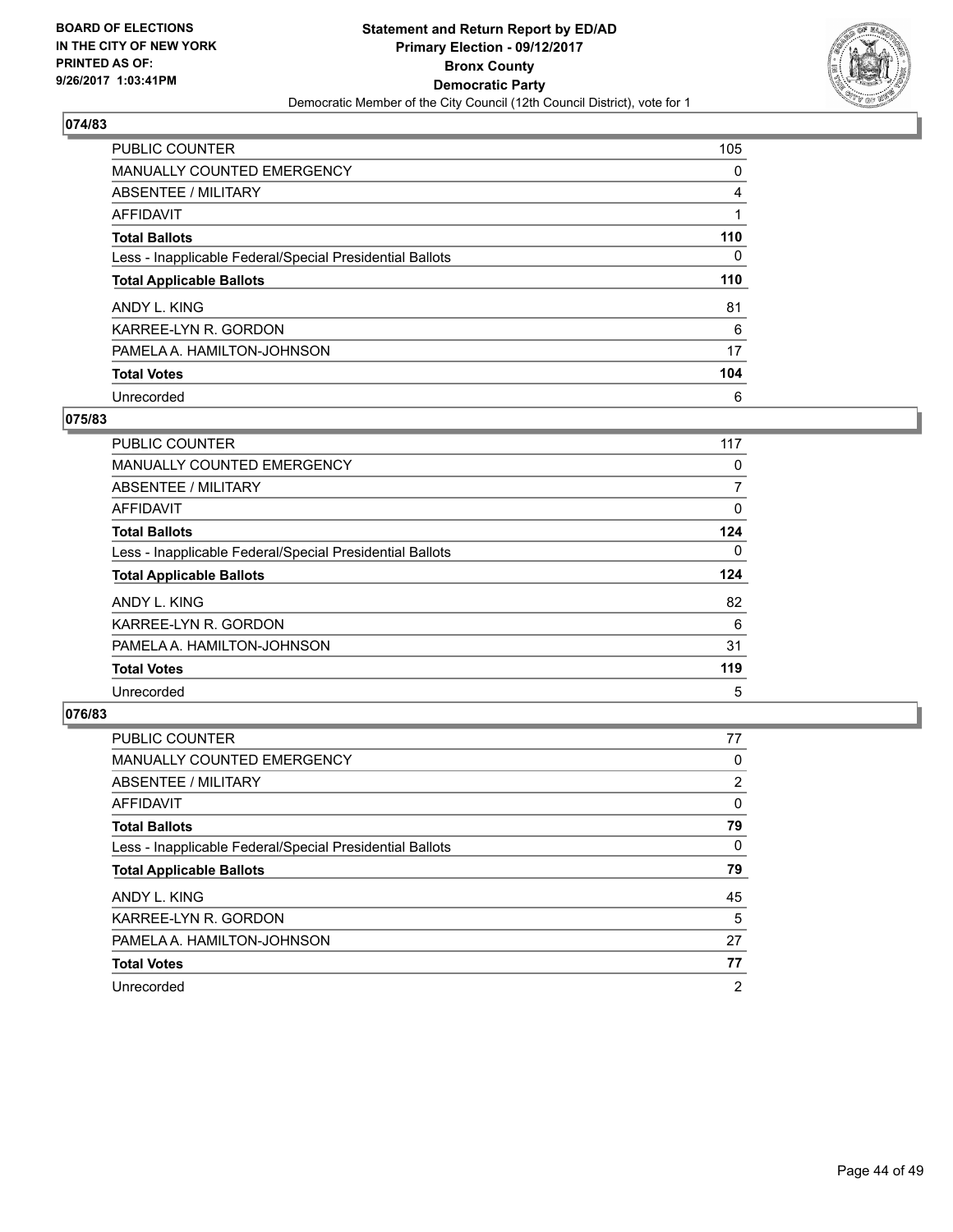![](_page_44_Picture_2.jpeg)

| <b>PUBLIC COUNTER</b>                                    | 93 |
|----------------------------------------------------------|----|
| <b>MANUALLY COUNTED EMERGENCY</b>                        | 0  |
| <b>ABSENTEE / MILITARY</b>                               |    |
| AFFIDAVIT                                                | 0  |
| <b>Total Ballots</b>                                     | 94 |
| Less - Inapplicable Federal/Special Presidential Ballots | 0  |
| <b>Total Applicable Ballots</b>                          | 94 |
| ANDY L. KING                                             | 68 |
| KARREE-LYN R. GORDON                                     | 2  |
| PAMELA A. HAMILTON-JOHNSON                               | 18 |
| <b>Total Votes</b>                                       | 88 |
| Unrecorded                                               | 6  |

#### **078/83**

| <b>PUBLIC COUNTER</b>                                    | 58             |
|----------------------------------------------------------|----------------|
| <b>MANUALLY COUNTED EMERGENCY</b>                        | 0              |
| ABSENTEE / MILITARY                                      | 2              |
| AFFIDAVIT                                                | 0              |
| <b>Total Ballots</b>                                     | 60             |
| Less - Inapplicable Federal/Special Presidential Ballots | 0              |
| <b>Total Applicable Ballots</b>                          | 60             |
| ANDY L. KING                                             | 50             |
| KARREE-LYN R. GORDON                                     | $\overline{2}$ |
| PAMELA A. HAMILTON-JOHNSON                               | 8              |
| <b>Total Votes</b>                                       | 60             |

| <b>PUBLIC COUNTER</b>                                    | 110      |
|----------------------------------------------------------|----------|
| MANUALLY COUNTED EMERGENCY                               | 0        |
| ABSENTEE / MILITARY                                      | 6        |
| <b>AFFIDAVIT</b>                                         | $\Omega$ |
| <b>Total Ballots</b>                                     | 116      |
| Less - Inapplicable Federal/Special Presidential Ballots | 0        |
| <b>Total Applicable Ballots</b>                          | 116      |
| ANDY L. KING                                             | 80       |
| KARREE-LYN R. GORDON                                     | 5        |
| PAMELA A. HAMILTON-JOHNSON                               | 26       |
| <b>Total Votes</b>                                       | 111      |
| Unrecorded                                               | 5        |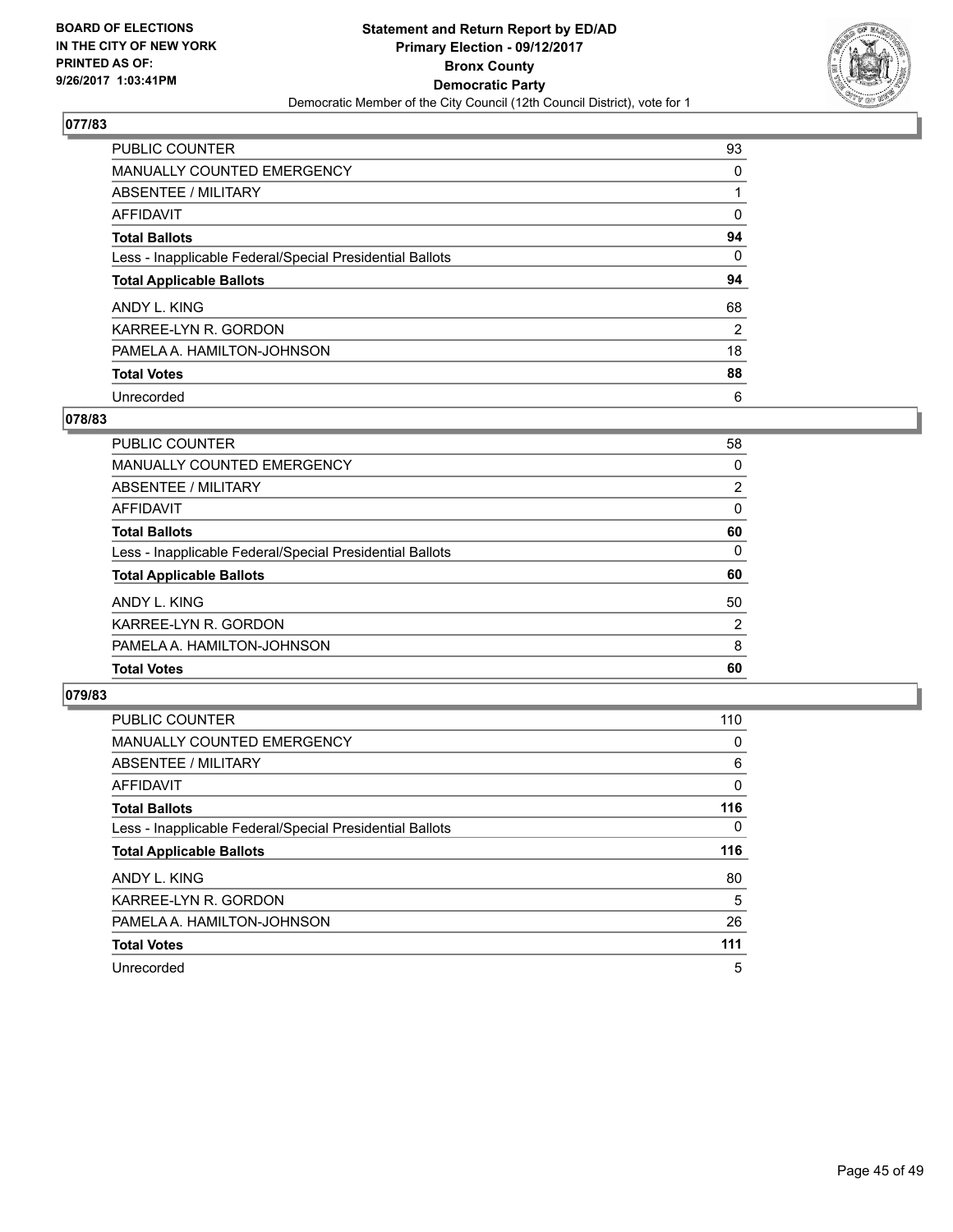![](_page_45_Picture_2.jpeg)

| <b>PUBLIC COUNTER</b>                                    | 89 |
|----------------------------------------------------------|----|
| <b>MANUALLY COUNTED EMERGENCY</b>                        | 0  |
| ABSENTEE / MILITARY                                      | 4  |
| AFFIDAVIT                                                | 0  |
| <b>Total Ballots</b>                                     | 93 |
| Less - Inapplicable Federal/Special Presidential Ballots | 0  |
| <b>Total Applicable Ballots</b>                          | 93 |
| ANDY L. KING                                             | 63 |
| KARREE-LYN R. GORDON                                     | 9  |
| PAMELA A. HAMILTON-JOHNSON                               | 20 |
| <b>Total Votes</b>                                       | 92 |
| Unrecorded                                               |    |

#### **081/83**

| <b>PUBLIC COUNTER</b>                                    | 103      |
|----------------------------------------------------------|----------|
| MANUALLY COUNTED EMERGENCY                               | 0        |
| ABSENTEE / MILITARY                                      | 4        |
| <b>AFFIDAVIT</b>                                         |          |
| <b>Total Ballots</b>                                     | 108      |
| Less - Inapplicable Federal/Special Presidential Ballots | $\Omega$ |
| <b>Total Applicable Ballots</b>                          | 108      |
| ANDY L. KING                                             | 80       |
| KARREE-LYN R. GORDON                                     | 3        |
| PAMELA A. HAMILTON-JOHNSON                               | 21       |
| <b>Total Votes</b>                                       | 104      |
| Unrecorded                                               | 4        |

| <b>PUBLIC COUNTER</b>                                    | 104 |
|----------------------------------------------------------|-----|
| MANUALLY COUNTED EMERGENCY                               | 0   |
| ABSENTEE / MILITARY                                      | 5   |
| <b>AFFIDAVIT</b>                                         | 0   |
| <b>Total Ballots</b>                                     | 109 |
| Less - Inapplicable Federal/Special Presidential Ballots | 0   |
| <b>Total Applicable Ballots</b>                          | 109 |
| ANDY L. KING                                             | 73  |
| KARREE-LYN R. GORDON                                     | 4   |
| PAMELA A. HAMILTON-JOHNSON                               | 21  |
| <b>Total Votes</b>                                       | 98  |
| Unrecorded                                               | 11  |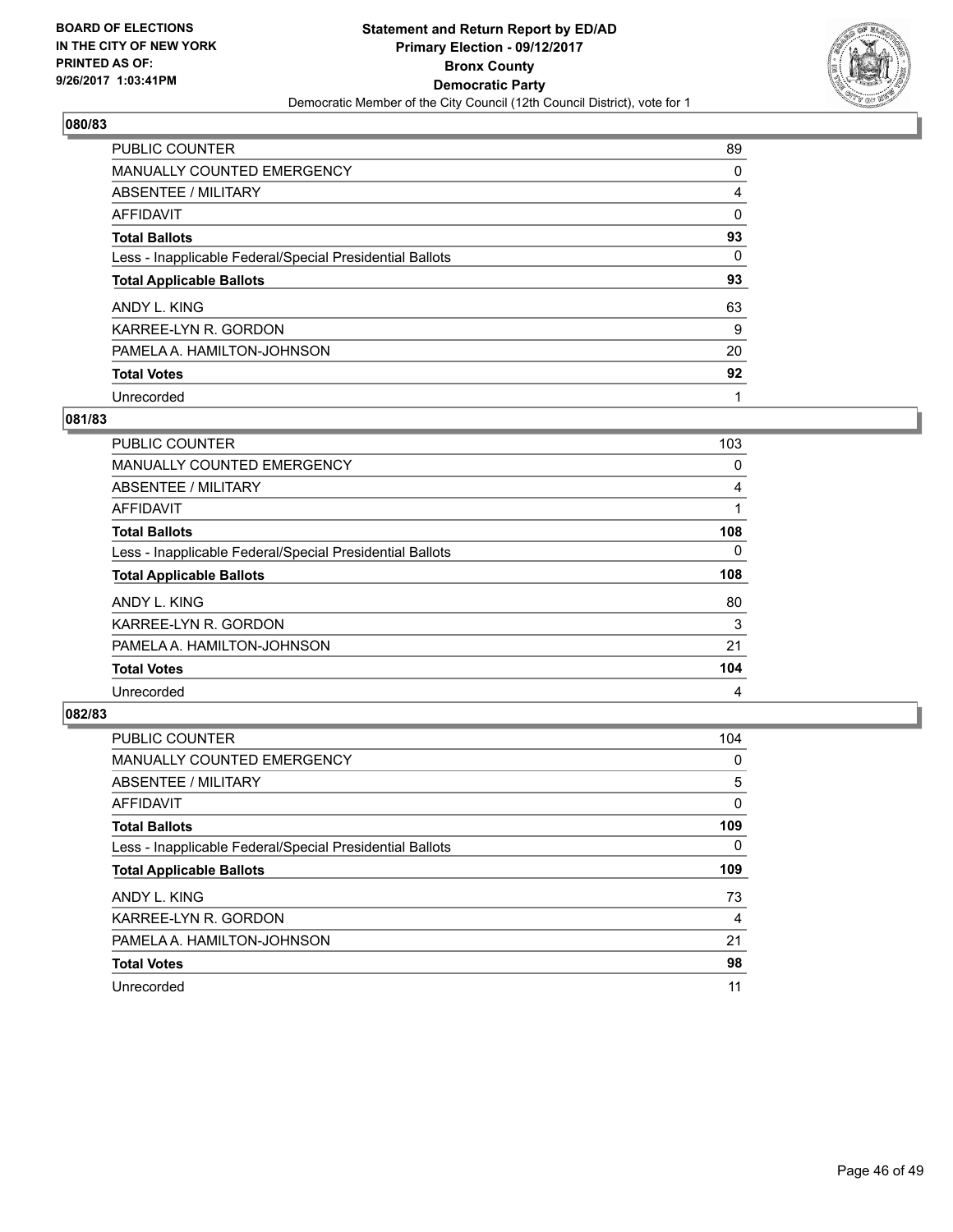![](_page_46_Picture_2.jpeg)

| <b>Total Votes</b>                                       | 21 |
|----------------------------------------------------------|----|
| PAMELA A. HAMILTON-JOHNSON                               | 11 |
| KARREE-LYN R. GORDON                                     | 5  |
| ANDY L. KING                                             | 5  |
| <b>Total Applicable Ballots</b>                          | 21 |
| Less - Inapplicable Federal/Special Presidential Ballots | 0  |
| <b>Total Ballots</b>                                     | 21 |
| AFFIDAVIT                                                |    |
| ABSENTEE / MILITARY                                      | 0  |
| <b>MANUALLY COUNTED EMERGENCY</b>                        | 0  |
| <b>PUBLIC COUNTER</b>                                    | 20 |

## **085/83**

| <b>PUBLIC COUNTER</b>                                    | 42             |
|----------------------------------------------------------|----------------|
| <b>MANUALLY COUNTED EMERGENCY</b>                        | 0              |
| <b>ABSENTEE / MILITARY</b>                               | $\overline{2}$ |
| <b>AFFIDAVIT</b>                                         | 0              |
| <b>Total Ballots</b>                                     | 44             |
| Less - Inapplicable Federal/Special Presidential Ballots | 0              |
| <b>Total Applicable Ballots</b>                          | 44             |
| ANDY L. KING                                             | 27             |
| KARREE-LYN R. GORDON                                     | 2              |
| PAMELA A. HAMILTON-JOHNSON                               | 12             |
| <b>Total Votes</b>                                       | 41             |
| Unrecorded                                               | 3              |
|                                                          |                |

| <b>PUBLIC COUNTER</b>                                    | 33 |
|----------------------------------------------------------|----|
| MANUALLY COUNTED EMERGENCY                               | 0  |
| ABSENTEE / MILITARY                                      | 0  |
| <b>AFFIDAVIT</b>                                         | 0  |
| <b>Total Ballots</b>                                     | 33 |
| Less - Inapplicable Federal/Special Presidential Ballots | 0  |
| <b>Total Applicable Ballots</b>                          | 33 |
| ANDY L. KING                                             | 20 |
| KARREE-LYN R. GORDON                                     | 3  |
| PAMELA A. HAMILTON-JOHNSON                               | 3  |
| <b>Total Votes</b>                                       | 26 |
| Unrecorded                                               | 7  |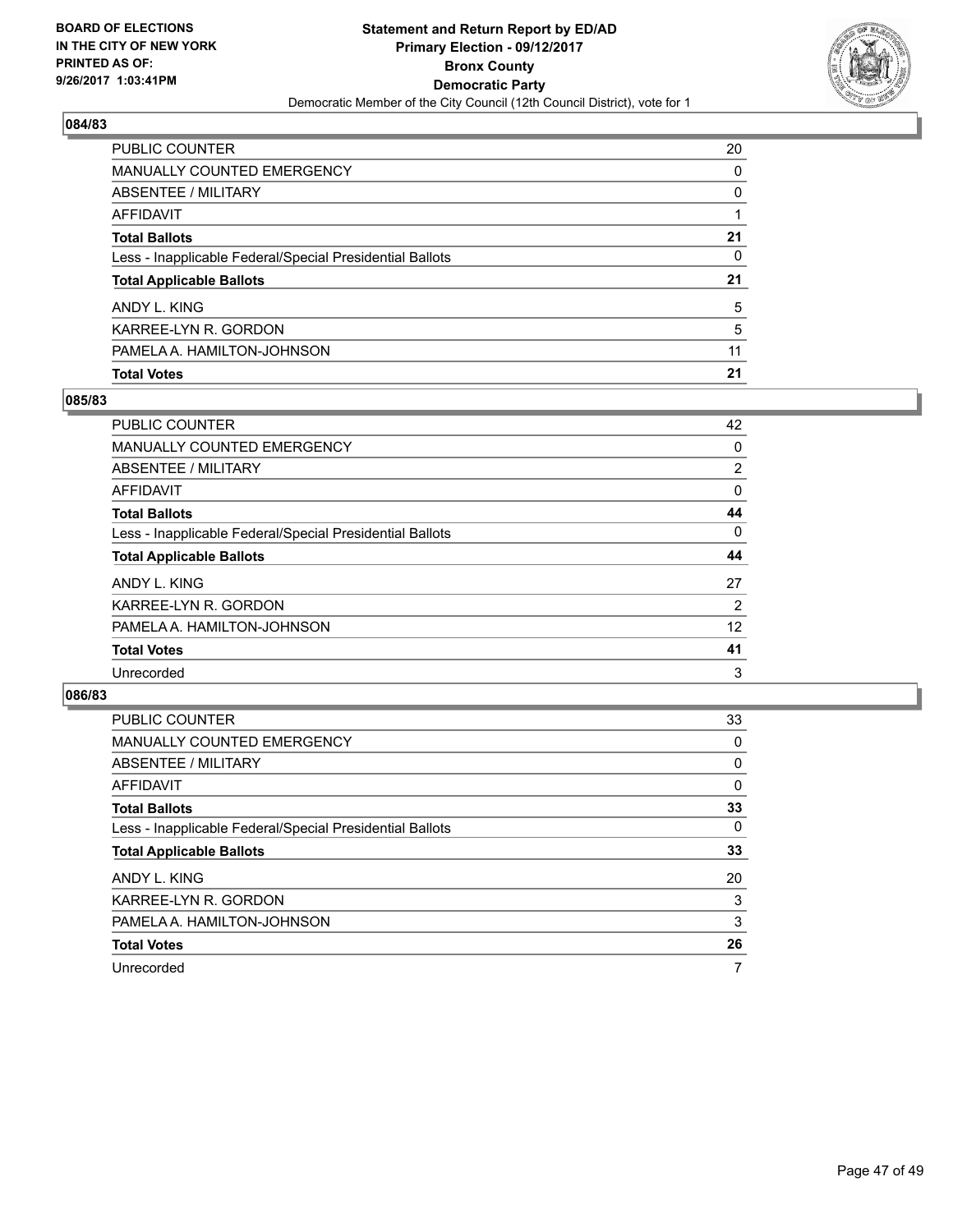![](_page_47_Picture_2.jpeg)

| <b>PUBLIC COUNTER</b>                                    | 75 |
|----------------------------------------------------------|----|
| <b>MANUALLY COUNTED EMERGENCY</b>                        | 0  |
| ABSENTEE / MILITARY                                      | 0  |
| AFFIDAVIT                                                | 0  |
| <b>Total Ballots</b>                                     | 75 |
| Less - Inapplicable Federal/Special Presidential Ballots | 0  |
| <b>Total Applicable Ballots</b>                          | 75 |
|                                                          |    |
| ANDY L. KING                                             | 47 |
| KARREE-LYN R. GORDON                                     |    |
| PAMELA A. HAMILTON-JOHNSON                               | 23 |
| <b>Total Votes</b>                                       | 71 |

| <b>PUBLIC COUNTER</b>                                    | 94 |
|----------------------------------------------------------|----|
| <b>MANUALLY COUNTED EMERGENCY</b>                        | 0  |
| ABSENTEE / MILITARY                                      |    |
| AFFIDAVIT                                                | 2  |
| <b>Total Ballots</b>                                     | 97 |
| Less - Inapplicable Federal/Special Presidential Ballots | 0  |
| <b>Total Applicable Ballots</b>                          | 97 |
| ANDY L. KING                                             | 71 |
| KARREE-LYN R. GORDON                                     |    |
| PAMELA A. HAMILTON-JOHNSON                               | 19 |
| <b>Total Votes</b>                                       | 97 |